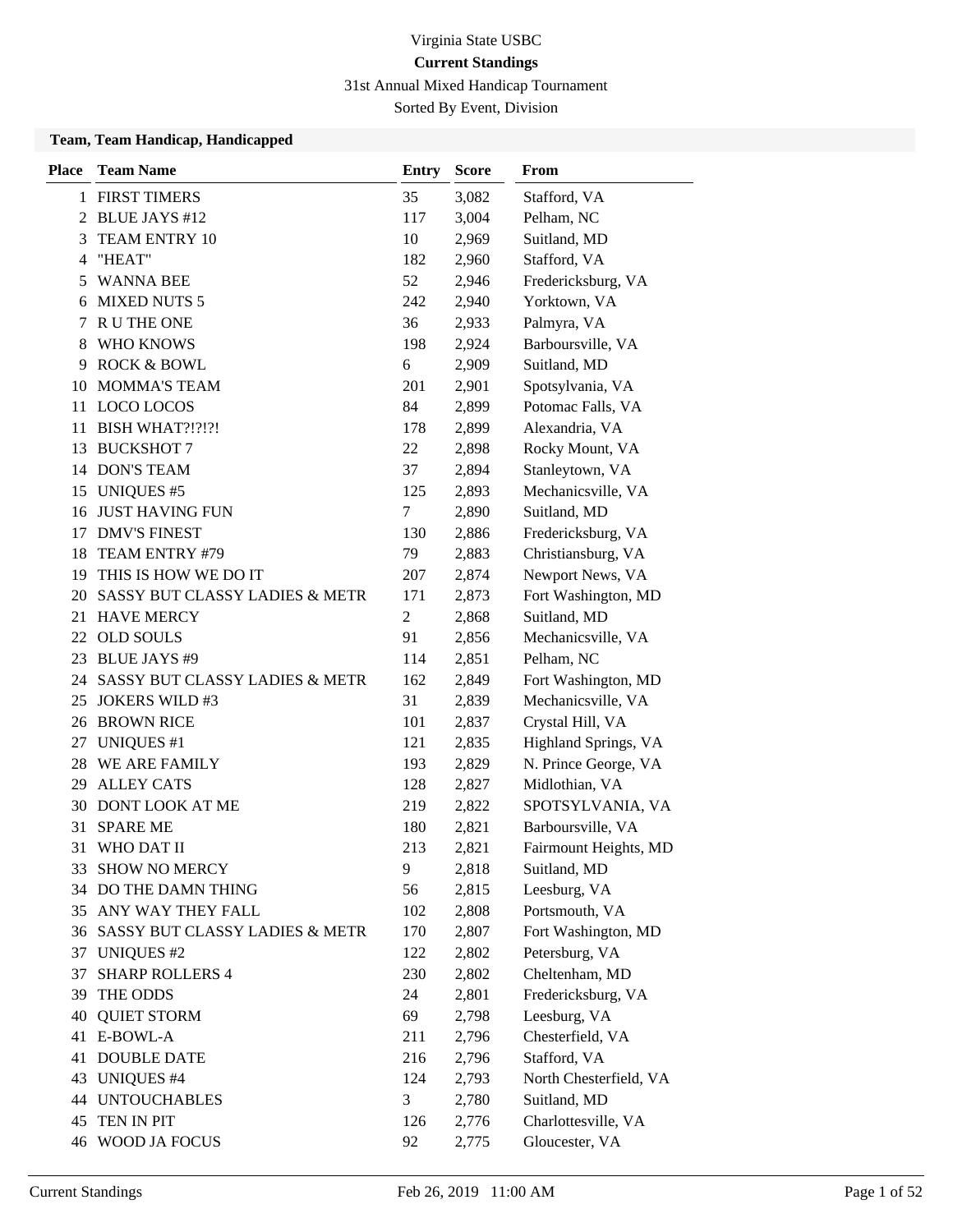31st Annual Mixed Handicap Tournament

Sorted By Event, Division

| <b>Place</b> | <b>Team Name</b>                          | <b>Entry</b> | <b>Score</b> | From                |
|--------------|-------------------------------------------|--------------|--------------|---------------------|
| 47           | <b>GET UR ROLL ON!!</b>                   | 61           | 2,774        | Leesburg, VA        |
|              | 48 RVA MIXED #2                           | 83           | 2,767        | Richmond, VA        |
| 49           | TEAM ENTRY #93                            | 93           | 2,765        | Gloucester, VA      |
| 50           | <b>INDIANS &amp; COWBOYS</b>              | 62           | 2,764        | Leesburg, VA        |
| 50           | SASSY BUT CLASSY LADIES & METR            | 168          | 2,764        | Fort Washington, MD |
| 52           | SASSY BUT CLASSY LADIES & METR            | 165          | 2,763        | Fort Washington, MD |
| 53           | PERCISION 4                               | 23           | 2,761        | Stafford, VA        |
| 54           | <b>BUCKSHOT 1</b>                         | 16           | 2,759        | Rocky Mount, VA     |
| 55           | <b>BIG DOGZ PRO SHOP</b>                  | 87           | 2,757        | Forest, VA          |
| 56           | <b>STRIKES-R-US</b>                       | 185          | 2,755        | Stafford, VA        |
| 57           | <b>BOTTOM LINERS #EM</b>                  | 44           | 2,754        | Washington, DC      |
| 58           | <b>BUCKSHOT 3</b>                         | 18           | 2,750        | Rocky Mount, VA     |
| 58           | SASSY BUT CLASSY LADIES & METR            | 172          | 2,750        | Fort Washington, MD |
| 60           | <b>NO TEN PINS</b>                        | 11           | 2,748        | Suitland, MD        |
| 61           | "STEALTH BOWLERS"                         | 183          | 2,742        | Fredericksbur, VA   |
| 62           | SPARE>STRIKE>DOUBLE>REPEAT!               | 40           | 2,741        | Chester, VA         |
| 63           | <b>SASSY BUT CLASSY LADIES &amp; METR</b> | 174          | 2,738        | Fort Washington, MD |
| 64           | <b>HOT MESS</b>                           | 15           | 2,737        | Fredericksburg, VA  |
| 64           | <b>BUCKSHOT 5</b>                         | 20           | 2,737        | Rocky Mount, VA     |
| 66           | <b>E-TOWN EXPRESS</b>                     | 77           | 2,736        | Rustburg, VA        |
| 67           | <b>E-Z ROLLERS</b>                        | 13           | 2,733        | Stafford, VA        |
| 67           | <b>ALLEY CATS #2</b>                      | 127          | 2,733        | Midlothian, VA      |
| 69           | DAZED AND CONFUSED                        | 47           | 2,732        | Palmyra, VA         |
| 70           | <b>ART'S MINIONS</b>                      | 223          | 2,731        | Woodbridge, VA      |
| 71           | <b>BUCKSHOT 2</b>                         | 17           | 2,727        | Rocky Mount, VA     |
| 72           | THE SLER CREW                             | 70           | 2,726        | Fredericksburg, VA  |
| 73           | <b>BOWL FOR FOOD</b>                      | 27           | 2,725        | Ivor, VA            |
| 73           | <b>BLUE JAYS #5</b>                       | 110          | 2,725        | Pelham, NC          |
| 73           | SASSY BUT CLASSY LADIES & METR            | 163          | 2,725        | Fort Washington, MD |
| 76           | <b>BUCKSHOT 4</b>                         | 19           | 2,724        | Rocky Mount, VA     |
| 77           | <b>ALL ABOUT FUN</b>                      | 8            | 2,723        | Suitland, MD        |
| 78           | <b>HIGH HOPES</b>                         | 14           | 2,721        | Stafford, VA        |
|              | 79 G & C                                  | 104          | 2,720        | Portsmouth, VA      |
| 80           | <b>AMAZING GRACE</b>                      | 51           | 2,719        | Richmond, VA        |
| 80           | APHUKENBRAKE                              | 119          | 2,719        | Chesapeake, VA      |
| 80           | SASSY BUT CLASSY LADIES & METR            | 167          | 2,719        | Fort Washington, MD |
| 83           | TEAM ENTRY #220                           | 220          | 2,718        | Woodbridge, VA      |
| 84           | <b>BOTTOM LINERS #LR</b>                  | 45           | 2,717        | Washington, DC      |
| 84           | <b>AT IT AGAIN</b>                        | 184          | 2,717        | Fredericksburg, VA  |
| 84           | TEAM ENTRY #224                           | 224          | 2,717        | Woodbridge, VA      |
| 87           | <b>BLUE JAYS #11</b>                      | 116          | 2,714        | Pelham, NC          |
| 87           | SASSY BUT CLASSY LADIES & METR            | 173          | 2,714        | Fort Washington, MD |
| 89           | NO TALENT                                 | 74           | 2,713        | Lusby, MD           |
|              | 90 DISABLED LIST                          | 78           | 2,708        | Rustburg, VA        |
| 90           | <b>BEAUTIES AND THE BEASTS</b>            | 86           | 2,708        | Stafford, VA        |
|              | 92 FUN BUNCH                              | 64           | 2,707        | Leesburg, VA        |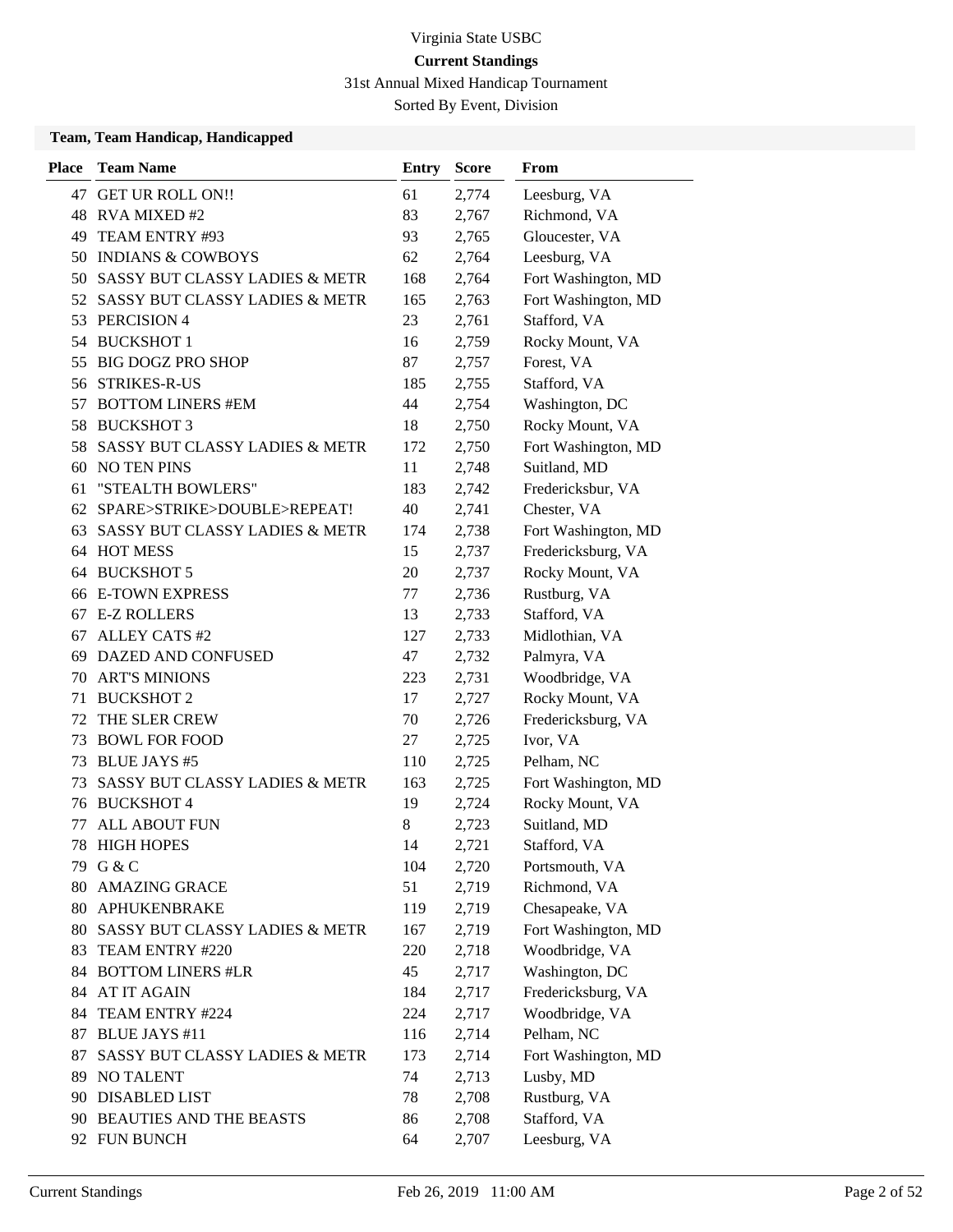31st Annual Mixed Handicap Tournament

Sorted By Event, Division

| <b>Place</b> | <b>Team Name</b>                   | Entry          | <b>Score</b> | From                |
|--------------|------------------------------------|----------------|--------------|---------------------|
|              | 92 SASSY BUT CLASSY LADIES & METR  | 176            | 2,707        | Fort Washington, MD |
|              | 94 CAPPERS WITH A SCRATCHER        | 135            | 2,706        | Stafford, VA        |
|              | 95 DONT SLEEP ON US                | 57             | 2,705        | Leesburg, VA        |
|              | 96 XXXs NO 000s                    | 63             | 2,704        | Leesburg, VA        |
|              | 96 WORK-N-PROGRESS                 | 233            | 2,704        | Monroe, VA          |
|              | 98 SASSY BUT CLASSY LADIES & METR  | 164            | 2,700        | Fort Washington, MD |
|              | 99 BEAUTY AND THE BEAST            | 217            | 2,699        | Midlothian, VA      |
|              | 100 MIXED NUTS 4                   | 241            | 2,698        | Yorktown, VA        |
| 101          | "GET 10"                           | 181            | 2,697        | Stafford, VA        |
| 102          | 4 AMIGOS                           | 58             | 2,695        | Leesburg, VA        |
|              | 103 WE B TRYING                    | 66             | 2,692        | Leesburg, VA        |
|              | 103 E-TOWN EXPRESS                 | 177            | 2,692        | Evington, VA        |
|              | 105 SASSY BUT CLASSY LADIES & METR | 160            | 2,690        | Fort Washington, MD |
|              | 106 HAVING FUN YET #2              | 73             | 2,689        | Woodstock, VA       |
|              | 107 WANNABE STRIKERS               | 120            | 2,687        | Mineral, VA         |
|              | 108 DON'T COUNT US OUT             | 221            | 2,686        | Woodbridge, VA      |
|              | 109 DOUBLE TROUBLE                 | 67             | 2,683        | Leesburg, VA        |
|              | 110 CLUB 705                       | 54             | 2,681        | Leesburg, VA        |
| 110          | TEAM ENTRY #97                     | 97             | 2,681        | Newport News, VA    |
| 110          | THE TWEEDLES                       | 243            | 2,681        | Yorktown, VA        |
|              | 113 MOVIN'ON                       | 200            | 2,680        | Lynchburg, VA       |
|              | 114 FIRED UP                       | 12             | 2,679        | Suitland, MD        |
|              | 114 ROAD TRIP GANG                 | 39             | 2,679        | Chesterfield, VA    |
|              | 114 4 SEASONS SERVICES             | 187            | 2,679        | Charles Town, WV    |
|              | 117 BUCKSHOT 6                     | 21             | 2,675        | Rocky Mount, VA     |
|              | 117 BLUE JAYS #10                  | 115            | 2,675        | Pelham, NC          |
| 117          | SASSY BUT CLASSY LADIES & METR     | 166            | 2,675        | Fort Washington, MD |
|              | 120 WHATEVER                       | 5              | 2,668        | Suitland, MD        |
| 121          | PINKY AND THE STRIKERS             | 192            | 2,667        | Princeton, WV       |
| 122          | "STRIKE FORCE"                     | 234            | 2,665        | Stafford, VA        |
| 123          | TEAM ENTRY #96                     | 96             | 2,661        | Gloucester, VA      |
|              | 124 GROUP THERAPY                  | 50             | 2,659        | Richmond, VA        |
|              | 125 STRIKE FORCE                   | 71             | 2,657        | Fredericksburg, VA  |
| 125          | SASSY BUT CLASSY LADIES & METR     | 169            | 2,657        | Fort Washington, MD |
|              | 127 JOKERS WILD #5                 | 33             | 2,656        | Mechanicsville, VA  |
|              | 128 JOKERS WILD #1                 | 29             | 2,654        | Mechanicsville, VA  |
| 128          | THE ROLLING STONES                 | 218            | 2,654        | Sandston, VA        |
|              | 130 HAVING FUN YET                 | 72             | 2,651        | Woodstock, VA       |
|              | 131 CLASS ACT                      | $\overline{4}$ | 2,649        | Suitland, MD        |
|              | 132 HIGH HOPES                     | 197            | 2,647        | Fredericksburg, VA  |
|              | 133 FLYING EAGLES                  | 89             | 2,642        | Ruther Glen, VA     |
|              | 134 SHARP ROLLERS 2                | 228            | 2,641        | Cheltenham, MD      |
|              | 135 BLUE JAYS #4                   | 109            | 2,639        | Pelham, NC          |
|              | 136 JOKERS WILD #2                 | 30             | 2,636        | Mechanicsville, VA  |
|              | 137 SHARP ROLLERS 5                | 231            | 2,634        | Cheltenham, MD      |
|              | 138 BREW CREW                      | 38             | 2,631        | Fredericksburg, VA  |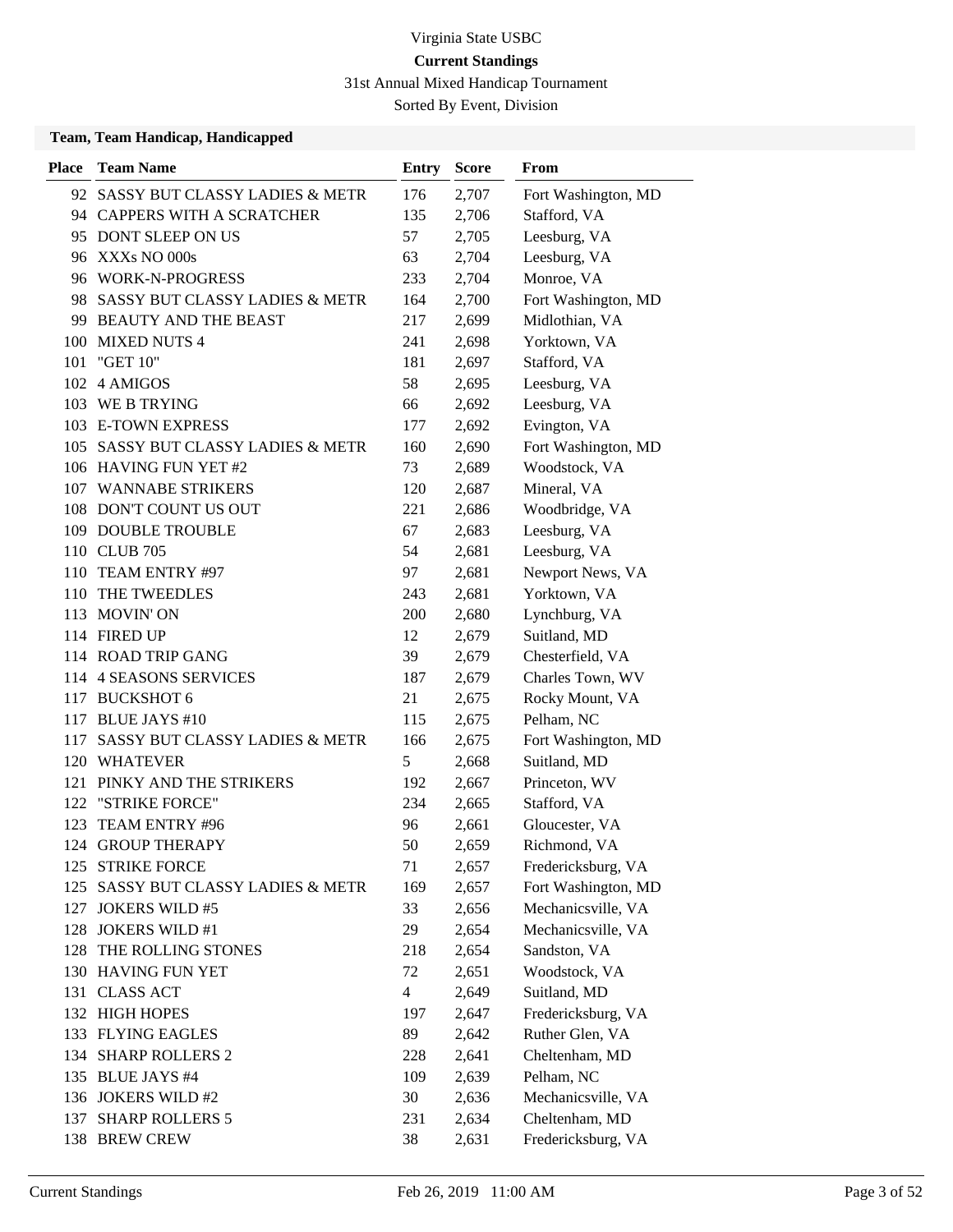31st Annual Mixed Handicap Tournament

Sorted By Event, Division

| <b>Place</b> | <b>Team Name</b>                          | <b>Entry</b> | <b>Score</b> | From                |
|--------------|-------------------------------------------|--------------|--------------|---------------------|
|              | 138 BOTTOM LINERS #WS                     | 49           | 2,631        | Washington, DC      |
|              | 140 RVA MIXED #4                          | 85           | 2,624        | Richmond, VA        |
| 141          | <b>BLUE JAYS #1</b>                       | 106          | 2,619        | Pelham, NC          |
|              | 141 BLUE JAYS #7                          | 112          | 2,619        | Pelham, NC          |
|              | 143 BOWLERS 4 LIFE                        | 98           | 2,617        | Stafford, VA        |
|              | 143 JULIE'S CREW                          | 129          | 2,617        | Seaford, VA         |
|              | 145 THEY DONT RESPECT US                  | 65           | 2,616        | Leesburg, VA        |
|              | 146 BOTTOM LINERS #MM                     | 43           | 2,613        | Washington, DC      |
|              | 146 MIXED NUTS 2                          | 239          | 2,613        | Yorktown, VA        |
| 148          | TEAM ENTRY #95                            | 95           | 2,608        | Kilmarnock, VA      |
| 149          | <b>JOKERS WILD #4</b>                     | 32           | 2,606        | Mechanicsville, VA  |
|              | 149 FRACTIONS OFF                         | 48           | 2,606        | Stafford, VA        |
|              | 151 OCEANA PALS                           | 75           | 2,604        | Virginia Beach, VA  |
|              | 152 TONY'S GANG                           | 25           | 2,601        | Virginia Beach, VA  |
|              | 152 BLUE JAYS #2                          | 107          | 2,601        | Pelham, NC          |
|              | 154 BOTTOM LINERS #BK                     | 41           | 2,600        | Washington, DC      |
| 155          | <b>THROWN TOGETHER</b>                    | 59           | 2,592        | Leesburg, VA        |
|              | 156 JOKERS WILD #6                        | 34           | 2,588        | Mechanicsville, VA  |
|              | 157 MIXED NUTS 3                          | 240          | 2,585        | Yorktown, VA        |
| 158          | <b>COME GET SOME</b>                      | 131          | 2,583        | Mineral, VA         |
| 159          | <b>JEAN'S GANG</b>                        | 26           | 2,580        | Norfolk, VA         |
|              | 159 SONNY N SONS                          | 68           | 2,580        | Leesburg, VA        |
| 161          | TEAM ENTRY #94                            | 94           | 2,578        | Gloucester, VA      |
|              | 162 NO FEAR                               | 202          | 2,573        | Hampton, VA         |
|              | 163 BLUE JAYS #3                          | 108          | 2,571        | Pelham, NC          |
|              | 164 SASSY BUT CLASSY LADIES & METR        | 161          | 2,567        | Fort Washington, MD |
| 165          | <b>SAY IT AINT SO</b>                     | 55           | 2,560        | Leesburg, VA        |
|              | 166 ROWDY ROLLERS                         | 103          | 2,557        | Portsmouth, VA      |
| 167          | <b>SASSY BUT CLASSY LADIES &amp; METR</b> | 175          | 2,553        | Fort Washington, MD |
| 168          | <b>BOTTOM LINERS #DF</b>                  | 42           | 2,550        | Washington, DC      |
| 169          | <b>UNIQUES #3</b>                         | 123          | 2,544        | Richmond, VA        |
| 169          | TEAM ENTRY #222                           | 222          | 2,544        | Woodbridge, VA      |
|              | 171 RVA MIXED #1                          | 81           | 2,543        | Richmond, VA        |
|              | 172 MIX IT UP                             | 53           | 2,535        | Leesburg, VA        |
|              | 173 ICY HOTS                              | 80           | 2,527        | Virginia Beach, VA  |
| 173          | THAT'S HOW WE ROLL                        | 134          | 2,527        | Aulander, NC        |
|              | 175 SHARP ROLLERS                         | 227          | 2,525        | Cheltenham, MD      |
|              | 176 SHARP ROLLERS 3                       | 229          | 2,524        | Cheltenham, MD      |
| 177          | <b>BLUE JAYS #6</b>                       | 111          | 2,516        | Pelham, NC          |
| 178          | DONT COUNT US OUT                         | 60           | 2,497        | Leesburg, VA        |
| 178          | <b>SHARP ROLLERS 6</b>                    | 232          | 2,497        | Cheltenham, MD      |
| 180          | TEN IN THE PIT                            | 1            | 2,484        | Cross Junction, VA  |
| 181          | RVA MIXED#3                               | 82           | 2,482        | Richmond, VA        |
|              | 182 MIXED NUTS 1                          | 238          | 2,475        | Yorktown, VA        |
| 183          | <b>TRUMP THIS</b>                         | 179          | 2,472        | Winchester, VA      |
|              | 184 BLUE JAYS #8                          | 113          | 2,417        | Pelham, NC          |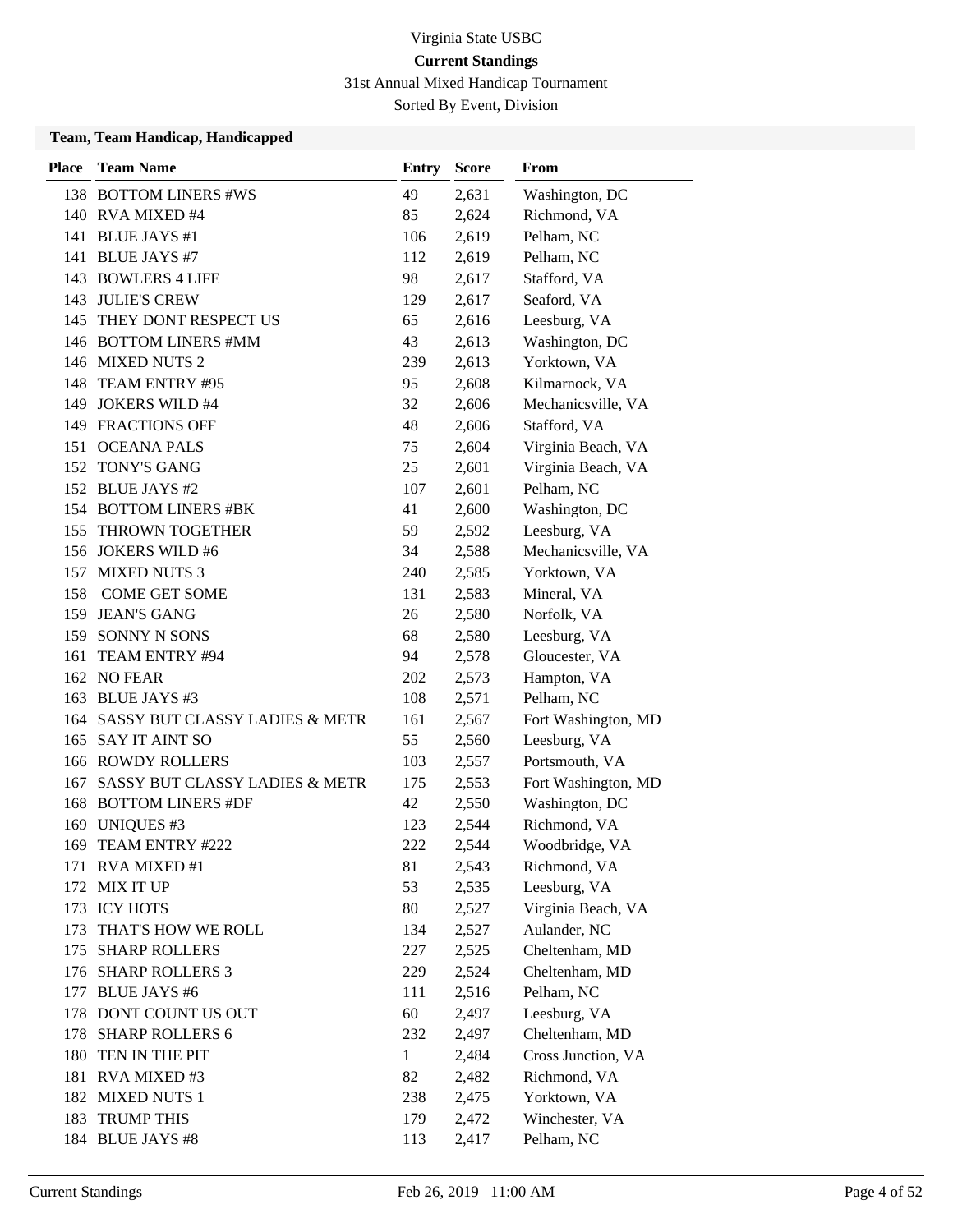31st Annual Mixed Handicap Tournament

Sorted By Event, Division

### **Team, Team Scratch, Scratch**

| <b>Place</b> | <b>Team Name</b>                | Entry | <b>Score</b> | From               |
|--------------|---------------------------------|-------|--------------|--------------------|
| 1            | <b>DMV'S FINEST</b>             | 130   | 2,742        | Fredericksburg, VA |
| 2            | <b>BISH WHAT?!?!?!</b>          | 178   | 2,617        | Alexandria, VA     |
| 3            | <b>BOTTOM LINERS #EM</b>        | 44    | 2,580        | Washington, DC     |
| 4            | DAZED AND CONFUSED              | 47    | 2,522        | Palmyra, VA        |
| 5            | "STEALTH BOWLERS"               | 183   | 2,511        | Fredericksbur, VA  |
| 6            | TEAM ENTRY #79                  | 79    | 2,496        | Christiansburg, VA |
| 7            | <b>DONT LOOK AT ME</b>          | 219   | 2,492        | SPOTSYLVANIA, VA   |
| 8            | <b>CAPPERS WITH A SCRATCHER</b> | 135   | 2,478        | Stafford, VA       |
| 9            | TEAM ENTRY #94                  | 94    | 2,440        | Gloucester, VA     |
| 10           | THE ROLLING STONES              | 218   | 2,423        | Sandston, VA       |
| 11           | <b>NO TALENT</b>                | 74    | 2,413        | Lusby, MD          |
| 12           | <b>BEAUTY AND THE BEAST</b>     | 217   | 2,402        | Midlothian, VA     |
| 13           | TEAM ENTRY #97                  | 97    | 2,399        | Newport News, VA   |
| 14           | <b>MIXED NUTS 1</b>             | 238   | 2,385        | Yorktown, VA       |
| 15           | <b>BOTTOM LINERS #LR</b>        | 45    | 2,372        | Washington, DC     |
| 16           | TEAM ENTRY #224                 | 224   | 2,345        | Woodbridge, VA     |
| 17           | <b>BOTTOM LINERS #MM</b>        | 43    | 2,301        | Washington, DC     |
| 18           | THAT'S HOW WE ROLL              | 134   | 2,248        | Aulander, NC       |
| 19           | <b>BOTTOM LINERS #WS</b>        | 49    | 2,151        | Washington, DC     |
| 20           | <b>SHOW NO MERCY</b>            | 9     | 2,122        | Suitland, MD       |
| 21           | <b>BOTTOM LINERS #DF</b>        | 42    | 2,079        | Washington, DC     |
|              | 22 ALL ABOUT FUN                | 8     | 2,027        | Suitland, MD       |
| 22           | <b>BOTTOM LINERS #BK</b>        | 41    | 2,027        | Washington, DC     |
|              |                                 |       |              |                    |

| Place | <b>Team Name</b>                                                 | Entry | <b>Score</b> | From                   |
|-------|------------------------------------------------------------------|-------|--------------|------------------------|
|       | 1 Wilkerson Kimberly \ Robertson Ryron M.                        | 117   | 1,566        | Pelham, NC             |
| 2     | Brubaker Renee L. \ Stewart Alex R.                              | 129   | 1,547        | Seaford, VA            |
| 3     | Preston Sheree D. $\setminus$ Robertson James P.                 | 20    | 1,543        | Rocky Mount, VA        |
| 4     | White Kathryn L. \ Foster Ronald                                 | 182   | 1,541        | Stafford, VA           |
| 5     | Richardson Megan M. \Dye Cleve III                               | 207   | 1,522        | Newport News, VA       |
| 6     | Gerling Denise R. \ Gerling Steve D.                             | 68    | 1,521        | Leesburg, VA           |
| 7     | Henningsen Deberia K. $\operatorname{\backslash}$ Cox Douglas R. | 35    | 1,505        | Stafford, VA           |
| 8     | Bayless Claudia R. \ Washington Wesley L.                        | 184   | 1,503        | Fredericksburg, VA     |
| 9     | Via Jennifer N. \ Antoszewski Michael                            | 180   | 1,500        | Barboursville, VA      |
| 10    | Agee Lisa C. \Taylor Kevin B.                                    | 3     | 1,496        | Suitland, MD           |
| 11    | Watkins Kevin L. \ Brown Reverne                                 | 70    | 1,493        | Fredericksburg, VA     |
| 12    | Lightfoot Mia L. \ Lightfoot Jaimie S.                           | 125   | 1,491        | Mechanicsville, VA     |
| 13    | McCaskill Deidra R. \ Jordan Philander Y.                        | 131   | 1,490        | Mineral, VA            |
| 14    | Garnett Vickie N. $\{$ Garnett John F. Sr                        | 89    | 1,489        | Ruther Glen, VA        |
| 15    | Robinson Gwen J. \ Hill Sentell D.                               | 124   | 1,487        | North Chesterfield, VA |
| 16    | Staton Lee A. \ Dailey Sarah H.                                  | 180   | 1,483        | Barboursville, VA      |
| 17    | Richerson Sheila S. $\setminus$ Green Frank L. Sr                | 123   | 1,481        | Richmond, VA           |
| 18    | Hubbard Bonnie M. $\setminus$ Gould King J.                      | 16    | 1,478        | Rocky Mount, VA        |
| 19    | Hazel Cristita C. \ Thompson Frank A.                            | 131   | 1,476        | Mineral, VA            |
| 20    | Williams Maythis A. \ Williams Jerome H. Sr                      | 7     | 1,475        | Suitland, MD           |
| 21    | Grenell Kay R. \ Dempster Michael A.                             | 127   | 1,474        | Midlothian, VA         |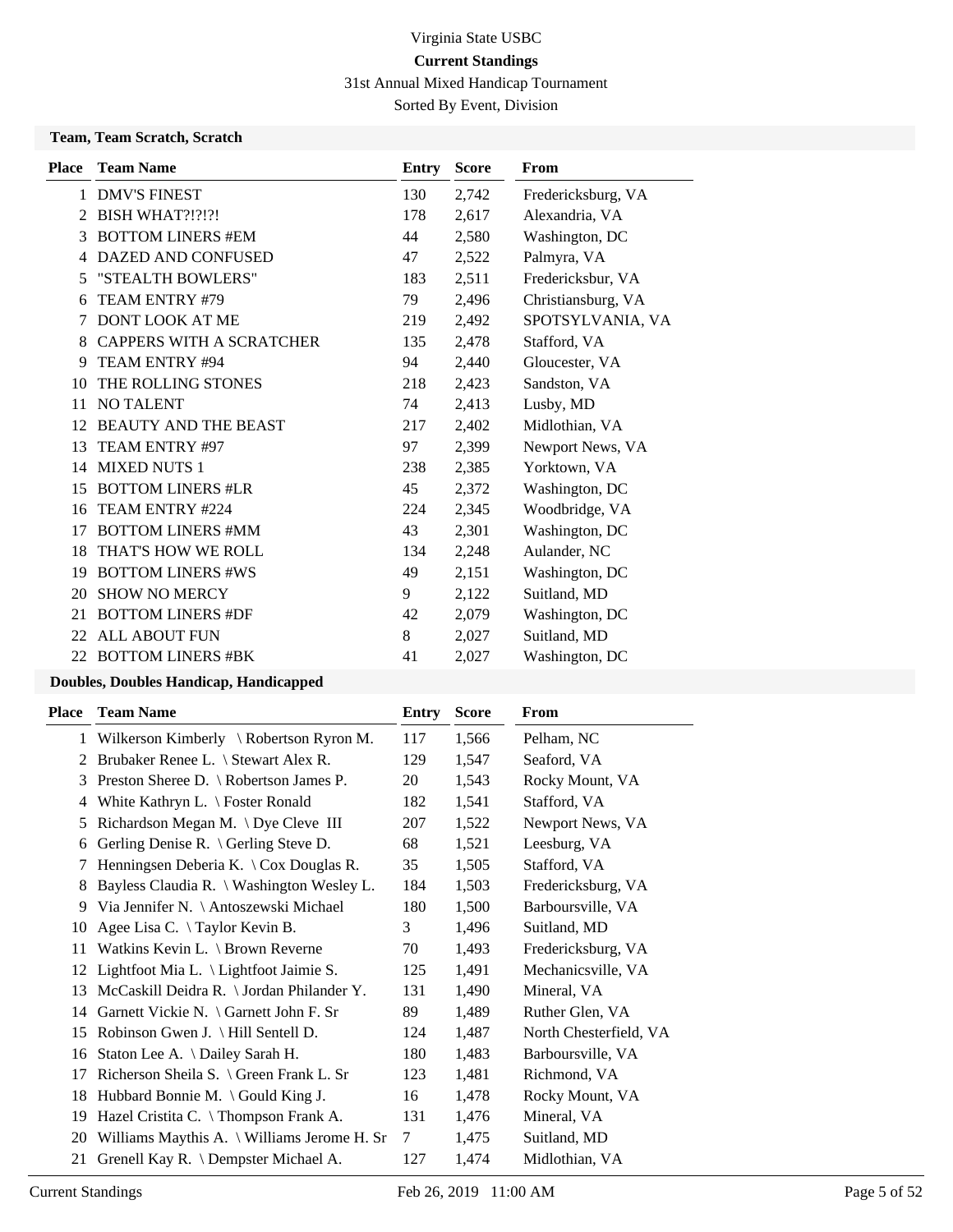31st Annual Mixed Handicap Tournament

Sorted By Event, Division

| <b>Place</b> | <b>Team Name</b>                                        | <b>Entry</b>   | <b>Score</b> | From                |
|--------------|---------------------------------------------------------|----------------|--------------|---------------------|
| 21           | Sheetz Laurie A. \ Atkinson James A. Jr                 | 241            | 1,474        | Yorktown, VA        |
| 23           | Rogers Connie B. \ Potter Lowell A.                     | 17             | 1,473        | Rocky Mount, VA     |
| 24           | Huff Mikki D. \ Grove Kevin L.                          | 79             | 1,471        | Christiansburg, VA  |
|              | 25 Dorsey Sylvia E. \ Pittman Steven C.                 | 185            | 1,470        | Stafford, VA        |
|              | 26 Debus Susan N. \ Debus Howard J.                     | 216            | 1,469        | Stafford, VA        |
| 27           | Keyes Gail A. \ Dugas Christopher J.                    | 58             | 1,465        | Leesburg, VA        |
| 28           | Brice Tina Y. \ Brice Leslie L.                         | 36             | 1,463        | Palmyra, VA         |
| 29.          | Barry Ronald R. \ Smith Bonnie D.                       | 22             | 1,462        | Rocky Mount, VA     |
| 30           | Mitchem Billie S. \ Daniels Ronald A.                   | 120            | 1,461        | Mineral, VA         |
|              | 30 Howard Lori N. \ Butler Robert W.                    | 160            | 1,461        | Fort Washington, MD |
| 32           | Young Karen P. $\langle$ Blankenship Mike T.            | 21             | 1,460        | Rocky Mount, VA     |
|              | 32 Cunningham Valerie L. \ Jordan Willie H.             | 32             | 1,460        | Mechanicsville, VA  |
|              | 34 Hollins Michelle R. \ Hollins James A.               | 7              | 1,454        | Suitland, MD        |
|              | 34 Glover Carl T. Sr \ Glover Diane M.                  | 51             | 1,454        | Richmond, VA        |
|              | 34 Estep Denise B. \ Estep Roger L.                     | 72             | 1,454        | Woodstock, VA       |
|              | 34 Collick Angela D. \ Hall Sterling W. Jr              | 170            | 1,454        | Fort Washington, MD |
|              | 38 Foster Petra \ Foster Ronald                         | 234            | 1,453        | Stafford, VA        |
| 39           | Levy Marian L. $\operatorname{\Lambda}$ Ampy Kendall R. | 123            | 1,452        | Richmond, VA        |
| 40           | Pettaway Joanne M. \ Davis Warren L. Jr                 | 12             | 1,450        | Suitland, MD        |
| 41           | Craig Rozinia E. \ Moore Troy M.                        | 3              | 1,449        | Suitland, MD        |
| 41           | Wilson Christy L. \ Brownie Robert A.                   | 211            | 1,449        | Chesterfield, VA    |
| 43           | Walker Lindsey H. $\forall$ Bryant Jeremiah R.          | 37             | 1,447        | Stanleytown, VA     |
| 44           | Bogucki Brenda K. \ Bogucki Richard M.                  | 202            | 1,444        | Hampton, VA         |
| 45           | Waller Joyce A. $\setminus$ Carter Ivey L.              | 110            | 1,443        | Pelham, NC          |
| 45           | Fitzgerald Velma J. \ Stone Larry W.                    | 115            | 1,443        | Pelham, NC          |
| 47           | Hale Phyllis H. \ Hale Gary "Tyke"                      | 87             | 1,442        | Forest, VA          |
| 48           | Murphy Wanda B. \Thomas Chris A.                        | 116            | 1,441        | Pelham, NC          |
| 49           | Marshall Robert W. \ Jackson-Marshall Agatha 31<br>V.   |                | 1,439        | Mechanicsville, VA  |
|              | 49 Wingfield Donna K. \ Wingfield Danny W. Sr           | 87             | 1,439        | Forest, VA          |
| 49           | Dailey Sarah H. \Turner George M.                       | 198            | 1,439        | Barboursville, VA   |
|              | 52 White Tabitha L. \ Guy Jonathan R.                   | 96             | 1,438        | Gloucester, VA      |
|              | 52 Adams Jacqueline D. \ Dalton Jamie D.                | 219            | 1,438        | SPOTSYLVANIA, VA    |
| 54           | Smith Linwood F. \ Moore Sharon Y.                      | 70             | 1,436        | Fredericksburg, VA  |
| 55           | Brown Stephanie C. \ Brown Jonathan M.                  | 101            | 1,435        | Crystal Hill, VA    |
|              | 56 Campion Joan J. \ Whitley Kenneth W.                 | 13             | 1,434        | Stafford, VA        |
| 57           | Alford Yvonne M. \Alford Joseph S.                      | $\overline{c}$ | 1,433        | Suitland, MD        |
| 57           | Bridgett Tim M. \ Hatfield Tammy L.                     | 219            | 1,433        | SPOTSYLVANIA, VA    |
| 59           | Pryor Isabelle R. \ Jaco Richard E.                     | 71             | 1,432        | Fredericksburg, VA  |
| 60           | Kloft Deborah L. \ Wingfield L Wayne                    | 21             | 1,431        | Rocky Mount, VA     |
| 61           | Pigg Mackenzie G. \ Bayes Vincent L.                    | 233            | 1,427        | Monroe, VA          |
| 62           | Reynolds Chelsea L. \ Harlow Michael "Alan"             | 47             | 1,425        | Palmyra, VA         |
| 62           | Kitts Jeno D. \ Manuel Troy F.                          | 77             | 1,425        | Rustburg, VA        |
| 64           | Nolte Jane H. $\setminus$ Moore Lee                     | 34             | 1,421        | Mechanicsville, VA  |
| 64           | Williams Shanell \ Sims Edward L. Jr                    | 62             | 1,421        | Leesburg, VA        |
| 66           | Gorman Bojo J. \ Green Cynthia L.                       | 91             | 1,420        | Mechanicsville, VA  |
|              | 66 James Barbara A. \ Coleman Ponce D.                  | 165            | 1,420        | Fort Washington, MD |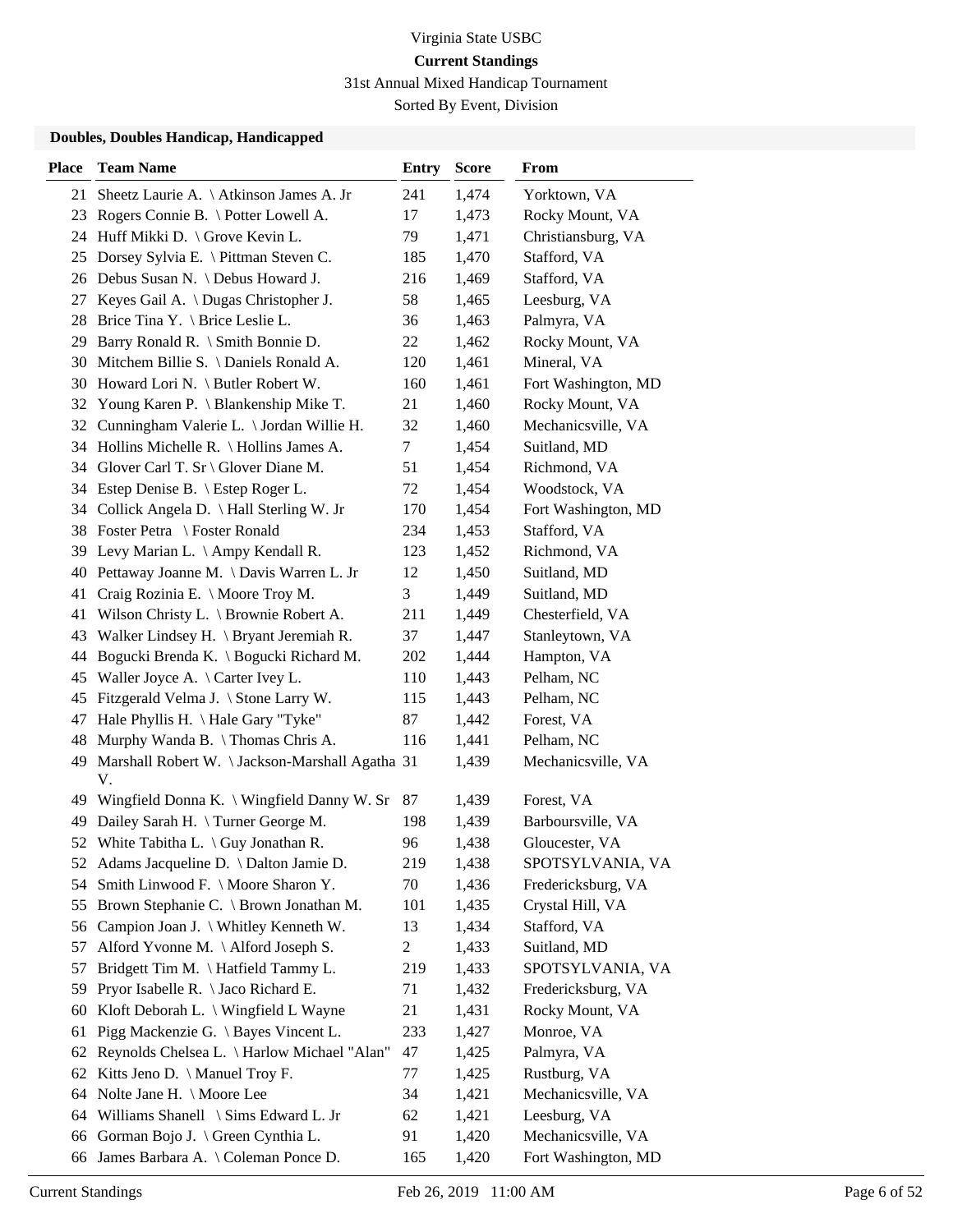31st Annual Mixed Handicap Tournament

Sorted By Event, Division

| <b>Place</b> | <b>Team Name</b>                                       | <b>Entry</b>     | <b>Score</b> | From                  |
|--------------|--------------------------------------------------------|------------------|--------------|-----------------------|
|              | 68 Key Lutricia B. \ Sweet Marlon                      | $\overline{4}$   | 1,419        | Suitland, MD          |
| 69           | Brown Carolyn A. \ Willis Charles C.                   | 12               | 1,418        | Suitland, MD          |
| 69           | Hogue Rikky S. $\Phi$ Phillips Jessica L.              | 18               | 1,418        | Rocky Mount, VA       |
| 71           | Randolph Denise L. \ Holmes Lee A. Jr                  | 178              | 1,417        | Alexandria, VA        |
| 72           | Andrews Wanda C. \ Chaffin Thomas K.                   | 120              | 1,415        | Mineral, VA           |
| 73           | Perry Iris M. \ Brown Terrance M.                      | 63               | 1,414        | Leesburg, VA          |
| 74           | Cobb Pong S. \ Matthews David H. Sr                    | 38               | 1,413        | Fredericksburg, VA    |
|              | 74 Clark Angel S. \ Barnette Jerry K.                  | 41               | 1,413        | Washington, DC        |
|              | 74 Perrin Edith A. \ Garnett Leon D.                   | 82               | 1,413        | Richmond, VA          |
| 77           | Morton Ollie K. $\setminus$ Silver Bernard Sr          | 31               | 1,410        | Mechanicsville, VA    |
| 77           | Ray Anne S. \ Meyers Justin C.                         | 242              | 1,410        | Yorktown, VA          |
|              | 79 Roath Peggy W. \Roath Larry D.                      | 24               | 1,409        | Fredericksburg, VA    |
|              | 79 Lomax Cynthia A. \ Lomax Robert J. Jr               | 213              | 1,409        | Fairmount Heights, MD |
|              | 81 Dunston Carol A. \ Jones Larry J.                   | 23               | 1,408        | Stafford, VA          |
| 81           | Maclin Doris G. \Trice Carlton L.                      | 122              | 1,408        | Petersburg, VA        |
|              | 81 Poole Carolyn S. \ Wilkerson Antwan L.              | 122              | 1,408        | Petersburg, VA        |
|              | 84 Chichester-Lanier Adrienne \ Lanier Jeffery<br>A.   | 45               | 1,406        | Washington, DC        |
|              | 84 Schlosser Christine Corrin N. \Papaleo<br>Anthony V | 211              | 1,406        | Chesterfield, VA      |
|              | 86 Corbin Michelle \ Veney Andre                       | 61               | 1,405        | Leesburg, VA          |
|              | 86 Coulson Whitney B. \ Sheffler Tim P.                | 241              | 1,405        | Yorktown, VA          |
|              | 88 Carrington Adrienne F. \ Carrington William<br>C.   | 194              | 1,404        | Fredericksburg, VA    |
| 89           | Nelson Shirley A. \Taylor Damien                       | $\overline{c}$   | 1,403        | Suitland, MD          |
|              | 89 Porter Frank Jr \ Rowlett Kristin L.                | 83               | 1,403        | Richmond, VA          |
| 91           | Brede Thomas R. \ Masten Patricia B.                   | 51               | 1,402        | Richmond, VA          |
|              | 92 Cooper Tracie T. \ Blankenship Brian E.             | 18               | 1,400        | Rocky Mount, VA       |
|              | 92 Carter Brenda \ James Clarence E.                   | 32               | 1,400        | Mechanicsville, VA    |
| 92           | Bentley Emily D.   Knox David M.                       | 54               | 1,400        | Leesburg, VA          |
|              | 92 Baez Rebecca L. \ Johnson Grover L. III             | 103              | 1,400        | Portsmouth, VA        |
|              | 92 Wallace Natalie D. \ Hall Will J. Sr                | 231              | 1,400        | Cheltenham, MD        |
| 97           | Stone Wandra E. \ Stone Michael                        | $\boldsymbol{6}$ | 1,399        | Suitland, MD          |
| 97           | Battle Captoria \ Walker Shawn M.                      | 8                | 1,399        | Suitland, MD          |
| 97           | Wattier Flora R. \ Wattier Curtis A.                   | 14               | 1,399        | Stafford, VA          |
| 97           | Jordan Sara A. \ Nebe David A.                         | 50               | 1,399        | Richmond, VA          |
| 101          | Wynn Jane B. \ Wynn David L.                           | 29               | 1,398        | Mechanicsville, VA    |
| 101          | Anderson Stephanie M. \ Anderson Douglas J.            | 117              | 1,398        | Pelham, NC            |
| 103          | Bossie Cathie M. \ Southward Steve L.                  | 84               | 1,397        | Potomac Falls, VA     |
|              | 104 Pezzella Anna M. \ Pezzella Tony J.                | 25               | 1,396        | Virginia Beach, VA    |
|              | 104 Vaughters Alice F. \ Curtis Stafford J. Sr         | 113              | 1,396        | Pelham, NC            |
|              | 106 Bolden Karl T. \Toney Charlotte A.                 | 36               | 1,395        | Palmyra, VA           |
| 107          | Wade Cindy P. $\langle$ Linkous Glenn S.               | 104              | 1,394        | Portsmouth, VA        |
| 107          | Poole Gladys A. \ Waller Harry J.                      | 114              | 1,394        | Pelham, NC            |
| 107          | Spivey Tammy L. \Ahlgrim Keith A.                      | 217              | 1,394        | Midlothian, VA        |
|              | 110 Davis Judith E. \ Davis Warren L. Jr               | 172              | 1,393        | Fort Washington, MD   |
|              | 110 Belew Jayson \ Cavicchi Kathy                      | 207              | 1,393        | Newport News, VA      |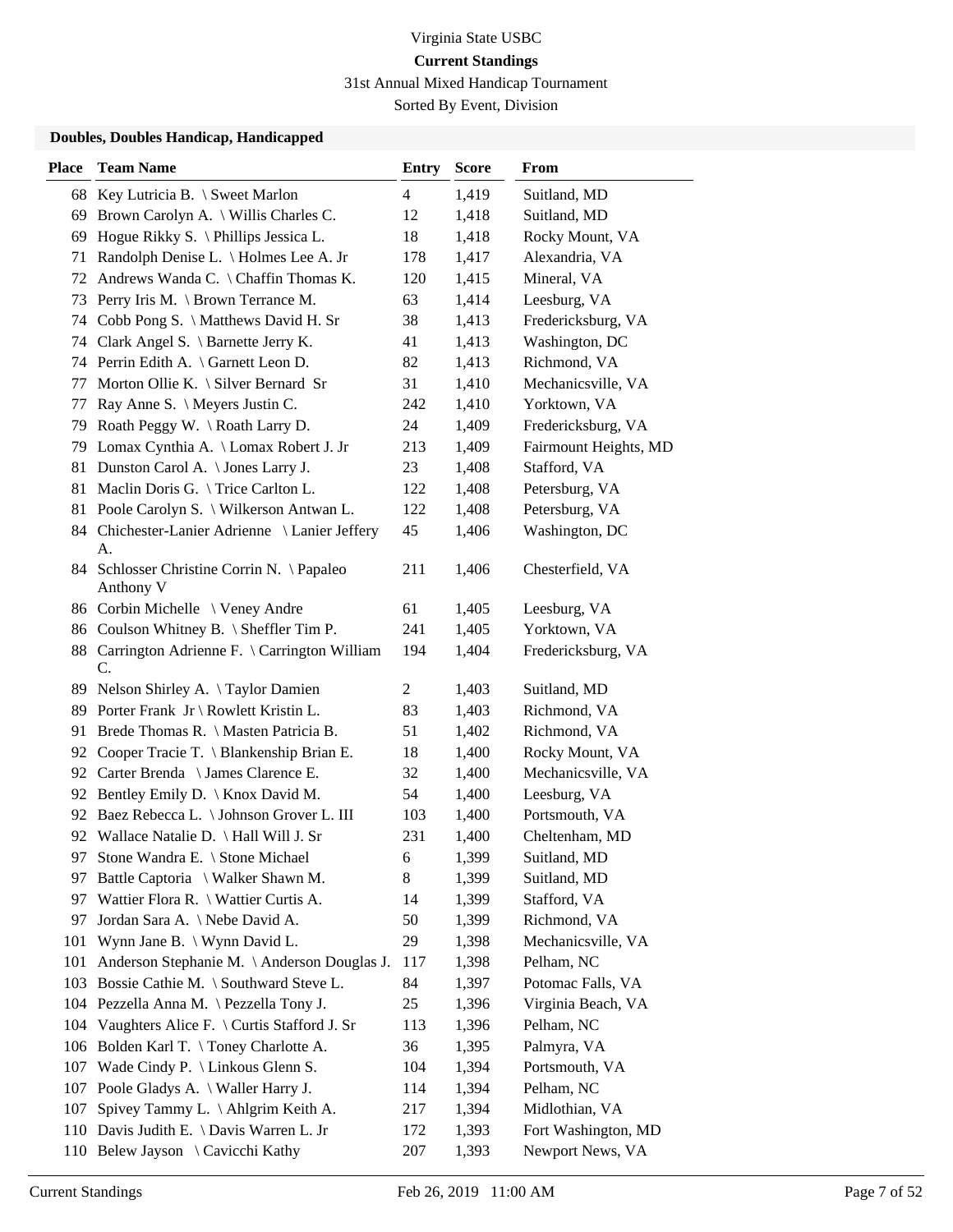31st Annual Mixed Handicap Tournament

Sorted By Event, Division

| <b>Place</b> | <b>Team Name</b>                                     | <b>Entry</b> | <b>Score</b> | From                |
|--------------|------------------------------------------------------|--------------|--------------|---------------------|
|              | 110 Dowell Ramona \ Dowell Clyde D. II               | 214          | 1,393        | Richmond, VA        |
|              | 113 Harrison Lorraine B. \ Shuler Paul E. Sr         | 11           | 1,392        | Suitland, MD        |
|              | 114 Wallace Kimberly A. \ Rizzo Michael A.           | 98           | 1,391        | Stafford, VA        |
| 114          | Myers Elainea R. \ Neal Thomas H.                    | 231          | 1,391        | Cheltenham, MD      |
|              | 116 Wolfe James M. \ Sullivan Lydia K.               | 183          | 1,390        | Fredericksbur, VA   |
| 117          | Allen Linda M. \ Downey Roy J. III                   | 66           | 1,389        | Leesburg, VA        |
| 117          | Allen Suprena E. \ Allen Henry H. Jr                 | 165          | 1,389        | Fort Washington, MD |
| 117          | Livingston La'Tonia M. \ Thompson Frank A.           | 234          | 1,389        | Stafford, VA        |
| 120          | Skaggs L. Jean \ Skaggs Harry A.                     | 26           | 1,388        | Norfolk, VA         |
|              | 120 Crews Anne E. \ Alexander James C. Jr            | 176          | 1,388        | Fort Washington, MD |
|              | 122 Ballard Rosa M. \ Buskey Kevin J.                | 40           | 1,387        | Chester, VA         |
|              | 123 Holland Linda M. \ Holland O. Thomas             | 35           | 1,386        | Stafford, VA        |
| 123          | Ashton Carolyn E. $\setminus$ Knox Thomas J.         | 54           | 1,386        | Leesburg, VA        |
| 123          | Hackney Sandra M. \Hackney Frank W. Jr               | 177          | 1,386        | Evington, VA        |
|              | 123 Eustace Jessica L. \ Eustace Robert C.           | 196          | 1,386        | Reva, VA            |
| 127          | Jones Barbara L. \ Brewer Maurice E.                 | 38           | 1,385        | Fredericksburg, VA  |
| 127          | Bindas Kali R. \ Gant Robert L. III                  | 59           | 1,385        | Leesburg, VA        |
|              | 127 Lee Lana M. \ Lee John B. Jr                     | 85           | 1,385        | Richmond, VA        |
|              | 130 Dodson Toeke'Shea A. \ Sherman Charles E.        | 9            | 1,384        | Suitland, MD        |
| 131          | Shumaker Stephanie L. \ Shumaker David P.            | 50           | 1,383        | Richmond, VA        |
| 132          | Anderson Noni N. \ Patterson Nathaniel               | 221          | 1,382        | Woodbridge, VA      |
| 133          | Sirbaugh Rosie L. \ Sirbaugh Saunie D.               | 1            | 1,381        | Cross Junction, VA  |
| 133          | Thomas Deborah H. $\setminus$ Cash Rickey D.         | 6            | 1,381        | Suitland, MD        |
|              | 135 Henderson Helen M. \Jackson Roland M.            | 184          | 1,380        | Fredericksburg, VA  |
| 136          | Spencer Gail H.   Kendrick Donald W.                 | 37           | 1,378        | Stanleytown, VA     |
|              | 136 Callen Angela T. \ Durant Samuel L. Jr           | 42           | 1,378        | Washington, DC      |
| 136          | Tomlinson Nancy L. \ Hazlewood Frank V. III          | 83           | 1,378        | Richmond, VA        |
| 139          | Adams Terry \ Long Lillie Ann C.                     | 200          | 1,377        | Lynchburg, VA       |
|              | 139 Leffler E. Marie \ Garrison Wade E. Jr           | 201          | 1,377        | Spotsylvania, VA    |
| 141          | Stevens Collet G. \ Stevens Everton(Fab) E.          | 224          | 1,376        | Woodbridge, VA      |
|              | 142 Richardson Kaye \ Richardson Russell J.          | 20           | 1,375        | Rocky Mount, VA     |
|              | 142 Riley Kerry K. \ Cogswell William T.             | 68           | 1,375        | Leesburg, VA        |
| 142          | Tabor Lora E. \Tabor Michael D.                      | 134          | 1,375        | Aulander, NC        |
| 145          | Vance Leti $\setminus$ Campbell Bryan K.             | 78           | 1,374        | Rustburg, VA        |
| 145          | Bell Tiffany A. \ Bright Daniel E.                   | 130          | 1,374        | Fredericksburg, VA  |
| 145          | Small Sheila L. \ Lewis Robert J.                    | 162          | 1,374        | Fort Washington, MD |
| 145          | Murphy Laurianne H. \ Murphy Richard W.              | 216          | 1,374        | Stafford, VA        |
| 145          | Hall Stephanie K. \ Smith Melvin Jr                  | 230          | 1,374        | Cheltenham, MD      |
| 150          | Hale Angela \Talley Milton R.                        | 160          | 1,373        | Fort Washington, MD |
| 150          | Nuss Laura A. \ Walker Arthur W.                     | 223          | 1,373        | Woodbridge, VA      |
| 150          | Tate Ira T. Sr \ Tate Anne C.                        | 239          | 1,373        | Yorktown, VA        |
| 153          | Grenell Rachel \Terry James                          | 114          | 1,372        | Pelham, NC          |
|              | 154 Rush Jacklyn P. \ Stubbs Warren                  | 221          | 1,371        | Woodbridge, VA      |
| 155          | Toliver Lucinda A. \ Robinson David D. Jr            | 11           | 1,370        | Suitland, MD        |
| 155          | Corum Chunsim (Tina) C. $\setminus$ Corum Douglas E. | 86           | 1,370        | Stafford, VA        |
| 155          | Waldeck Wendy P. \ Waldeck John E.                   | 91           | 1,370        | Mechanicsville, VA  |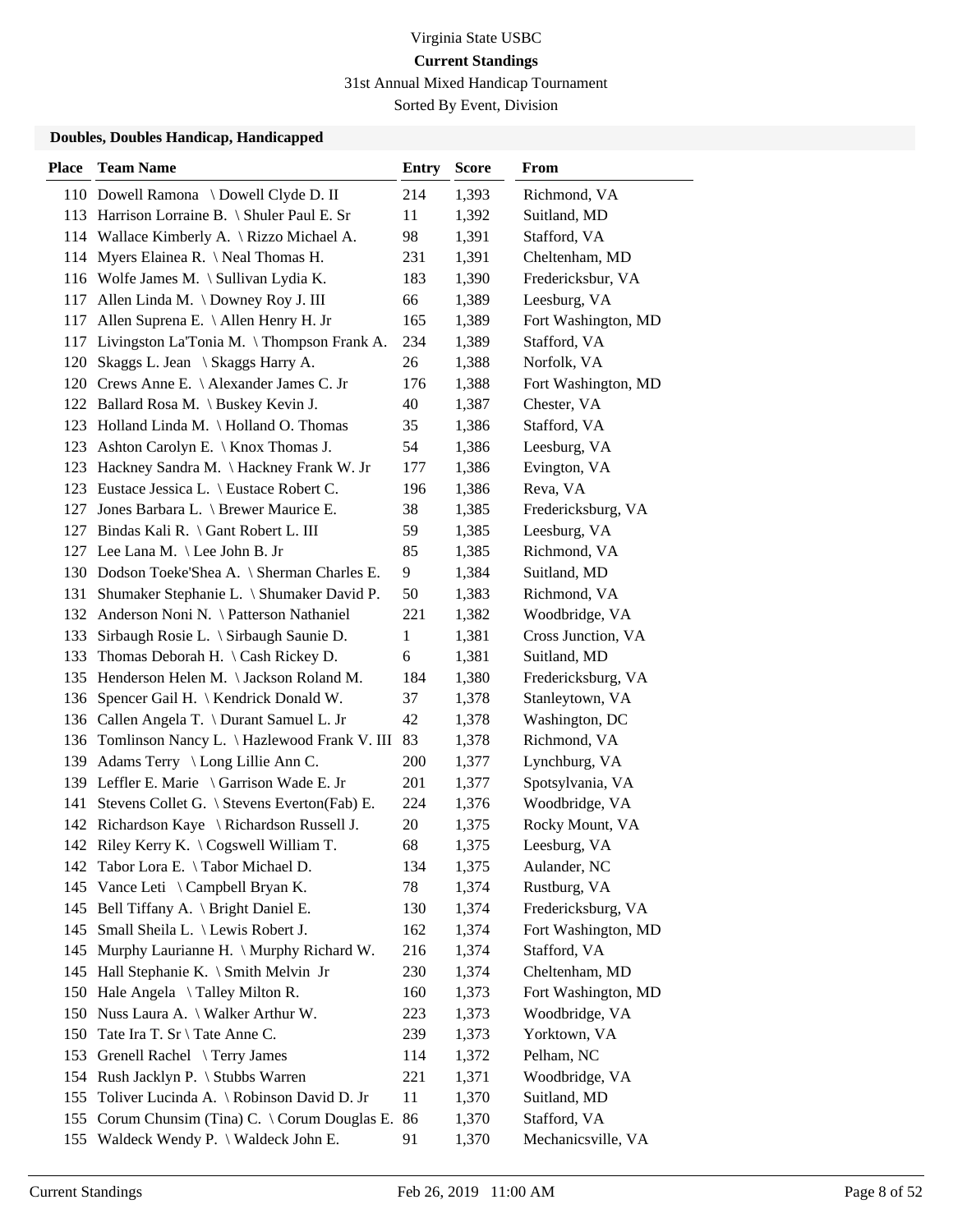31st Annual Mixed Handicap Tournament

Sorted By Event, Division

| <b>Place</b> | <b>Team Name</b>                                       | <b>Entry</b> | <b>Score</b> | From                 |
|--------------|--------------------------------------------------------|--------------|--------------|----------------------|
|              | 155 Rast Teresa A. \ Lee James D. Jr                   | 217          | 1,370        | Midlothian, VA       |
|              | 159 Parham Wanda P. \ Glasgow Alan E.                  | 27           | 1,369        | Ivor, VA             |
|              | 160 Fitzgerald Mary L. \ Glover Alfed L.               | 109          | 1,368        | Pelham, NC           |
|              | 161 Parker-Cunningham Wilhemenia \Hill Ray E. 33<br>Jr |              | 1,366        | Mechanicsville, VA   |
| 162          | Taylor-Jones Sandra E. \ Pitt Milton R.                | 10           | 1,365        | Suitland, MD         |
| 162          | Wade Barbara M. \Tunstall William H.                   | 30           | 1,365        | Mechanicsville, VA   |
|              | 164 Bryant-Dowdy Deborah \ Campbell Robert L.          | 77           | 1,364        | Rustburg, VA         |
|              | 165 Bell Monica K. \ Johnson Mandrell G. I             | 65           | 1,363        | Leesburg, VA         |
|              | 165 Burns Maxine W. \ Burns Lawrence R.                | 106          | 1,363        | Pelham, NC           |
| 167          | Douglas Juliet H. \ Douglas Walt A.                    | 9            | 1,362        | Suitland, MD         |
|              | 167 Kadar Linda \ Bowling Jay F.                       | 24           | 1,362        | Fredericksburg, VA   |
| 169          | Swayze Mandi T. \ Swayze Richard B.                    | 102          | 1,361        | Portsmouth, VA       |
| 169          | Brock Lois D. \ Jones Paul M.                          | 107          | 1,361        | Pelham, NC           |
| 169          | Christmas Clorodet L. \ Christmas Garland L.<br>Sr     | 164          | 1,361        | Fort Washington, MD  |
|              | 172 Watson Josie F. \ Watson Edgar L. Jr               | 15           | 1,360        | Fredericksburg, VA   |
|              | 172 Mitchell Shirley E. \ Simms Marvin V. Sr           | 67           | 1,360        | Leesburg, VA         |
| 172          | Chappell Joylene L. $\forall$ Fox Curt D.              | 129          | 1,360        | Seaford, VA          |
|              | 175 Robinson Brenda M. \ Jones Robert A.               | 30           | 1,359        | Mechanicsville, VA   |
| 176          | Smith Judy L. \ Skiba Joseph T. IV                     | 66           | 1,358        | Leesburg, VA         |
|              | 176 Brown-Jenkins Audry B. \ Jenkins Elbert J.         | 169          | 1,358        | Fort Washington, MD  |
| 176          | Mitchell Tina \ Mitchell Bobby A. Jr                   | 192          | 1,358        | Princeton, WV        |
| 179          | Weaver Ashley N. $\forall$ Hylton Benjamin T.          | 19           | 1,357        | Rocky Mount, VA      |
| 179          | Shiflett Christine R. \Turner Kervin B.                | 39           | 1,357        | Chesterfield, VA     |
|              | 179 Drake Brigitte E. \ Anderson Abraham               | 95           | 1,357        | Kilmarnock, VA       |
| 179          | Morris Mary V. \ Kalnins Mark                          | 126          | 1,357        | Charlottesville, VA  |
|              | 183 Franklin Terri A. \ Franklin Thomas A.             | 178          | 1,356        | Alexandria, VA       |
| 183          | Thomas Norman "Pic" L. \Thomas Robbie K.               | 193          | 1,356        | N. Prince George, VA |
| 183          | Blankenship Christy M. \ Blankenship Hershel 193       |              | 1,356        | N. Prince George, VA |
|              | 186 Fells Phyllis L. \ Allen Anthony B.                | 57           | 1,355        | Leesburg, VA         |
|              | 187 McLane Laurie M. \ McLane Thomas A.                | 74           | 1,354        | Lusby, MD            |
|              | 188 Johnson Corlitta R. \ Johnson Robert T.            | 8            | 1,353        | Suitland, MD         |
|              | 188 Peterson Mary L. \ Gibson Richard E.               | 161          | 1,353        | Fort Washington, MD  |
|              | 190 Poe Angela F. \ Poe David C. Jr                    | 170          | 1,352        | Fort Washington, MD  |
| 191          | Shoemaker Deborah A. \ Shoemaker Larry W.              | 89           | 1,351        | Ruther Glen, VA      |
| 191          | Boyters A. Nikki \ Boyters Ricky L.                    | 97           | 1,351        | Newport News, VA     |
| 191          | Tate Amanda C. \ Broadney Robert L. III                | 242          | 1,351        | Yorktown, VA         |
| 194          | Jones Adele S. \ Jones Jason A.                        | 23           | 1,350        | Stafford, VA         |
| 194          | Simpson Kimberly $\setminus$ Rogers Winters C.         | 167          | 1,350        | Fort Washington, MD  |
| 194          | Somerville Joseph S. III \ Clover Patricia O.          | 168          | 1,350        | Fort Washington, MD  |
|              | 194 Husted Pauline E. \ Pixley Gerald V.               | 197          | 1,350        | Fredericksburg, VA   |
| 194          | Trimarchi Kathryn M. \Trimarchi Donald P.              | 202          | 1,350        | Hampton, VA          |
|              | 194 Barnes Sandy F. \ Owens James H.                   | 239          | 1,350        | Yorktown, VA         |
| 200          | Landon Marilyn C. \ Clark Danny T.                     | 5            | 1,349        | Suitland, MD         |
|              | 200 Coles Helen D. \ Stephens Russell                  | 112          | 1,349        | Pelham, NC           |
| 200          | Shifflett Peggy R. \ Shifflett Edgar L.                | 126          | 1,349        | Charlottesville, VA  |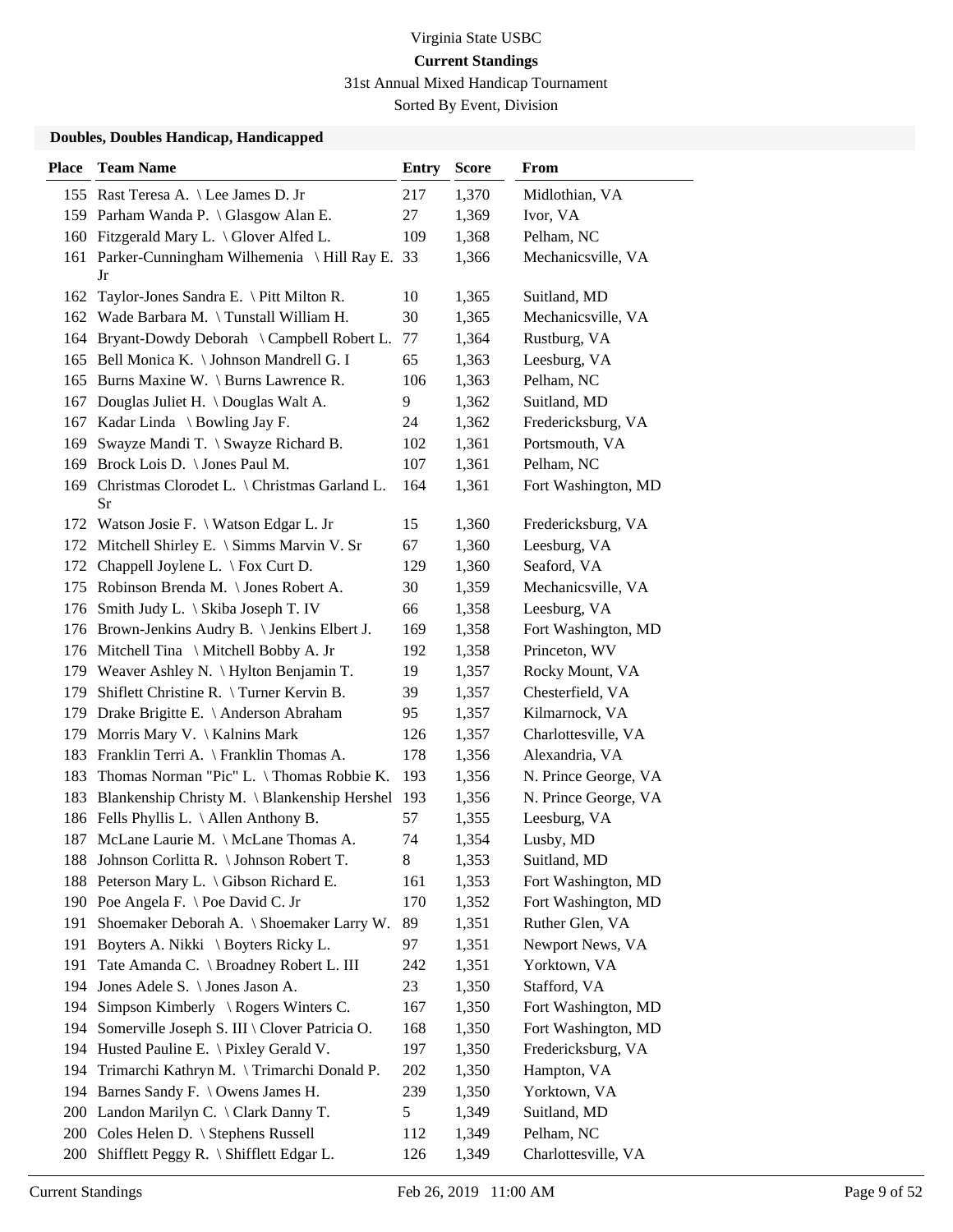31st Annual Mixed Handicap Tournament

Sorted By Event, Division

| <b>Place</b> | <b>Team Name</b>                                          | <b>Entry</b> | <b>Score</b> | From                  |
|--------------|-----------------------------------------------------------|--------------|--------------|-----------------------|
| 200          | Seawright Latonya J. \ Heard John D.                      | 181          | 1,349        | Stafford, VA          |
|              | 204 Scott Helene B. \Thomas Kenneth L.                    | 55           | 1,347        | Leesburg, VA          |
|              | 204 Cutshaw Christa M. \Cutshaw William R.                | 240          | 1,347        | Yorktown, VA          |
|              | 206 Edwards Denise Y. \ Emerson Robert W.                 | 44           | 1,345        | Washington, DC        |
|              | 206 Houchens Ginger L. \ Franks Jim M.                    | 47           | 1,345        | Palmyra, VA           |
|              | 206 Robinson Kiesha R. \ Jackson Stevie S.                | 56           | 1,345        | Leesburg, VA          |
|              | 206 Watt Mary B. \ Blackwell Rex A.                       | 107          | 1,345        | Pelham, NC            |
|              | 206 Kyle Nettie M. \ Kyle Marvin S.                       | 166          | 1,345        | Fort Washington, MD   |
|              | 206 Curtis Kellie D. \ Curtis Timothy                     | 187          | 1,345        | Charles Town, WV      |
|              | 212 Reid Arkeatha O. \ Keys Kevin J.                      | 10           | 1,343        | Suitland, MD          |
|              | 212 Thomas Dale K. \ Adkins David A.                      | 22           | 1,343        | Rocky Mount, VA       |
|              | 212 Osborne Cindy A. \ Waddell Gary L.                    | 104          | 1,343        | Portsmouth, VA        |
|              | 212 Rogers Rita R. \ Stewart Deloid M.                    | 163          | 1,343        | Fort Washington, MD   |
|              | 212 Patterson Paula D. \ Patterson Erick R.               | 230          | 1,343        | Cheltenham, MD        |
|              | 217 Hodges Judy C. \ Magill Joe R.                        | 16           | 1,342        | Rocky Mount, VA       |
| 217          | Glass Zennie \ Dodd Robert M. Jr                          | 111          | 1,342        | Pelham, NC            |
| 217          | Gilbert Patricia E. \ Huie Christopher L.                 | 127          | 1,342        | Midlothian, VA        |
| 220          | Thompson Frankie S. \ Huggins Sammuel L.                  | 53           | 1,340        | Leesburg, VA          |
| 220          | Jaco Patricia A. \ Fillis John R. Sr                      | 71           | 1,340        | Fredericksburg, VA    |
|              | 220 Glazier Rebecca L. \ Anderson Russell A.              | 94           | 1,340        | Gloucester, VA        |
|              | 220 Wynn Ruth R. \ Robertson Jose O.                      | 98           | 1,340        | Stafford, VA          |
| 220          | Moss Debbie V. $\setminus$ Rivers Andris                  | 125          | 1,340        | Mechanicsville, VA    |
|              | 225 Watkins Monica D. \ Wright Devin D.                   | 60           | 1,339        | Leesburg, VA          |
|              | 225 Lewellen Hannah H. \ Lewellen Joshua M.               | 96           | 1,339        | Gloucester, VA        |
|              | 225 Walters Natalie L. \ Chandler Bellfield               | 112          | 1,339        | Pelham, NC            |
| 225          | Cooper Windy \ Webb Mark A.                               | 240          | 1,339        | Yorktown, VA          |
| 229          | Gragg Karla K. \ Bradley Scott J.                         | 79           | 1,338        | Christiansburg, VA    |
|              | 230 Webb Denise B. \ Isley Artie N.                       | 81           | 1,337        | Richmond, VA          |
| 230          | McCamey Metchel H. \ Wright Tommy A.                      | 228          | 1,337        | Cheltenham, MD        |
| 232          | Tucker Michelle D. \ Head Alan T.                         | 227          | 1,336        | Cheltenham, MD        |
|              | 233 Curtis Janice E. \ Curtis William R.                  | 187          | 1,335        | Charles Town, WV      |
|              | 234 Lassiter Johnette L. \ Wilson Donald W.               | 34           | 1,334        | Mechanicsville, VA    |
|              | 234 Taylor Doris S. \ Howerton Trevor D.                  | 121          | 1,334        | Highland Springs, VA  |
| 234          | Beck Margo L. \ Dalton Steven W.                          | 218          | 1,334        | Sandston, VA          |
| 237          | Jenkins Sharon \ Massie Brian D.                          | 213          | 1,333        | Fairmount Heights, MD |
|              | 238 Russell Shellene D. \ Russell Jeffrey M.              | 45           | 1,332        | Washington, DC        |
|              | 238 Garneski Eric L. \ Garneski Catherine A.              | 48           | 1,332        | Stafford, VA          |
|              | 238 Williams Lavangelene A. \Young Steven M. \ 52<br>Hick |              | 1,332        | Fredericksburg, VA    |
|              | 238 Lemon Jenny L. \ Lemon Mark                           | 61           | 1,332        | Leesburg, VA          |
|              | 242 James Beth H. \Thompson Ronald D.                     | 27           | 1,330        | Ivor, VA              |
|              | 242 Kidd Patricia B. \ Kidd Scottie R.                    | 78           | 1,330        | Rustburg, VA          |
|              | 244 Coleman Makeba A. \ Smith Alex C.                     | 49           | 1,329        | Washington, DC        |
| 245          | Campbell Dorothy S. \ Webster John A. Jr                  | 173          | 1,328        | Fort Washington, MD   |
|              | 246 Hodges Connie T. \ Hodges Frank G.                    | 17           | 1,327        | Rocky Mount, VA       |
|              | 246 Brown Dawn E. \ Brown Nicholas R.                     | 225          | 1,327        | Montross, VA          |
|              | 248 Pierce Betsy E. \ Street Ronald D.                    | 39           | 1,326        | Chesterfield, VA      |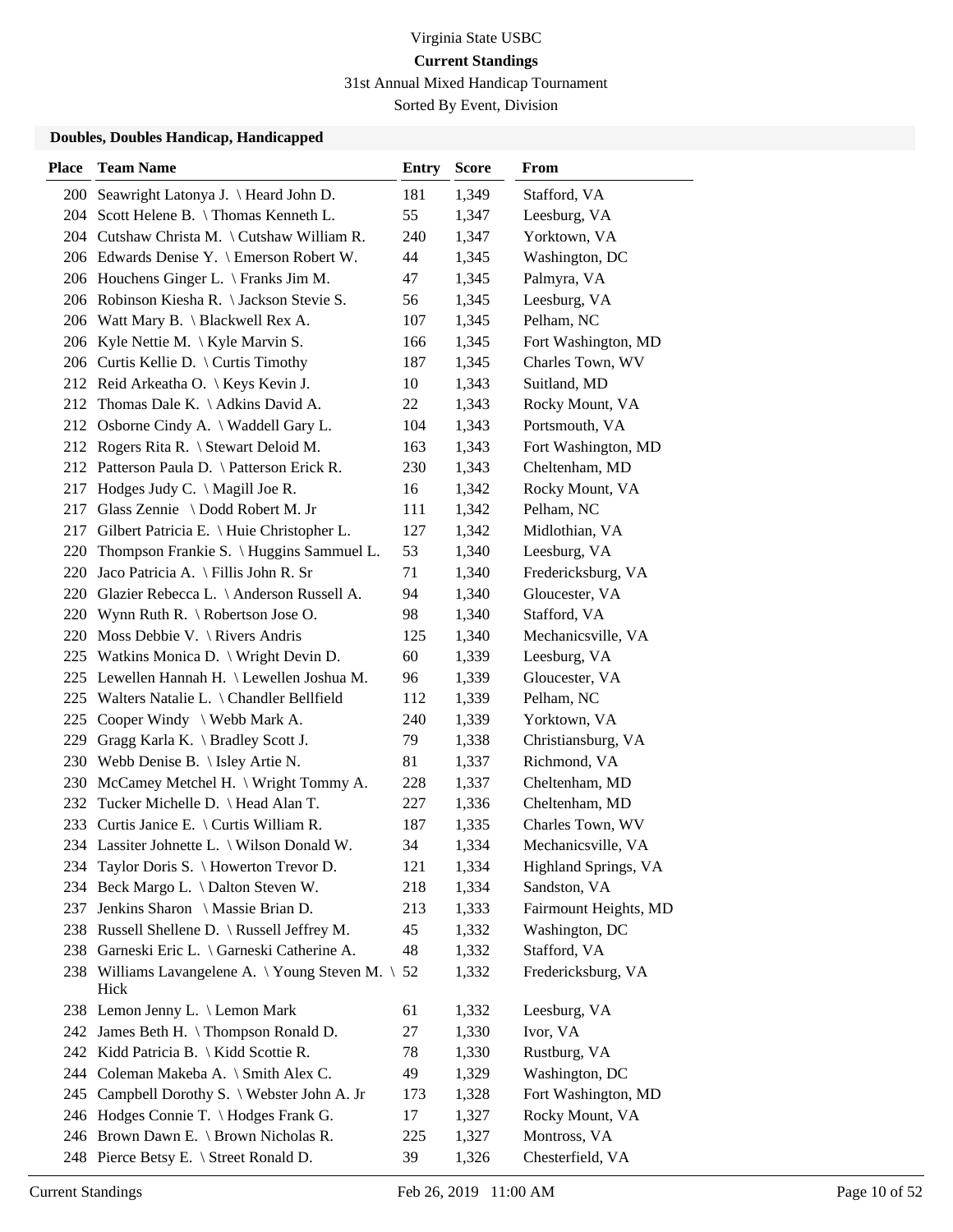31st Annual Mixed Handicap Tournament

Sorted By Event, Division

| <b>Place</b> | <b>Team Name</b>                               | <b>Entry</b>   | <b>Score</b> | From                |
|--------------|------------------------------------------------|----------------|--------------|---------------------|
|              | 249 Little Tracey C. \ Woodson Benjamin L. Sr  | 69             | 1,325        | Leesburg, VA        |
|              | 249 White Larry R. \ Foster Petra              | 182            | 1,325        | Stafford, VA        |
|              | 251 Hockaday Danielle D. \ Smith Glenton S.    | 60             | 1,324        | Leesburg, VA        |
| 251          | Bynum William L. \ Schettler Rosemarie         | 80             | 1,324        | Virginia Beach, VA  |
| 251          | Livingston La'Tonia M. \ Livingston Bernard    | 181            | 1,324        | Stafford, VA        |
|              | 254 Harden Ursula A. \ Key Cedric I.           | $\overline{4}$ | 1,323        | Suitland, MD        |
|              | 254 Green Rebecca A. \ Chavis Tommy L.         | 33             | 1,323        | Mechanicsville, VA  |
|              | 254 Glass Arlea K. \ Glass Bernard R.          | 64             | 1,323        | Leesburg, VA        |
|              | 254 McNear Erica L. \ Smith Stanley            | 109            | 1,323        | Pelham, NC          |
|              | 258 Yeatts Nancy S. \ Randich Robert J.        | 52             | 1,322        | Fredericksburg, VA  |
|              | 258 Colbert-Box Sandra M. \ Box Martinez D.    | 172            | 1,322        | Fort Washington, MD |
|              | 260 Baldwin Melody G. \ Baldwin Thomas A.      | 128            | 1,321        | Midlothian, VA      |
|              | 260 Baptiste Tracy C. \ McKinnie LeVail R. II  | 220            | 1,321        | Woodbridge, VA      |
|              | 262 Kerzic Lorna E. \ Kerzic Joseph M.         | 74             | 1,320        | Lusby, MD           |
|              | 263 Mayer Diane S. \ White Timothy L.          | 93             | 1,319        | Gloucester, VA      |
| 263          | Sharp Mabel G. \ Sharp Robert T.               | 227            | 1,319        | Cheltenham, MD      |
|              | 265 Hairston Rosa L. \ Williams Robert E.      | 110            | 1,317        | Pelham, NC          |
| 265          | Williams Loraine D. \ Haley Randolph           | 111            | 1,317        | Pelham, NC          |
| 267          | Malbrough Priscilla Y. \ Malbrough Ignatius    | 26             | 1,316        | Norfolk, VA         |
| 268          | Brown Jimmy \ Rice Dana W.                     | 101            | 1,315        | Crystal Hill, VA    |
| 268          | Whitmire Juanita $\setminus$ Rudy Tyrus R.     | 171            | 1,315        | Fort Washington, MD |
|              | 270 Russell Soledad U. \ Williams Glenn        | 13             | 1,314        | Stafford, VA        |
| 271          | Thomas Vanessa N. \ Perron Matt W.             | 73             | 1,312        | Woodstock, VA       |
|              | 272 Ryan Terry M. \ Garrison Wade E.           | 201            | 1,311        | Spotsylvania, VA    |
| 273          | Adams Elenora T. \Thorpe Junior A.             | 174            | 1,310        | Fort Washington, MD |
| 273          | Brown Lori A. \ Strowbridge Nathan H.          | 179            | 1,310        | Winchester, VA      |
| 273          | Wingers Wendy S. $\{$ Thomas Warren A.         | 220            | 1,310        | Woodbridge, VA      |
| 276          | Woodson Bridget L. \ Mallory Harry L.          | 64             | 1,309        | Leesburg, VA        |
|              | 276 Ritter Lynette A. \ Ritter Terry L.        | 72             | 1,309        | Woodstock, VA       |
|              | 276 Grenell Krista A. \Adams Harry W. Jr       | 115            | 1,309        | Pelham, NC          |
| 279          | Jackson Angela N. \ Williams Willie J.         | 40             | 1,308        | Chester, VA         |
| 279          | Quinn Kimberly G. \ Owens Brian K.             | 56             | 1,308        | Leesburg, VA        |
|              | 281 Garrett Diane P. \ Pringle Victor W.       | 168            | 1,307        | Fort Washington, MD |
| 281          | O'Shea Jeannie \ O'Shea John D. III            | 223            | 1,307        | Woodbridge, VA      |
| 283          | Weaver Donna C. \ Weaver Robert D.             | 19             | 1,306        | Rocky Mount, VA     |
| 283          | Tate Algeria K. \ Latney Samuel L.             | 173            | 1,306        | Fort Washington, MD |
| 285          | Perron Amanda M. \ Rittenour Julian A.         | 73             | 1,305        | Woodstock, VA       |
| 285          | Silas Denise I. \ James Mark N.                | 163            | 1,305        | Fort Washington, MD |
| 287          | Crawford Donna M. \ Crawford C. Brantley       | 25             | 1,303        | Virginia Beach, VA  |
| 288          | Bowling Angela F. \ Brown Michael H.           | 57             | 1,302        | Leesburg, VA        |
| 289          | Fierro Carmen M. \ Hendrick John C. Jr         | 48             | 1,301        | Stafford, VA        |
| 289          | Hester Tonya M. \ Orcutt Philip M.             | 82             | 1,301        | Richmond, VA        |
| 289          | Jackson Jacquline P. \ Jackson Andrew E.       | 224            | 1,301        | Woodbridge, VA      |
| 292          | Huggins Suzanne P. \ Woodson Benjamin A. Jr 69 |                | 1,299        | Leesburg, VA        |
|              | 292 Ducre Martha E. \ Smith Mitchell P. Sr     | 161            | 1,299        | Fort Washington, MD |
|              | 294 Bethel Paulette J. \ Bethel Dale W.        | 174            | 1,297        | Fort Washington, MD |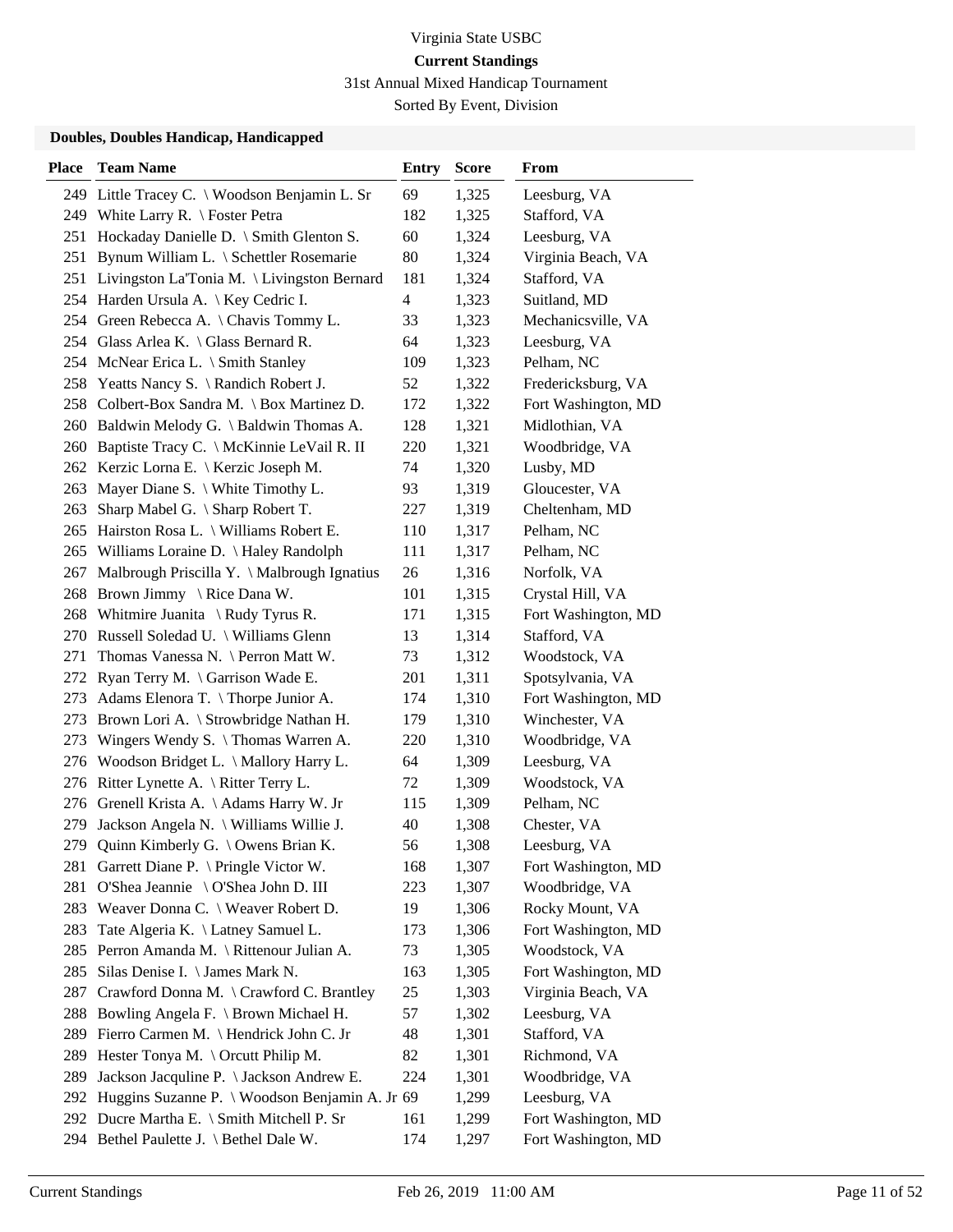31st Annual Mixed Handicap Tournament

Sorted By Event, Division

| <b>Place</b> | <b>Team Name</b>                                    | <b>Entry</b> | <b>Score</b> | <b>From</b>            |
|--------------|-----------------------------------------------------|--------------|--------------|------------------------|
|              | 295 Blackwell Chenise C. \ Blackwell Darryl F.      | 106          | 1,295        | Pelham, NC             |
|              | 296 Ketch Lana J. \ Pollard William A.              | 92           | 1,294        | Gloucester, VA         |
|              | 296 Lightfoot Paulette J. \ Kamara Abass            | 124          | 1,294        | North Chesterfield, VA |
|              | 296 Swann Ann \ Marshall Eugene L. II               | 164          | 1,294        | Fort Washington, MD    |
|              | 299 Gorham Lottie C. \Phillips Bobby K. Jr          | 15           | 1,293        | Fredericksburg, VA     |
|              | 300 Ryhanych Gloria A. \ Garnett Robert J.          | 80           | 1,292        | Virginia Beach, VA     |
|              | 301 Reid Manna T. \ Jones Edward T. Sr              | 162          | 1,291        | Fort Washington, MD    |
|              | 302 Barrey Rose Ann \ Flanagan Michael R.           | 84           | 1,290        | Potomac Falls, VA      |
|              | 302 Smith Debra L. \ Smith Carey O. Sr              | 232          | 1,290        | Cheltenham, MD         |
| 304          | McDonald Eugenia A. \ Williams Ricky T. Jr          | 49           | 1,288        | Washington, DC         |
|              | 304 Vogt Elaine C. \ Valentin Leon                  | 119          | 1,288        | Chesapeake, VA         |
|              | 306 Tolson Adrienne N. \ Bell Marcus E.             | 130          | 1,287        | Fredericksburg, VA     |
|              | 306 Ahner Ashby F. \ Bass-Campbell Dawn N.          | 243          | 1,287        | Yorktown, VA           |
| 308          | Thornburg Dawn C. \ Eiland Michael A.               | 1            | 1,286        | Cross Junction, VA     |
|              | 308 Daniel Melody A. \ Williams Charles M.          | 92           | 1,286        | Gloucester, VA         |
|              | 310 Johnston Mike \Johnston Tina A.                 | 200          | 1,285        | Lynchburg, VA          |
|              | 311 James Patricia C. \Johnson Roy H. Jr            | 167          | 1,284        | Fort Washington, MD    |
|              | 312 Hock Sara A. \Hock William R.                   | 128          | 1,283        | Midlothian, VA         |
|              | 313 Blackshear Anjanette D. \ Furr Gregory J. Jr    | 42           | 1,281        | Washington, DC         |
|              | 314 Gaddis Colette G. \ Minnick John A. Jr          | 243          | 1,280        | Yorktown, VA           |
|              | 315 Ambrose Patsy D. \ Maynard Andre A.             | 102          | 1,279        | Portsmouth, VA         |
| 315          | Schoefield Patricia \ James Henry T.                | 116          | 1,279        | Pelham, NC             |
|              | 315 Ferguson Kimberly A. \ Einhorn James D. Jr      | 183          | 1,279        | Fredericksbur, VA      |
|              | 318 Farnor Christine J. \ Mcgee Kirk S.             | 85           | 1,274        | Richmond, VA           |
|              | 318 Nicholas Denise L. \ Williams Daniel            | 103          | 1,274        | Portsmouth, VA         |
| 320          | Watson Regina L. \ Charite Gilbert                  | 59           | 1,273        | Leesburg, VA           |
|              | 321 Hester Paris M. \Holland Bill W.                | 81           | 1,272        | Richmond, VA           |
| 321          | Bayes Vanessa A. \ Craig Robbie M.                  | 233          | 1,272        | Monroe, VA             |
|              | 323 Davis-Durrer Miranda A. \ Durrer Richard W.     | 198          | 1,271        | Barboursville, VA      |
|              | 324 Bell Trina-Renee M. \ Robinson Kiven J. Sr      | 229          | 1,269        | Cheltenham, MD         |
|              | 325 Gunn Rosemary R. \ Vaden Michael W.             | 113          | 1,268        | Pelham, NC             |
|              | 326 Wiggins Susan E. \ Martin Harry A.              | 55           | 1,267        | Leesburg, VA           |
|              | 327 Ferrer Jessica L. \ Vogt Chuck W. II            | 119          | 1,266        | Chesapeake, VA         |
|              | 328 Holton Pamela G. \ Holton Rodney                | 5            | 1,265        | Suitland, MD           |
| 328          | Johnson-Clark Carletha O. \ Clark Artavius C.<br>Sr | 175          | 1,265        | Fort Washington, MD    |
|              | 330 Gray Crystal M. \ Coles Darren A.               | 63           | 1,264        | Leesburg, VA           |
| 330          | Thomas Doris J. \Thomas Lawrence W.                 | 169          | 1,264        | Fort Washington, MD    |
| 332          | Jackson Cornell M. \ Starzec Robert J.              | 95           | 1,263        | Kilmarnock, VA         |
| 333          | Jones Marvis L. \ Jones Edward T. Sr                | 222          | 1,262        | Woodbridge, VA         |
|              | 334 Hilliard Brenda G. \ Maclin Larry D.            | 121          | 1,258        | Highland Springs, VA   |
|              | 334 Lomax Marie B. \ Freeman Willie F.              | 175          | 1,258        | Fort Washington, MD    |
|              | 334 Howard Nancy \Nash Mark D.                      | 177          | 1,258        | Evington, VA           |
|              | 334 Bellinger Vivian J. \ Bellinger Thomas J.       | 185          | 1,258        | Stafford, VA           |
|              | 338 Roark Holly R. \ Roark Dennis R. Jr             | 192          | 1,257        | Princeton, WV          |
|              | 339 Garnett Chet A. \ Dugan Willa A.                | 75           | 1,255        | Virginia Beach, VA     |
|              | 340 Phillips Jerylyne N. \ Bolosan Chris L.         | 97           | 1,252        | Newport News, VA       |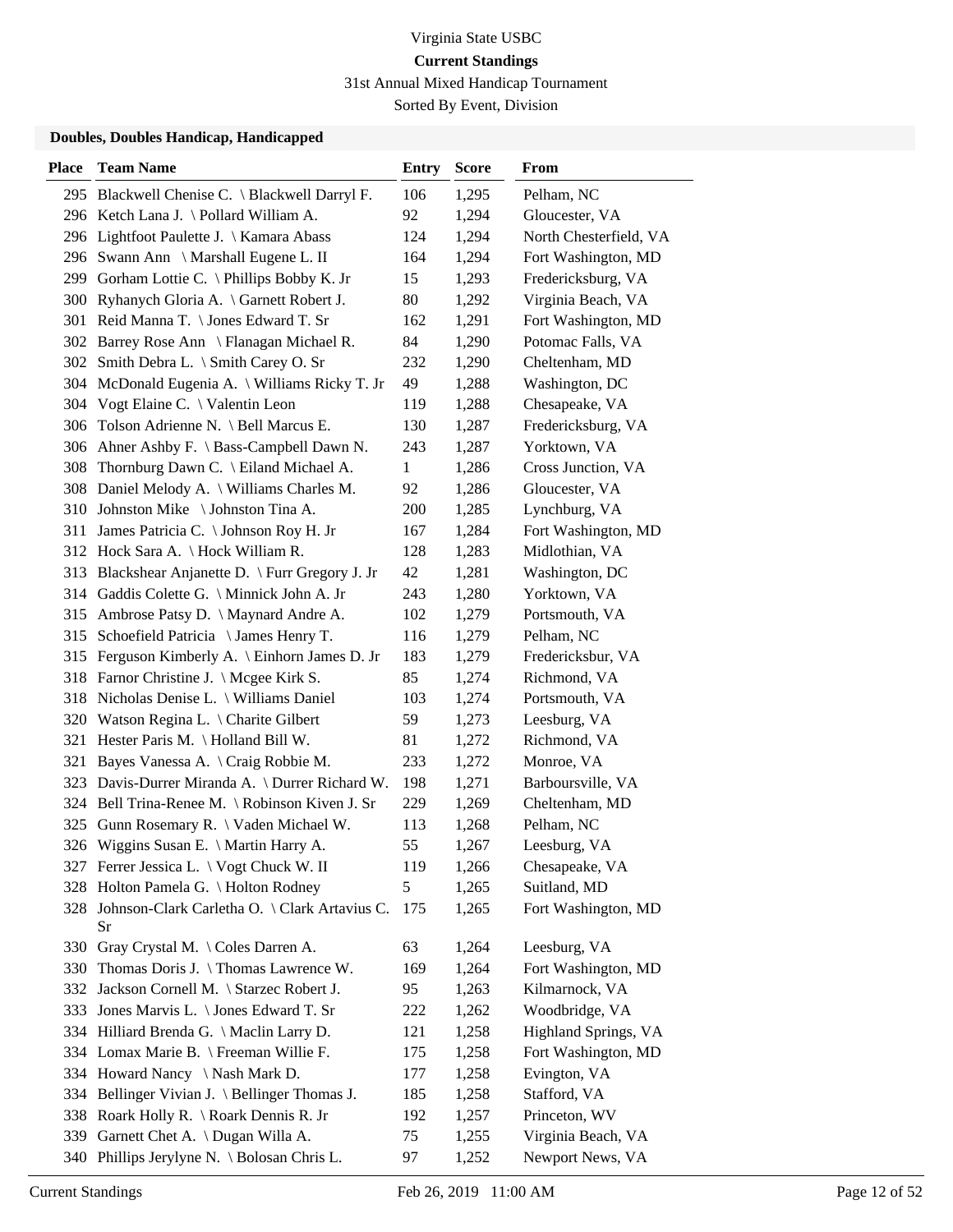31st Annual Mixed Handicap Tournament

Sorted By Event, Division

| <b>Place</b> | <b>Team Name</b>                                   | <b>Entry</b> | <b>Score</b> | From                |
|--------------|----------------------------------------------------|--------------|--------------|---------------------|
|              | 340 Peterson Essie M. \ Geiger James F.            | 166          | 1,252        | Fort Washington, MD |
|              | 342 Mason Kimberly D. \ Ward Keith L.              | 65           | 1,251        | Leesburg, VA        |
| 343          | Turner Doreen D. \ Douglas Frederick H. Jr         | 67           | 1,248        | Leesburg, VA        |
|              | 343 Peoples Carolyn V. \ Pollock James E.          | 228          | 1,248        | Cheltenham, MD      |
|              | 345 Poore Angelique P. \ Poore Carl E. III         | 53           | 1,243        | Leesburg, VA        |
|              | 346 Cline Elisa P. \ Rogers James Jr               | 75           | 1,241        | Virginia Beach, VA  |
|              | 347 Colbert Stephanie D. \ Elliott Christopher J.  | 62           | 1,239        | Leesburg, VA        |
|              | 348 Stocks Lisa \ Stocks Michael R.                | 58           | 1,234        | Leesburg, VA        |
| 349          | Danley Nikki \ Kilpatrick Douglas A.               | 41           | 1,231        | Washington, DC      |
|              | 350 Walker Tanya B. \Coley Edward L.               | 29           | 1,224        | Mechanicsville, VA  |
|              | 351 Yourse Casandra \Yourse Corey L.               | 108          | 1,216        | Pelham, NC          |
|              | 352 Rinker Rose P. \ Rinker Leroy R.               | 197          | 1,212        | Fredericksburg, VA  |
|              | 352 Canada Loretta B. \ McAdams Bobby J.           | 176          | 1,212        | Fort Washington, MD |
|              | 354 Dean Brittany M. \ Matthews Larryl A.          | 44           | 1,211        | Washington, DC      |
|              | 355 Discioscia Sara R. \Tate Ira T. Jr             | 238          | 1,209        | Yorktown, VA        |
|              | 356 Banicky Melany A. \ Banicky John D.            | 134          | 1,207        | Aulander, NC        |
|              | 357 Granderson Samantha D. \ Matthews Lowell       | 43           | 1,204        | Washington, DC      |
|              | A.                                                 |              |              |                     |
|              | 358 Jones Jillian M. \ Myers James H.              | 108          | 1,197        | Pelham, NC          |
|              | 359 Whitehead Karen J. \ Marshall Keith L.         | 43           | 1,184        | Washington, DC      |
| 360          | Clingman Corina J. \ Clingman Frederick I.         | 229          | 1,179        | Cheltenham, MD      |
| 361          | Strowbridge April E. \ Walter Brian K.             | 179          | 1,166        | Winchester, VA      |
|              | 362 Culbreth-Franklin Candi P. \ Franklin Brian P. | 238          | 1,164        | Yorktown, VA        |
|              | 363 White Teresa L. \ Cash Benjamin L.             | 93           | 1,159        | Gloucester, VA      |
| 364          | Clay Kristan S. \ Britton Mark D.                  | 14           | 1,144        | Stafford, VA        |
|              | 364 Harkless Dorcia N. \ Harkless C Bruce          | 171          | 1,144        | Fort Washington, MD |
| 366          | Burress Jackie L. \ Burress Plaxico W.             | 222          | 1,130        | Woodbridge, VA      |
| 367          | Rengers Vickie B. \ Woodruff Paul T.               | 218          | 1,128        | Sandston, VA        |
|              | 368 Cash Grace D. \ Cash Brandon S.                | 94           | 1,125        | Gloucester, VA      |
|              | 369 Walden Tammy A. \ Walden Richard D. II         | 232          | 1,097        | Cheltenham, MD      |
|              | Daveller, Daveller Constal, Constal,               |              |              |                     |

|  | <b>Doubles, Doubles Scratch, Scratch</b> |
|--|------------------------------------------|
|--|------------------------------------------|

| Place | <b>Team Name</b>                                     | Entry          | <b>Score</b> | From               |
|-------|------------------------------------------------------|----------------|--------------|--------------------|
|       | Reynolds Chelsea L. \ Harlow Michael "Alan"          | 47             | 1,344        | Palmyra, VA        |
| 2     | Huff Mikki D. \ Grove Kevin L.                       | 79             | 1,336        | Christiansburg, VA |
| 3     | Bell Tiffany A. \ Bright Daniel E.                   | 130            | 1,314        | Fredericksburg, VA |
| 4     | Glazier Rebecca L. \ Anderson Russell A.             | 94             | 1,307        | Gloucester, VA     |
| 5.    | Spivey Tammy L. $\Lambda$ Ahlgrim Keith A.           | 217            | 1,292        | Midlothian, VA     |
| 6     | Edwards Denise Y. \ Emerson Robert W.                | 44             | 1,291        | Washington, DC     |
|       | Adams Jacqueline D. $\setminus$ Dalton Jamie D.      | 219            | 1,285        | SPOTSYLVANIA, VA   |
| 8     | Randolph Denise L. \ Holmes Lee A. Jr                | 178            | 1,276        | Alexandria, VA     |
| 9     | McLane Laurie M. \ McLane Thomas A.                  | 74             | 1,261        | Lusby, MD          |
| 10    | Bridgett Tim M. $\hat{}$ Hatfield Tammy L.           | 219            | 1,256        | SPOTSYLVANIA, VA   |
| 11    | Wolfe James M. $\setminus$ Sullivan Lydia K.         | 183            | 1,255        | Fredericksbur, VA  |
|       | 12 Chichester-Lanier Adrienne \ Lanier Jeffery<br>А. | 45             | 1,253        | Washington, DC     |
| 13    | Key Lutricia B. $\setminus$ Sweet Marlon             | $\overline{4}$ | 1,242        | Suitland, MD       |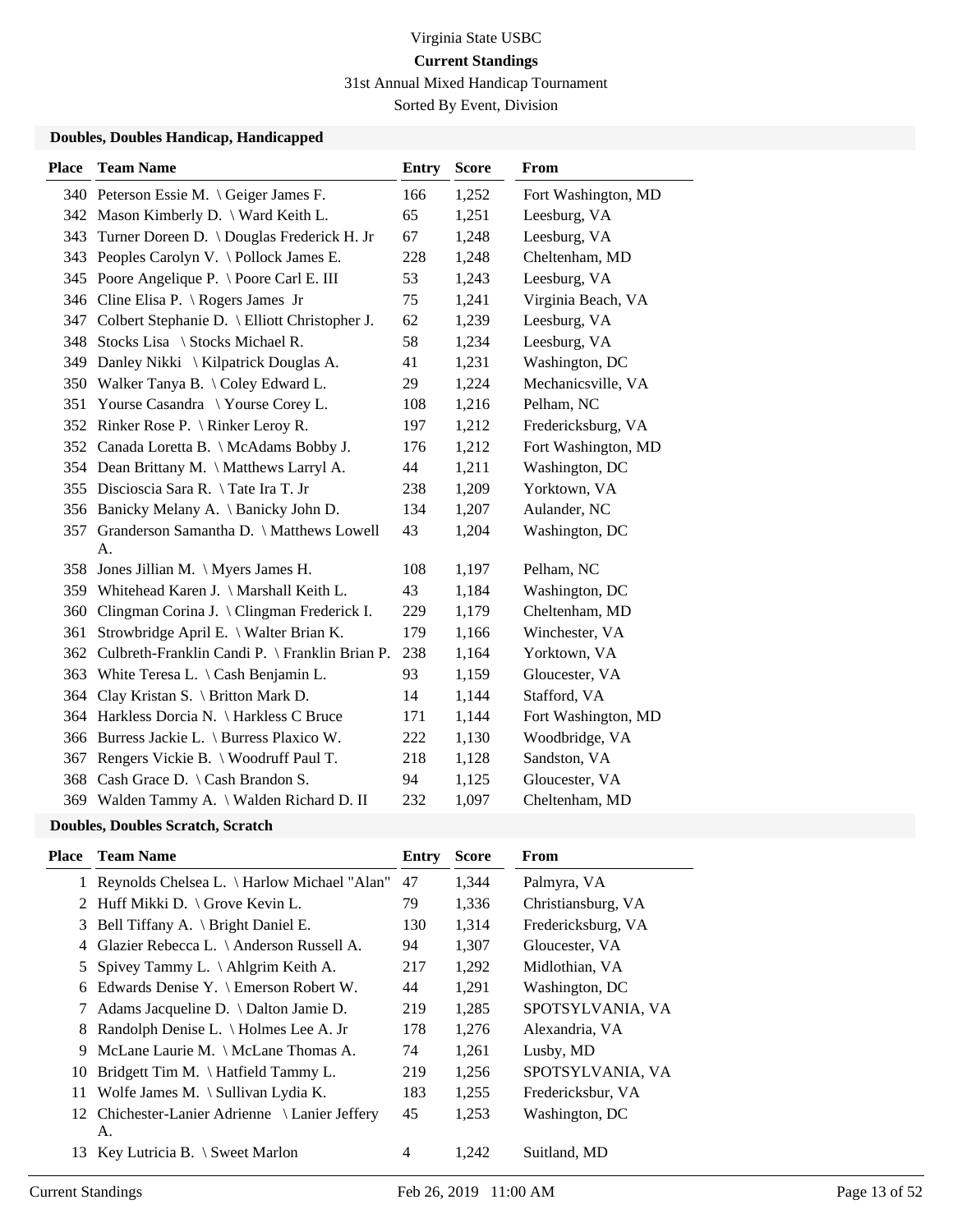31st Annual Mixed Handicap Tournament

Sorted By Event, Division

### **Doubles, Doubles Scratch, Scratch**

| <b>Place</b> | <b>Team Name</b>                               | Entry | <b>Score</b> | From               |
|--------------|------------------------------------------------|-------|--------------|--------------------|
|              | 14 Baez Rebecca L. \ Johnson Grover L. III     | 103   | 1,229        | Portsmouth, VA     |
|              | 15 Houchens Ginger L. \ Franks Jim M.          | 47    | 1,216        | Palmyra, VA        |
|              | 16 Franklin Terri A. \ Franklin Thomas A.      | 178   | 1,215        | Alexandria, VA     |
| 17           | Tolson Adrienne N. \ Bell Marcus E.            | 130   | 1,203        | Fredericksburg, VA |
| 18           | Boyters A. Nikki \ Boyters Ricky L.            | 97    | 1,198        | Newport News, VA   |
| 19           | Stevens Collet G. \ Stevens Everton(Fab) E.    | 224   | 1,193        | Woodbridge, VA     |
| 20           | Tabor Lora E. \Tabor Michael D.                | 134   | 1,189        | Aulander, NC       |
| 21           | Ferguson Kimberly A. \ Einhorn James D. Jr     | 183   | 1,183        | Fredericksbur, VA  |
| 22           | Rast Teresa A. \ Lee James D. Jr               | 217   | 1,175        | Midlothian, VA     |
| 23           | Beck Margo L. \ Dalton Steven W.               | 218   | 1,160        | Sandston, VA       |
| 24           | Glass Arlea K. $\setminus$ Glass Bernard R.    | 64    | 1,155        | Leesburg, VA       |
| 25           | Culbreth-Franklin Candi P. \ Franklin Brian P. | 238   | 1,152        | Yorktown, VA       |
|              | 26 Clark Angel S. \ Barnette Jerry K.          | 41    | 1,149        | Washington, DC     |
| 27           | Corum Chunsim (Tina) C. \ Corum Douglas E. 86  |       | 1,148        | Stafford, VA       |
|              | 28 Russell Shellene D. \ Russell Jeffrey M.    | 45    | 1,140        | Washington, DC     |
| 29           | Discioscia Sara R. \Tate Ira T. Jr             | 238   | 1,131        | Yorktown, VA       |
| 30           | Phillips Jerylyne N. \ Bolosan Chris L.        | 97    | 1,123        | Newport News, VA   |
| 31           | Banicky Melany A. \ Banicky John D.            | 134   | 1,114        | Aulander, NC       |
| 32           | Kerzic Lorna E. \ Kerzic Joseph M.             | 74    | 1,113        | Lusby, MD          |
| 33           | Jackson Jacquline P. \ Jackson Andrew E.       | 224   | 1,112        | Woodbridge, VA     |
| 34           | Callen Angela T. \ Durant Samuel L. Jr         | 42    | 1,105        | Washington, DC     |
| 34           | Stocks Lisa \ Stocks Michael R.                | 58    | 1,105        | Leesburg, VA       |
|              | 36 Dean Brittany M. \ Matthews Larryl A.       | 44    | 1,091        | Washington, DC     |
| 37           | Coleman Makeba A. \ Smith Alex C.              | 49    | 1,086        | Washington, DC     |
| 38           | Blackshear Anjanette D. \ Furr Gregory J. Jr   | 42    | 1,083        | Washington, DC     |
| 39           | Dailey Sarah H. \ Turner George M.             | 198   | 1,073        | Barboursville, VA  |
| 39           | Davis-Durrer Miranda A. \ Durrer Richard W.    | 198   | 1,073        | Barboursville, VA  |
| 41           | Rengers Vickie B. \ Woodruff Paul T.           | 218   | 1,071        | Sandston, VA       |
| 42           | Douglas Juliet H. \ Douglas Walt A.            | 9     | 1,053        | Suitland, MD       |
| 43           | Brown Lori A. \ Strowbridge Nathan H.          | 179   | 1,052        | Winchester, VA     |
| 44           | McDonald Eugenia A. \ Williams Ricky T. Jr     | 49    | 1,051        | Washington, DC     |
| 45           | Battle Captoria \ Walker Shawn M.              | 8     | 1,042        | Suitland, MD       |
|              | 46 Whitehead Karen J. \ Marshall Keith L.      | 43    | 1,040        | Washington, DC     |
| 47           | Strowbridge April E. \ Walter Brian K.         | 179   | 1,037        | Winchester, VA     |
| 48           | Granderson Samantha D. \ Matthews Lowell<br>A. | 43    | 1,036        | Washington, DC     |
| 49           | Cash Grace D. $\setminus$ Cash Brandon S.      | 94    | 1,020        | Gloucester, VA     |
| 50           | Johnson Corlitta R. \ Johnson Robert T.        | 8     | 1,014        | Suitland, MD       |
| 51           | Dodson Toeke'Shea A. \ Sherman Charles E.      | 9     | 997          | Suitland, MD       |
| 52           | Holton Pamela G. \ Holton Rodney               | 5     | 965          | Suitland, MD       |
|              | 53 Danley Nikki \ Kilpatrick Douglas A.        | 41    | 922          | Washington, DC     |
|              |                                                |       |              |                    |

| <b>Place</b> | <b>Team Name</b>      | Entry Score |     | From               |
|--------------|-----------------------|-------------|-----|--------------------|
|              | Holland O. Thomas     | 35          | 891 | Stafford, VA       |
|              | 2 Lightfoot Jaimie S. | 125         | 889 | Mechanicsville, VA |
|              | 3 Wilson Donald W.    | 34          | 857 | Mechanicsville, VA |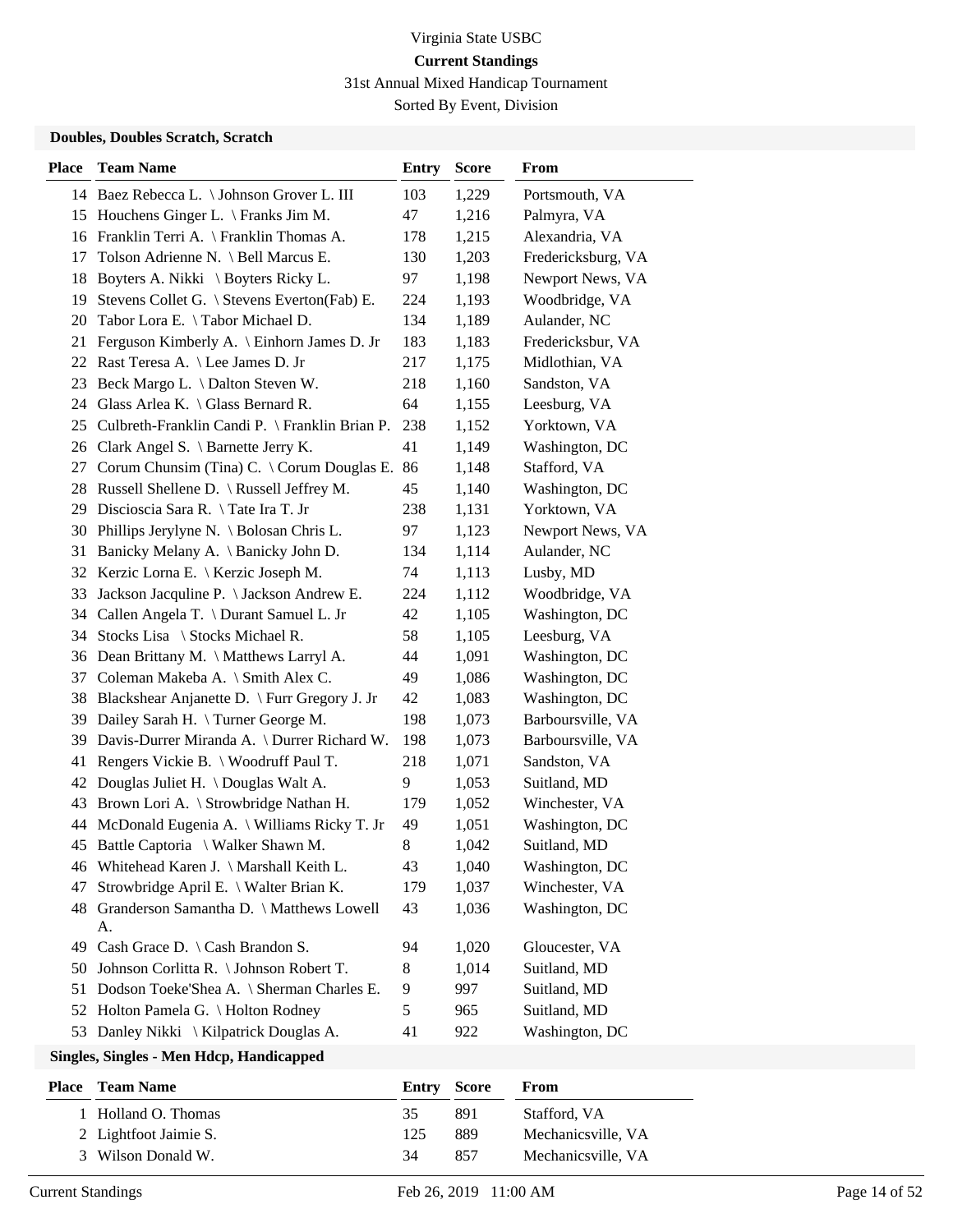31st Annual Mixed Handicap Tournament

Sorted By Event, Division

| <b>Place</b> | <b>Team Name</b>      | Entry        | <b>Score</b> | From               |
|--------------|-----------------------|--------------|--------------|--------------------|
|              | 4 Lee James D. Jr     | 217          | 842          | Midlothian, VA     |
| 5            | Turner George M.      | 198          | 818          | Barboursville, VA  |
| 6            | Hale Gary "Tyke"      | 87           | 814          | Forest, VA         |
| 7            | Pitt Milton R.        | 10           | 813          | Suitland, MD       |
| 8            | <b>Belew Jayson</b>   | 207          | 809          | Newport News, VA   |
| 9            | Strowbridge Nathan H. | 179          | 801          | Winchester, VA     |
| 10           | Dempster Michael A.   | 127          | 796          | Midlothian, VA     |
| 11           | Garnett John F. Sr    | 89           | 795          | Ruther Glen, VA    |
| 12           | Murphy Richard W.     | 216          | 789          | Stafford, VA       |
| 13           | Guy Jonathan R.       | 96           | 787          | Gloucester, VA     |
| 14           | Dye Cleve III         | 207          | 785          | Newport News, VA   |
| 15           | Thomas Chris A.       | 116          | 778          | Pelham, NC         |
| 16           | Lee John B. Jr        | 85           | 776          | Richmond, VA       |
| 17           | Bolden Karl T.        | 36           | 775          | Palmyra, VA        |
| 18           | Magill Joe R.         | 16           | 773          | Rocky Mount, VA    |
| 18           | Atkinson James A. Jr  | 241          | 773          | Yorktown, VA       |
| 20           | Bright Daniel E.      | 130          | 772          | Fredericksburg, VA |
| 21           | Weaver Robert D.      | 19           | 766          | Rocky Mount, VA    |
| 22           | Silver Bernard Sr     | 31           | 765          | Mechanicsville, VA |
| 23           | Marshall Keith L.     | 43           | 763          | Washington, DC     |
| 24           | <b>Foster Ronald</b>  | 182          | 762          | Stafford, VA       |
| 25           | Street Ronald D.      | 39           | 761          | Chesterfield, VA   |
| 25           | Veney Andre           | 61           | 761          | Leesburg, VA       |
| 25           | Sharp Robert T.       | 227          | 761          | Cheltenham, MD     |
| 28           | Blankenship Brian E.  | 18           | 760          | Rocky Mount, VA    |
| 28           | Vogt Chuck W. II      | 119          | 760          | Chesapeake, VA     |
| 28           | Garrison Wade E.      | 201          | 760          | Spotsylvania, VA   |
| 31           | Sirbaugh Saunie D.    | $\mathbf{1}$ | 757          | Cross Junction, VA |
| 31           | Britton Mark D.       | 14           | 757          | Stafford, VA       |
| 31           | Phillips Bobby K. Jr  | 15           | 757          | Fredericksburg, VA |
| 31           | Trice Carlton L.      | 122          | 757          | Petersburg, VA     |
| 31           | Washington Wesley L.  | 184          | 757          | Fredericksburg, VA |
| 31           | Tate Ira T. Jr        | 238          | 757          | Yorktown, VA       |
| 37           | Malbrough Ignatius    | 26           | 756          | Norfolk, VA        |
| 37           | Brede Thomas R.       | 51           | 756          | Richmond, VA       |
| 37           | Grove Kevin L.        | 79           | 756          | Christiansburg, VA |
| 40           | Turner Kervin B.      | 39           | 755          | Chesterfield, VA   |
| 41           | Dodd Robert M. Jr     | 111          | 754          | Pelham, NC         |
| 42           | Holmes Lee A. Jr      | 178          | 753          | Alexandria, VA     |
|              | 42 Patterson Erick R. | 230          | 753          | Cheltenham, MD     |
| 44           | White Timothy L.      | 93           | 752          | Gloucester, VA     |
| 44           | Wilkerson Antwan L.   | 122          | 752          | Petersburg, VA     |
| 46           | Estep Roger L.        | 72           | 751          | Woodstock, VA      |
| 47           | Roark Dennis R. Jr    | 192          | 750          | Princeton, WV      |
| 48           | Bell Marcus E.        | 130          | 748          | Fredericksburg, VA |
| 49           | Hogue Rikky S.        | 18           | 746          | Rocky Mount, VA    |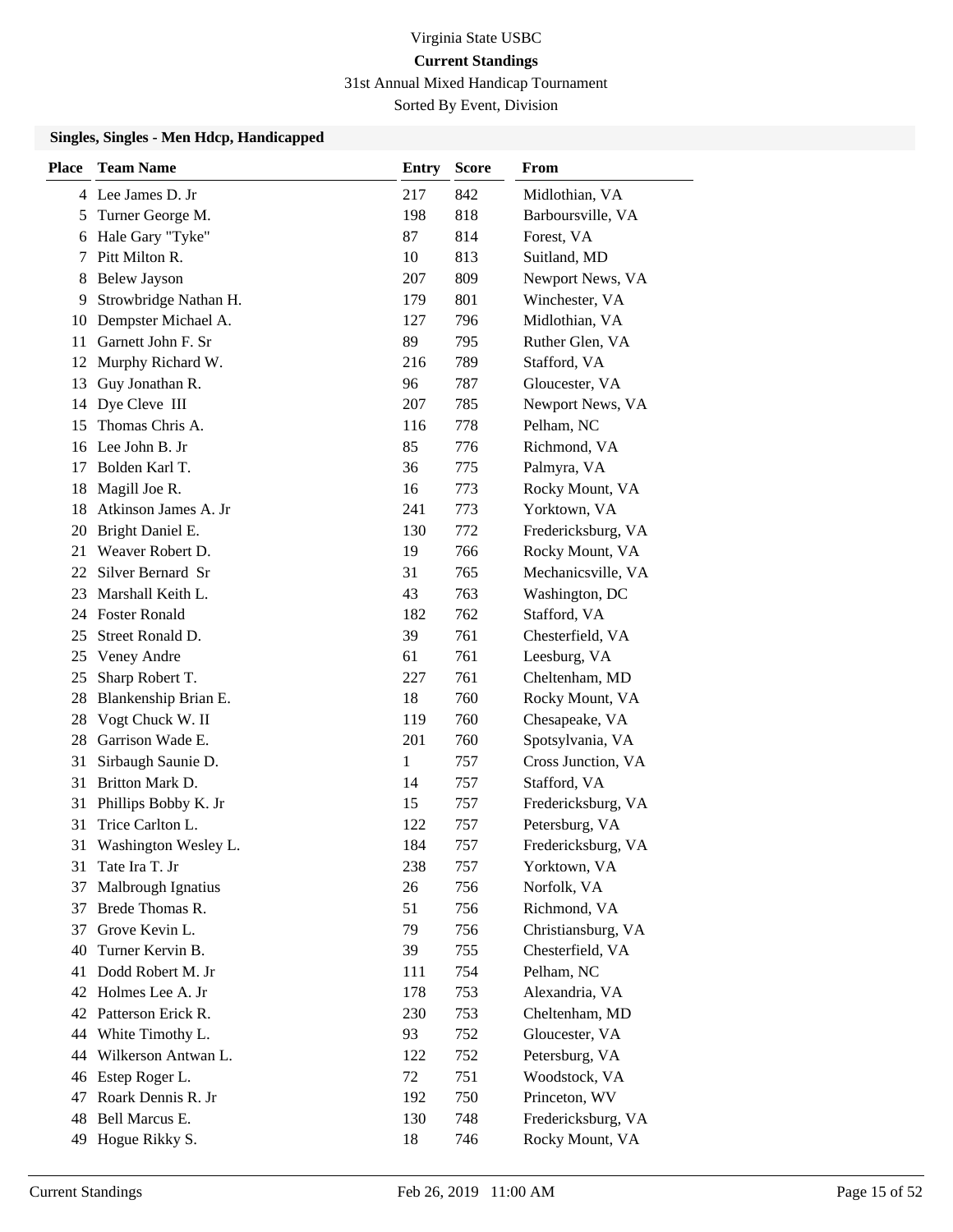31st Annual Mixed Handicap Tournament

Sorted By Event, Division

| <b>Place</b> | <b>Team Name</b>           | <b>Entry</b> | <b>Score</b> | From                  |
|--------------|----------------------------|--------------|--------------|-----------------------|
|              | 50 Manuel Troy F.          | 77           | 744          | Rustburg, VA          |
|              | 50 Daniels Ronald A.       | 120          | 744          | Mineral, VA           |
|              | 52 Stewart Deloid M.       | 163          | 741          | Fort Washington, MD   |
| 53           | Watson Edgar L. Jr         | 15           | 740          | Fredericksburg, VA    |
| 54           | Bayes Vincent L.           | 233          | 739          | Monroe, VA            |
| 55           | Burns Lawrence R.          | 106          | 737          | Pelham, NC            |
|              | 56 Hall Sterling W. Jr     | 170          | 736          | Fort Washington, MD   |
| 57           | <b>Blankenship Hershel</b> | 193          | 735          | N. Prince George, VA  |
| 58           | Knox David M.              | 54           | 734          | Leesburg, VA          |
| 59           | Smith Glenton S.           | 60           | 733          | Leesburg, VA          |
|              | 59 Marshall Eugene L. II   | 164          | 733          | Fort Washington, MD   |
| 61           | Staton Lee A.              | 180          | 732          | Barboursville, VA     |
| 62           | Talley Milton R.           | 160          | 731          | Fort Washington, MD   |
| 63           | <b>Sweet Marlon</b>        | 4            | 730          | Suitland, MD          |
| 64           | Whitley Kenneth W.         | 13           | 727          | Stafford, VA          |
| 65           | Wynn David L.              | 29           | 726          | Mechanicsville, VA    |
| 66           | Eustace Robert C.          | 196          | 724          | Reva, VA              |
|              | 66 Debus Howard J.         | 216          | 724          | Stafford, VA          |
| 68           | Rogers James Jr            | 75           | 723          | Virginia Beach, VA    |
| 69           | Cox Douglas R.             | 35           | 722          | Stafford, VA          |
| 69           | Allen Anthony B.           | 57           | 722          | Leesburg, VA          |
| 69           | Stocks Michael R.          | 58           | 722          | Leesburg, VA          |
| 69           | Waldeck John E.            | 91           | 722          | Mechanicsville, VA    |
| 69           | Massie Brian D.            | 213          | 722          | Fairmount Heights, MD |
| 74           | Jones Jason A.             | 23           | 720          | Stafford, VA          |
|              | 74 Rizzo Michael A.        | 98           | 720          | Stafford, VA          |
| 74           | Meyers Justin C.           | 242          | 720          | Yorktown, VA          |
| 77           | Bryant Jeremiah R.         | 37           | 719          | Stanleytown, VA       |
| 78           | Gould King J.              | 16           | 718          | Rocky Mount, VA       |
| 78           | Swayze Richard B.          | 102          | 718          | Portsmouth, VA        |
| 78           | Head Alan T.               | 227          | 718          | Cheltenham, MD        |
| 81           | Campbell Bryan K.          | 78           | 717          | Rustburg, VA          |
| 81           | <b>Stephens Russell</b>    | 112          | 717          | Pelham, NC            |
| 83           | <b>Stone Michael</b>       | 6            | 716          | Suitland, MD          |
| 83           | Keys Kevin J.              | 10           | 716          | Suitland, MD          |
| 83           | Fox Curt D.                | 129          | 716          | Seaford, VA           |
| 86           | Hollins James A.           | 7            | 714          | Suitland, MD          |
|              | 86 Pezzella Tony J.        | 25           | 714          | Virginia Beach, VA    |
|              | 86 Hock William R.         | 128          | 714          | Midlothian, VA        |
| 89           | Clark Artavius C. Sr       | 175          | 713          | Fort Washington, MD   |
| 89           | Hall Will J. Sr            | 231          | 713          | Cheltenham, MD        |
| 91           | Howerton Trevor D.         | 121          | 712          | Highland Springs, VA  |
| 91           | Walker Arthur W.           | 223          | 712          | Woodbridge, VA        |
| 93           | Charite Gilbert            | 59           | 710          | Leesburg, VA          |
| 93           | Carter Ivey L.             | 110          | 710          | Pelham, NC            |
|              | 93 Rivers Andris           | 125          | 710          | Mechanicsville, VA    |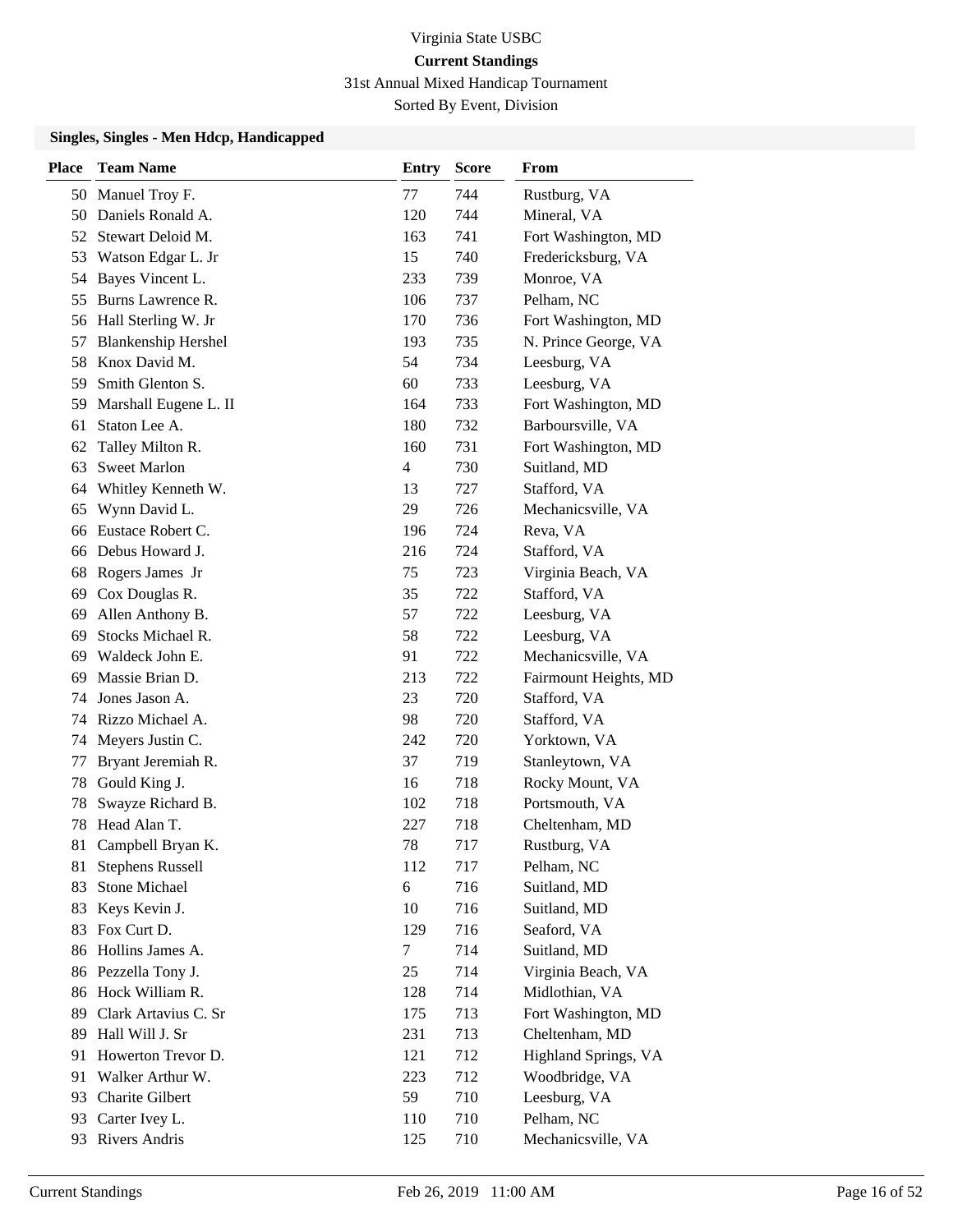# Virginia State USBC **Current Standings** 31st Annual Mixed Handicap Tournament

Sorted By Event, Division

| <b>Place</b> | <b>Team Name</b>          | <b>Entry</b>   | <b>Score</b> | From                  |
|--------------|---------------------------|----------------|--------------|-----------------------|
|              | 96 Davis Warren L. Jr     | 12             | 709          | Suitland, MD          |
|              | 96 Wingfield L Wayne      | 21             | 709          | Rocky Mount, VA       |
| 96-          | Smith Linwood F.          | 70             | 709          | Fredericksburg, VA    |
|              | 96 Wolfe James M.         | 183            | 709          | Fredericksbur, VA     |
|              | 100 Carrington William C. | 194            | 707          | Fredericksburg, VA    |
|              | 101 Patterson Nathaniel   | 221            | 706          | Woodbridge, VA        |
|              | 102 Adams Harry W. Jr     | 115            | 705          | Pelham, NC            |
|              | 102 Franklin Thomas A.    | 178            | 705          | Alexandria, VA        |
|              | 104 Kerzic Joseph M.      | 74             | 704          | Lusby, MD             |
|              | 105 Rudy Tyrus R.         | 171            | 703          | Fort Washington, MD   |
|              | 106 Hodges Frank G.       | 17             | 702          | Rocky Mount, VA       |
|              | 106 Box Martinez D.       | 172            | 702          | Fort Washington, MD   |
|              | 108 Papaleo Anthony V.    | 211            | 701          | Chesterfield, VA      |
|              | 109 Harkless C Bruce      | 171            | 700          | Fort Washington, MD   |
| 110          | Wingfield Danny W. Sr     | 87             | 699          | Forest, VA            |
|              | 110 Terry James           | 114            | 699          | Pelham, NC            |
| 110          | Thompson Frank A.         | 131            | 699          | Mineral, VA           |
| 110          | Tate Ira T. Sr            | 239            | 699          | Yorktown, VA          |
|              | 114 Marshall Robert W.    | 31             | 698          | Mechanicsville, VA    |
|              | 114 Glass Bernard R.      | 64             | 698          | Leesburg, VA          |
|              | 114 Watkins Kevin L.      | 70             | 698          | Fredericksburg, VA    |
|              | 114 McLane Thomas A.      | 74             | 698          | Lusby, MD             |
|              | 114 Jordan Philander Y.   | 131            | 698          | Mineral, VA           |
|              | 114 Brownie Robert A.     | 211            | 698          | Chesterfield, VA      |
|              | 120 Dugas Christopher J.  | 58             | 697          | Leesburg, VA          |
|              | 120 Jaco Richard E.       | 71             | 697          | Fredericksburg, VA    |
|              | 120 Waddell Gary L.       | 104            | 697          | Portsmouth, VA        |
| 120          | Somerville Joseph S. III  | 168            | 697          | Fort Washington, MD   |
|              | 124 Alford Joseph S.      | $\overline{c}$ | 696          | Suitland, MD          |
|              | 124 Cash Rickey D.        | 6              | 696          | Suitland, MD          |
|              | 124 Randich Robert J.     | 52             | 696          | Fredericksburg, VA    |
| 124          | <b>Stubbs Warren</b>      | 221            | 696          | Woodbridge, VA        |
| 128          | Sherman Charles E.        | 9              | 695          | Suitland, MD          |
| 128          | Robertson Jose O.         | 98             | 695          | Stafford, VA          |
|              | 128 Butler Robert W.      | 160            | 695          | Fort Washington, MD   |
| 131          | Johnson Mandrell G. I     | 65             | 694          | Leesburg, VA          |
| 131          | Jones Paul M.             | 107            | 694          | Pelham, NC            |
| 131          | Lomax Robert J. Jr        | 213            | 694          | Fairmount Heights, MD |
|              | 134 Robinson David D. Jr  | 11             | 693          | Suitland, MD          |
|              | 134 Crawford C. Brantley  | 25             | 693          | Virginia Beach, VA    |
|              | 134 Baldwin Thomas A.     | 128            | 693          | Midlothian, VA        |
|              | 134 Bridgett Tim M.       | 219            | 693          | SPOTSYLVANIA, VA      |
| 138          | Ahner Ashby F.            | 243            | 692          | Yorktown, VA          |
| 139          | Boyters Ricky L.          | 97             | 691          | Newport News, VA      |
| 139          | Tabor Michael D.          | 134            | 691          | Aulander, NC          |
| 139          | Antoszewski Michael       | 180            | 691          | Barboursville, VA     |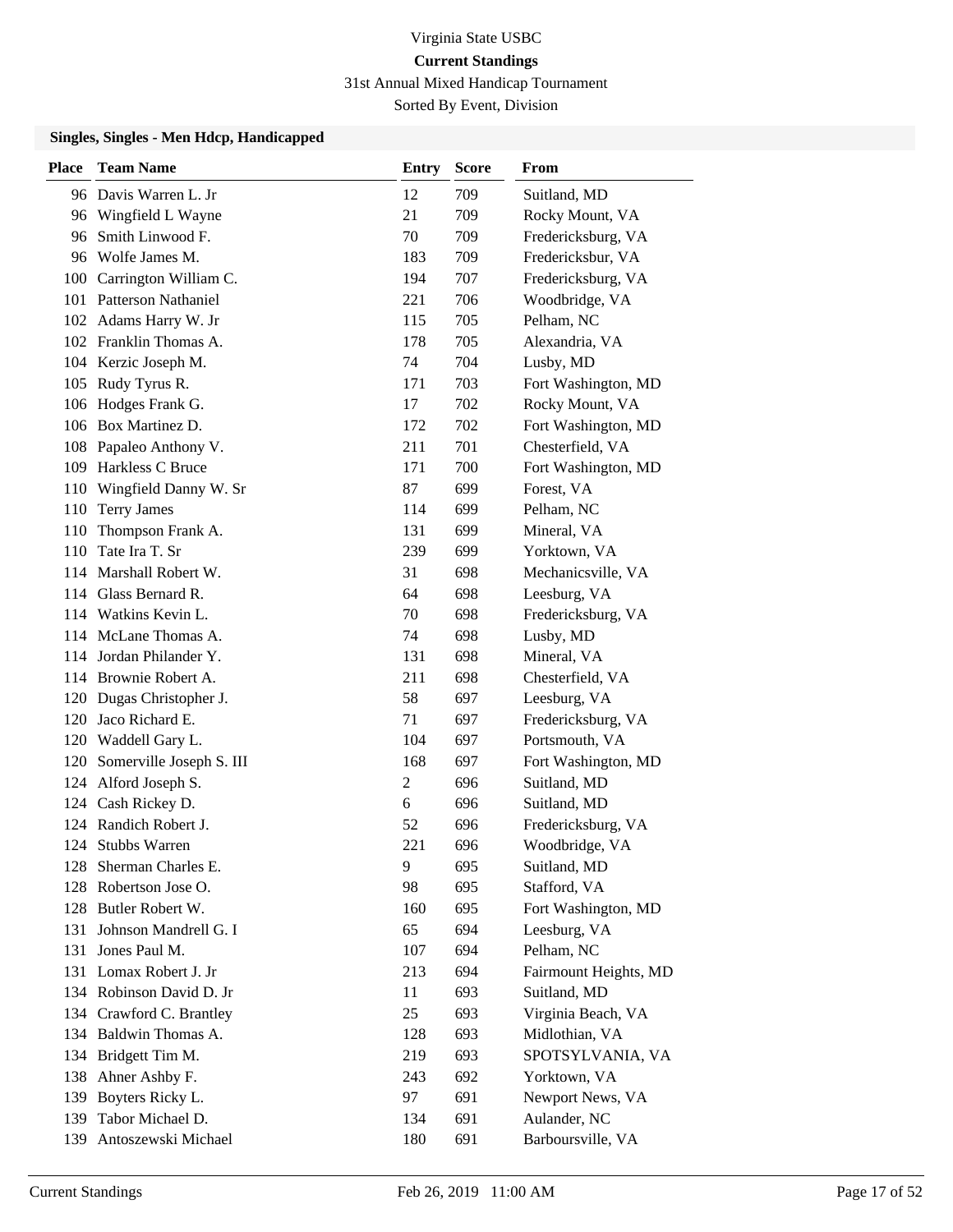31st Annual Mixed Handicap Tournament

Sorted By Event, Division

| Place | <b>Team Name</b>                      | <b>Entry</b>          | <b>Score</b> | From                           |
|-------|---------------------------------------|-----------------------|--------------|--------------------------------|
| 139   | Ahlgrim Keith A.                      | 217                   | 691          | Midlothian, VA                 |
| 139   | Sheffler Tim P.                       | 241                   | 691          | Yorktown, VA                   |
| 144   | Taylor Kevin B.                       | 3                     | 690          | Suitland, MD                   |
| 144   | Young Steven M.                       | 52                    | 690          | Fredericksburg, VA             |
| 144   | Huggins Sammuel L.                    | 53                    | 690          | Leesburg, VA                   |
| 144   | Johnson Grover L. III                 | 103                   | 690          | Portsmouth, VA                 |
|       | 144 Brown Nicholas R.                 | 225                   | 690          | Montross, VA                   |
| 149   | Shuler Paul E. Sr                     | 11                    | 689          | Suitland, MD                   |
| 150   | Skaggs Harry A.                       | 26                    | 688          | Norfolk, VA                    |
| 150   | Waller Harry J.                       | 114                   | 688          | Pelham, NC                     |
| 150   | Trimarchi Donald P.                   | 202                   | 688          | Hampton, VA                    |
| 153   | Shumaker David P.                     | 50                    | 687          | Richmond, VA                   |
| 153   | Brown Jonathan M.                     | 101                   | 687          | Crystal Hill, VA               |
|       | 153 Bethel Dale W.                    | 174                   | 687          | Fort Washington, MD            |
|       | 156 Banicky John D.                   | 134                   | 685          | Aulander, NC                   |
|       | 156 Lewis Robert J.                   | 162                   | 685          | Fort Washington, MD            |
|       | 158 Corum Douglas E.                  | 86                    | 684          | Stafford, VA                   |
| 158   | Gorman Bojo J.                        | 91                    | 684          | Mechanicsville, VA             |
| 160   | Jordan Willie H.                      | 32                    | 683          | Mechanicsville, VA             |
|       | 160 Garneski Eric L.                  | 48                    | 683          | Stafford, VA                   |
| 160   | Johnson Roy H. Jr                     | 167                   | 683          | Fort Washington, MD            |
| 163   | Clark Danny T.                        | 5                     | 682          | Suitland, MD                   |
|       | 164 Hylton Benjamin T.                | 19                    | 681          | Rocky Mount, VA                |
|       | 164 Livingston Bernard                | 181                   | 681          | Stafford, VA                   |
| 166   | Williams Jerome H. Sr                 | 7                     | 679          | Suitland, MD                   |
| 166   | Bowling Jay F.                        | 24                    | 679          | Fredericksburg, VA             |
| 166   | Chandler Bellfield                    | 112                   | 679          | Pelham, NC                     |
|       | 166 Bogucki Richard M.                | 202                   | 679          | Hampton, VA                    |
|       | 166 Stevens Everton(Fab) E.           | 224                   | 679          | Woodbridge, VA                 |
| 171   | Myers James H.                        | 108                   | 678          | Pelham, NC                     |
| 171   | Pixley Gerald V.                      | 197                   | 678          | Fredericksburg, VA             |
| 173   | Jones Larry J.                        | 23                    | 676          | Stafford, VA                   |
| 173   | Tunstall William H.                   | 30                    | 676          | Mechanicsville, VA             |
| 173   | Woodson Benjamin A. Jr                | 69                    | 676          | Leesburg, VA                   |
| 173   | Walden Richard D. II                  | 232                   | 676          | Cheltenham, MD                 |
| 177   | Williams Ricky T. Jr                  | 49                    | 675          | Washington, DC                 |
| 178   | Robertson James P.                    | 20                    | 674          | Rocky Mount, VA                |
| 178   | Robertson Ryron M.                    | 117                   | 674          | Pelham, NC                     |
| 178   | Minnick John A. Jr                    | 243                   | 674          | Yorktown, VA                   |
| 181   | Lanier Jeffery A.<br>Vaden Michael W. | 45                    | 673          | Washington, DC                 |
| 181   |                                       | 113                   | 673          | Pelham, NC                     |
| 181   | Jackson Andrew E.                     | 224                   | 673<br>672   | Woodbridge, VA<br>Richmond, VA |
| 184   | Green Frank L. Sr                     | 123<br>$\overline{c}$ |              |                                |
| 185   | <b>Taylor Damien</b><br>Franks Jim M. | 47                    | 671<br>671   | Suitland, MD                   |
| 185   |                                       |                       | 670          | Palmyra, VA                    |
| 187   | Wattier Curtis A.                     | 14                    |              | Stafford, VA                   |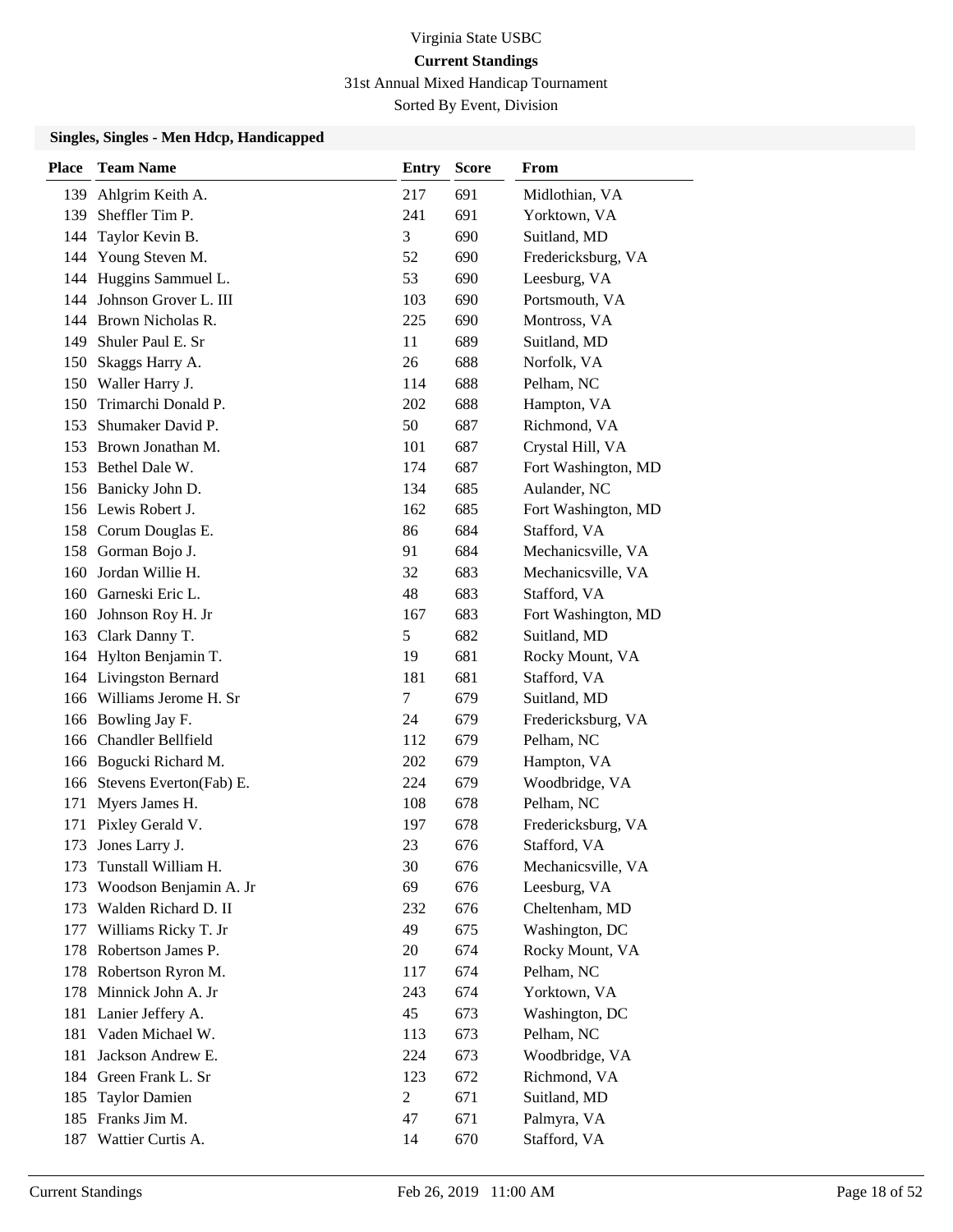31st Annual Mixed Handicap Tournament

Sorted By Event, Division

| <b>Place</b> | <b>Team Name</b>           | <b>Entry</b>   | <b>Score</b> | <b>From</b>         |
|--------------|----------------------------|----------------|--------------|---------------------|
| 187          | Shifflett Edgar L.         | 126            | 670          | Charlottesville, VA |
| 187          | Huie Christopher L.        | 127            | 670          | Midlothian, VA      |
|              | 187 Dalton Jamie D.        | 219            | 670          | SPOTSYLVANIA, VA    |
|              | 191 Anderson Douglas J.    | 117            | 669          | Pelham, NC          |
|              | 192 James Clarence E.      | 32             | 668          | Mechanicsville, VA  |
|              | 192 Matthews Lowell A.     | 43             | 668          | Washington, DC      |
|              | 192 Bolosan Chris L.       | 97             | 668          | Newport News, VA    |
|              | 195 Barry Ronald R.        | 22             | 667          | Rocky Mount, VA     |
|              | 195 Brice Leslie L.        | 36             | 667          | Palmyra, VA         |
|              | 195 Jackson Stevie S.      | 56             | 667          | Leesburg, VA        |
|              | 195 Franklin Brian P.      | 238            | 667          | Yorktown, VA        |
|              | 199 Chavis Tommy L.        | 33             | 666          | Mechanicsville, VA  |
|              | 199 Lewellen Joshua M.     | 96             | 666          | Gloucester, VA      |
|              | 199 Adams Terry            | 200            | 666          | Lynchburg, VA       |
|              | 202 Walker Shawn M.        | 8              | 665          | Suitland, MD        |
|              | 202 Willis Charles C.      | 12             | 665          | Suitland, MD        |
|              | 202 Mallory Harry L.       | 64             | 665          | Leesburg, VA        |
| 202          | Gerling Steve D.           | 68             | 665          | Leesburg, VA        |
|              | 202 Cash Benjamin L.       | 93             | 665          | Gloucester, VA      |
|              | 207 Moore Troy M.          | 3              | 664          | Suitland, MD        |
|              | 207 Porter Frank Jr        | 83             | 664          | Richmond, VA        |
|              | 207 Dalton Steven W.       | 218            | 664          | Sandston, VA        |
|              | 210 Russell Jeffrey M.     | 45             | 663          | Washington, DC      |
|              | 210 Harlow Michael "Alan"  | 47             | 663          | Palmyra, VA         |
|              | 210 Downey Roy J. III      | 66             | 663          | Leesburg, VA        |
|              | 210 Einhorn James D. Jr    | 183            | 663          | Fredericksbur, VA   |
|              | 214 Hill Ray E. Jr         | 33             | 662          | Mechanicsville, VA  |
|              | 214 Chaffin Thomas K.      | 120            | 662          | Mineral, VA         |
|              | 214 Pringle Victor W.      | 168            | 662          | Fort Washington, MD |
|              | 217 Ritter Terry L.        | 72             | 661          | Woodstock, VA       |
| 217          | Stewart Alex R.            | 129            | 661          | Seaford, VA         |
| 219          | Moore Lee                  | 34             | 660          | Mechanicsville, VA  |
|              | 220 Blankenship Mike T.    | 21             | 659          | Rocky Mount, VA     |
|              | 220 Matthews David H. Sr   | 38             | 659          | Fredericksburg, VA  |
|              | 220 Smith Alex C.          | 49             | 659          | Washington, DC      |
|              | 220 Coles Darren A.        | 63             | 659          | Leesburg, VA        |
|              | 220 White Larry R.         | 182            | 659          | Stafford, VA        |
| 225          | Johnson Robert T.          | 8              | 658          | Suitland, MD        |
|              | 225 Cutshaw William R.     | 240            | 658          | Yorktown, VA        |
| 227          | Starzec Robert J.          | 95             | 657          | Kilmarnock, VA      |
| 228          | Clingman Frederick I.      | 229            | 656          | Cheltenham, MD      |
|              | 229 Key Cedric I.          | $\overline{4}$ | 655          | Suitland, MD        |
|              | 229 Furr Gregory J. Jr     | 42             | 655          | Washington, DC      |
|              | 229 Durant Samuel L. Jr    | 42             | 655          | Washington, DC      |
|              | 232 Hazlewood Frank V. III | 83             | 654          | Richmond, VA        |
|              | 233 Knox Thomas J.         | 54             | 653          | Leesburg, VA        |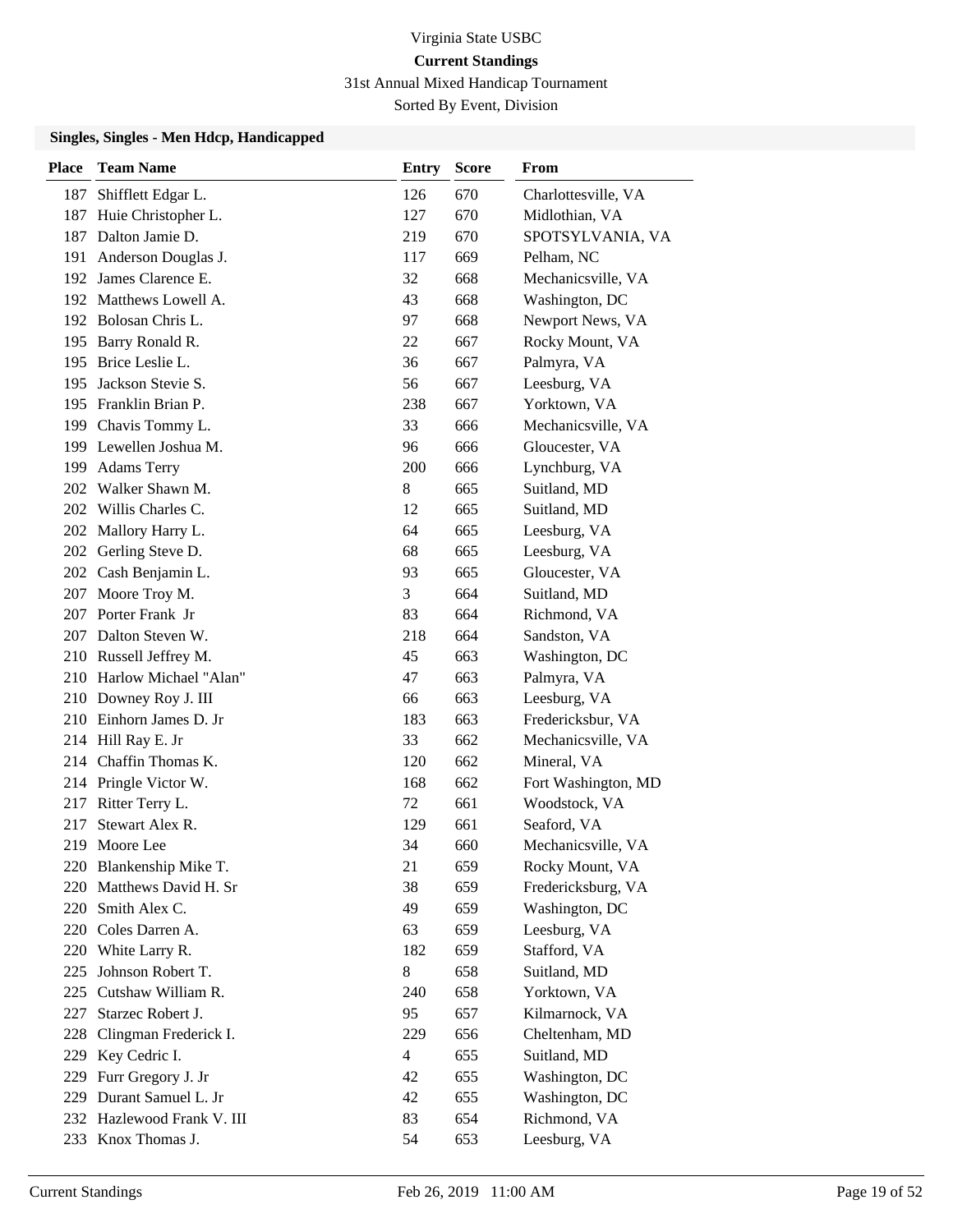31st Annual Mixed Handicap Tournament

Sorted By Event, Division

| <b>Place</b> | <b>Team Name</b>                     | Entry        | <b>Score</b> | From                               |
|--------------|--------------------------------------|--------------|--------------|------------------------------------|
| 233          | Sims Edward L. Jr                    | 62           | 653          | Leesburg, VA                       |
|              | 235 Nebe David A.                    | 50           | 652          | Richmond, VA                       |
|              | 235 Lemon Mark                       | 61           | 652          | Leesburg, VA                       |
| 235          | <b>Smith Stanley</b>                 | 109          | 652          | Pelham, NC                         |
| 235          | Garrison Wade E. Jr                  | 201          | 652          | Spotsylvania, VA                   |
| 235          | Jones Edward T. Sr                   | 222          | 652          | Woodbridge, VA                     |
|              | 240 Blackwell Darryl F.              | 106          | 651          | Pelham, NC                         |
| 240          | Bellinger Thomas J.                  | 185          | 651          | Stafford, VA                       |
| 242          | Buskey Kevin J.                      | 40           | 650          | Chester, VA                        |
| 242          | Ward Keith L.                        | 65           | 650          | Leesburg, VA                       |
|              | 242 Bradley Scott J.                 | 79           | 650          | Christiansburg, VA                 |
| 242          | Southward Steve L.                   | 84           | 650          | Potomac Falls, VA                  |
|              | 242 Jenkins Elbert J.                | 169          | 650          | Fort Washington, MD                |
|              | 242 Neal Thomas H.                   | 231          | 650          | Cheltenham, MD                     |
|              | 248 Douglas Frederick H. Jr          | 67           | 649          | Leesburg, VA                       |
| 248          | <b>Kalnins Mark</b>                  | 126          | 649          | Charlottesville, VA                |
| 248          | Woodruff Paul T.                     | 218          | 649          | Sandston, VA                       |
| 251          | Brown Terrance M.                    | 63           | 648          | Leesburg, VA                       |
|              | 252 Emerson Robert W.                | 44           | 647          | Washington, DC                     |
| 252          | <b>Curtis Timothy</b>                | 187          | 647          | Charles Town, WV                   |
|              | 252 Johnston Mike                    | 200          | 647          | Lynchburg, VA                      |
|              | 252 Broadney Robert L. III           | 242          | 647          | Yorktown, VA                       |
|              | 256 Perron Matt W.                   | 73           | 646          | Woodstock, VA                      |
| 257          | Woodson Benjamin L. Sr               | 69           | 645          | Leesburg, VA                       |
| 258          | Linkous Glenn S.                     | 104          | 644          | Portsmouth, VA                     |
| 258          | Williams Robert E.                   | 110          | 644          | Pelham, NC                         |
| 260          | Kamara Abass                         | 124          | 643          | North Chesterfield, VA             |
| 261          | Brown Michael H.                     | 57           | 642          | Leesburg, VA                       |
| 261          | Stone Larry W.                       | 115          | 642          | Pelham, NC                         |
| 261          | Heard John D.                        | 181          | 642          | Stafford, VA                       |
|              | 264 Brewer Maurice E.                | 38           | 640          | Fredericksburg, VA                 |
|              | 264 Campbell Robert L.               | 77           | 640          | Rustburg, VA                       |
|              | 266 Eiland Michael A.                | $\mathbf{1}$ | 639          | Cross Junction, VA                 |
| 266          | Gant Robert L. III                   | 59           | 639          | Leesburg, VA                       |
| 268          | Thompson Ronald D.                   | 27           | 638          | Ivor, VA                           |
| 269          | Martin Harry A.                      | 55           | 637          | Leesburg, VA                       |
| 269          | Valentin Leon                        | 119          | 637          | Chesapeake, VA                     |
| 271          | Richardson Russell J.                | 20           | 635          | Rocky Mount, VA                    |
| 271          | Williams Charles M.                  | 92           | 635          | Gloucester, VA                     |
| 271          | Blackwell Rex A.                     | 107          | 635          | Pelham, NC                         |
| 271          | Thorpe Junior A.<br>Potter Lowell A. | 174          | 635          | Fort Washington, MD                |
| 275          |                                      | 17<br>80     | 634<br>634   | Rocky Mount, VA                    |
| 275          | Bynum William L.<br>Ampy Kendall R.  | 123          | 634          | Virginia Beach, VA<br>Richmond, VA |
| 275          | 278 Roath Larry D.                   | 24           | 633          | Fredericksburg, VA                 |
| 278          | Orcutt Philip M.                     | 82           | 633          | Richmond, VA                       |
|              |                                      |              |              |                                    |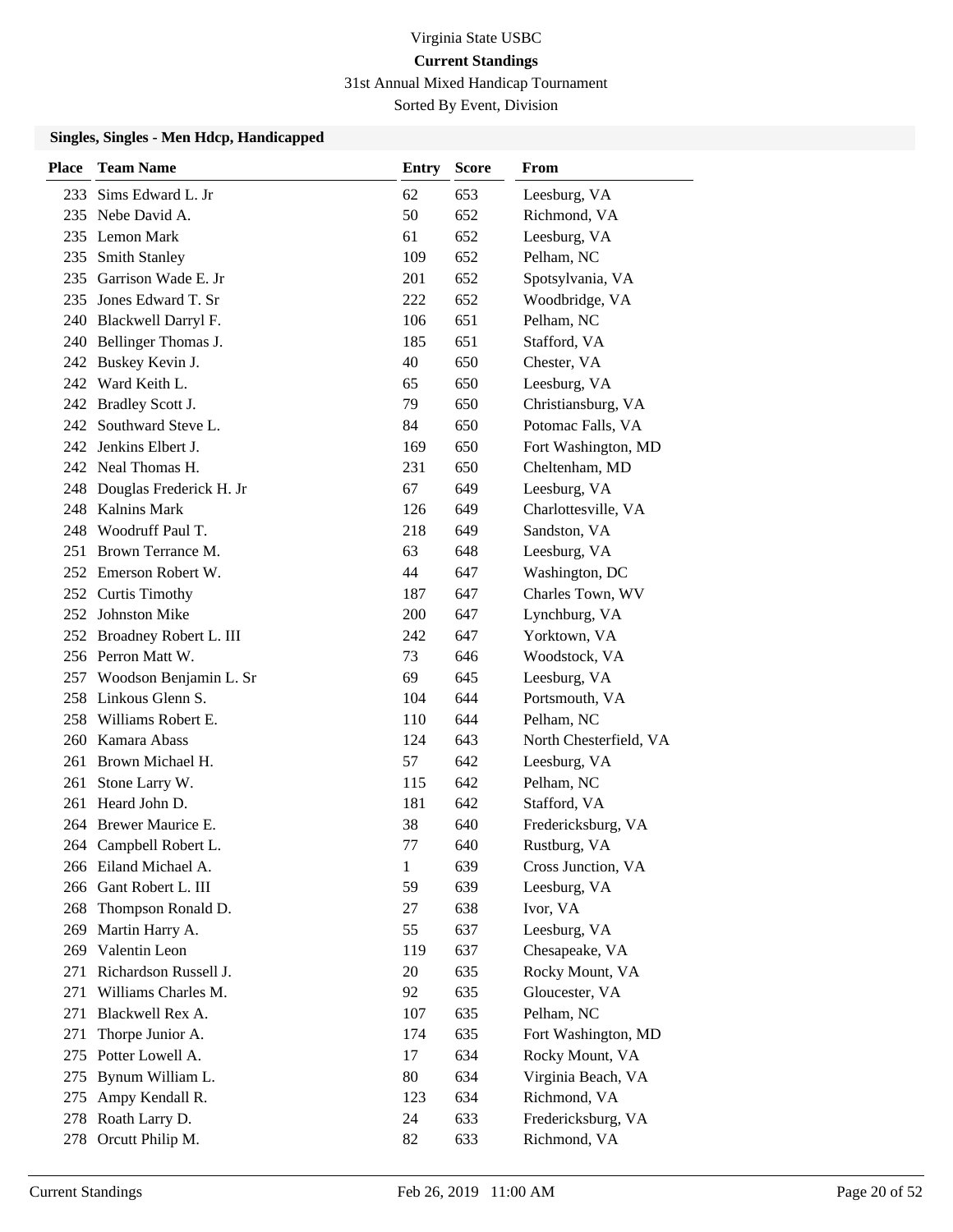31st Annual Mixed Handicap Tournament

Sorted By Event, Division

| <b>Place</b> | <b>Team Name</b>          | Entry | <b>Score</b> | From                   |
|--------------|---------------------------|-------|--------------|------------------------|
| 278          | Coleman Ponce D.          | 165   | 633          | Fort Washington, MD    |
|              | 281 Williams Willie J.    | 40    | 632          | Chester, VA            |
| 281          | Elliott Christopher J.    | 62    | 632          | Leesburg, VA           |
| 281          | Shoemaker Larry W.        | 89    | 632          | Ruther Glen, VA        |
| 281          | Jackson Roland M.         | 184   | 632          | Fredericksburg, VA     |
| 281          | Durrer Richard W.         | 198   | 632          | Barboursville, VA      |
|              | 286 Dowell Clyde D. II    | 214   | 631          | Richmond, VA           |
| 287          | Jones Robert A.           | 30    | 630          | Mechanicsville, VA     |
| 288          | Glover Carl T. Sr         | 51    | 629          | Richmond, VA           |
| 288          | Thomas Kenneth L.         | 55    | 629          | Leesburg, VA           |
| 288          | Kidd Scottie R.           | 78    | 629          | Rustburg, VA           |
| 288          | Anderson Abraham          | 95    | 629          | Kilmarnock, VA         |
|              | 292 Wright Devin D.       | 60    | 628          | Leesburg, VA           |
|              | 292 McAdams Bobby J.      | 176   | 628          | Fort Washington, MD    |
|              | 294 Craig Robbie M.       | 233   | 627          | Monroe, VA             |
|              | 295 Kilpatrick Douglas A. | 41    | 623          | Washington, DC         |
| 295          | Garnett Chet A.           | 75    | 623          | Virginia Beach, VA     |
| 295          | Anderson Russell A.       | 94    | 623          | Gloucester, VA         |
|              | 298 Cogswell William T.   | 68    | 622          | Leesburg, VA           |
|              | 298 Williams Daniel       | 103   | 622          | Portsmouth, VA         |
|              | 298 Alexander James C. Jr | 176   | 622          | Fort Washington, MD    |
| 301          | James Henry T.            | 116   | 621          | Pelham, NC             |
| 301          | Webster John A. Jr        | 173   | 621          | Fort Washington, MD    |
| 303          | Gibson Richard E.         | 161   | 620          | Fort Washington, MD    |
|              | 303 Rinker Leroy R.       | 197   | 620          | Fredericksburg, VA     |
|              | 305 Fillis John R. Sr     | 71    | 618          | Fredericksburg, VA     |
|              | 306 Coley Edward L.       | 29    | 617          | Mechanicsville, VA     |
|              | 306 Poore Carl E. III     | 53    | 617          | Leesburg, VA           |
|              | 306 Mitchell Bobby A. Jr  | 192   | 617          | Princeton, WV          |
|              | 309 Williams Glenn        | 13    | 615          | Stafford, VA           |
| 309          | Hill Sentell D.           | 124   | 615          | North Chesterfield, VA |
| 311          | Barnette Jerry K.         | 41    | 614          | Washington, DC         |
|              | 311 Pollard William A.    | 92    | 614          | Gloucester, VA         |
| 313          | Hackney Frank W. Jr       | 177   | 613          | Evington, VA           |
| 313          | Smith Carey O. Sr         | 232   | 613          | Cheltenham, MD         |
|              | 315 Kendrick Donald W.    | 37    | 612          | Stanleytown, VA        |
|              | 316 Holland Bill W.       | 81    | 608          | Richmond, VA           |
|              | 316 Pittman Steven C.     | 185   | 608          | Stafford, VA           |
| 318          | Simms Marvin V. Sr        | 67    | 607          | Leesburg, VA           |
|              | 319 Mcgee Kirk S.         | 85    | 606          | Richmond, VA           |
| 319          | Geiger James F.           | 166   | 606          | Fort Washington, MD    |
| 321          | <b>Haley Randolph</b>     | 111   | 604          | Pelham, NC             |
|              | 322 Walter Brian K.       | 179   | 603          | Winchester, VA         |
|              | 322 Burress Plaxico W.    | 222   | 603          | Woodbridge, VA         |
|              | 324 Garnett Leon D.       | 82    | 602          | Richmond, VA           |
|              | 324 Curtis William R.     | 187   | 602          | Charles Town, WV       |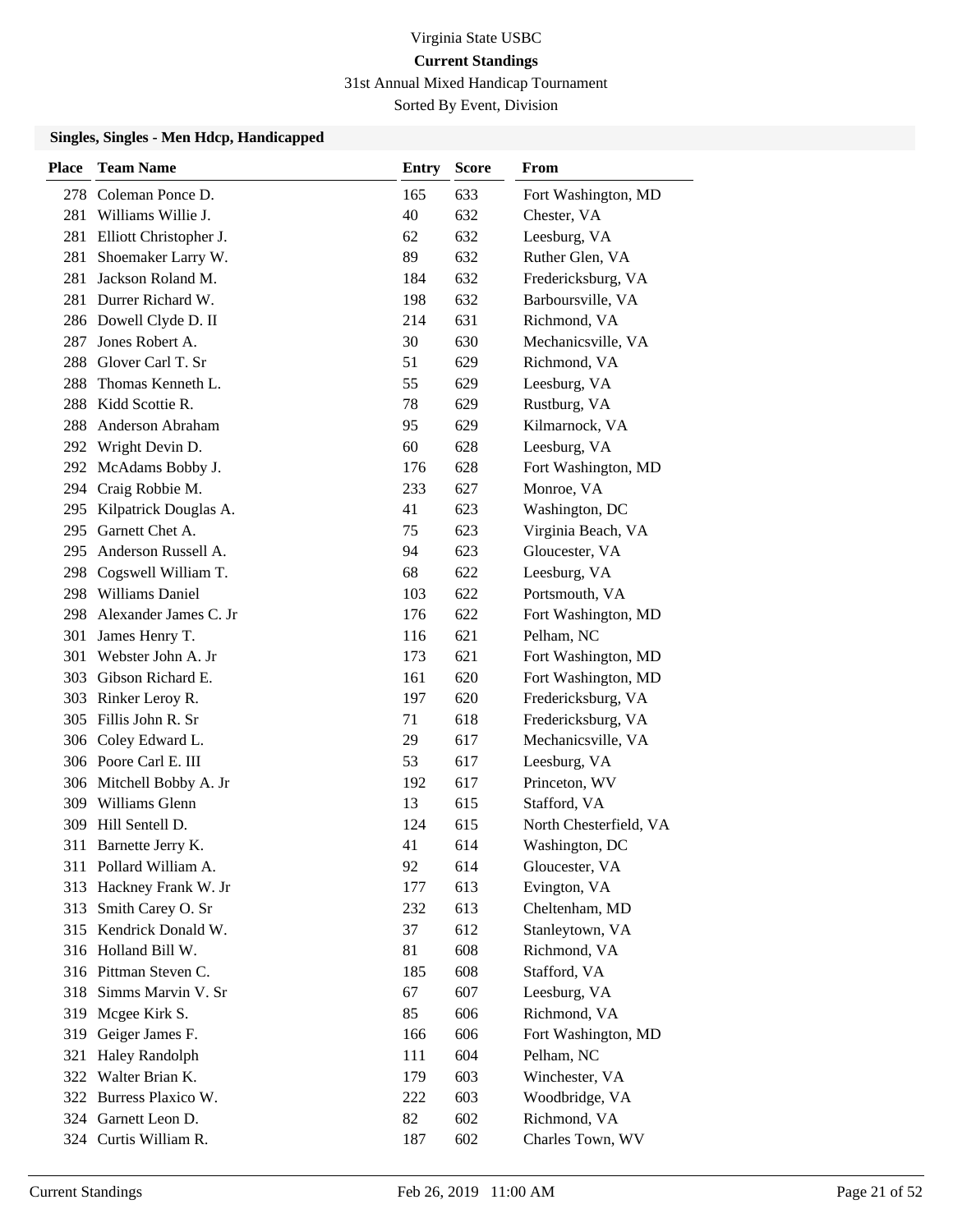31st Annual Mixed Handicap Tournament

Sorted By Event, Division

#### **Singles, Singles - Men Hdcp, Handicapped**

| <b>Place</b> | <b>Team Name</b>            | <b>Entry</b> | <b>Score</b> | From                 |
|--------------|-----------------------------|--------------|--------------|----------------------|
|              | 326 Maynard Andre A.        | 102          | 601          | Portsmouth, VA       |
|              | 327 Isley Artie N.          | 81           | 600          | Richmond, VA         |
| 327          | Thomas Norman "Pic" L.      | 193          | 600          | N. Prince George, VA |
| 329          | Smith Mitchell P. Sr        | 161          | 599          | Fort Washington, MD  |
|              | 330 Glasgow Alan E.         | 27           | 598          | Ivor, VA             |
|              | 330 Matthews Larryl A.      | 44           | 598          | Washington, DC       |
|              | 330 James Mark N.           | 163          | 598          | Fort Washington, MD  |
|              | 333 Webb Mark A.            | 240          | 593          | Yorktown, VA         |
|              | 334 Douglas Walt A.         | 9            | 591          | Suitland, MD         |
|              | 334 Brown Jimmy             | 101          | 591          | Crystal Hill, VA     |
|              | 336 Smith Melvin Jr         | 230          | 586          | Cheltenham, MD       |
|              | 337 Cash Brandon S.         | 94           | 585          | Gloucester, VA       |
|              | 338 Rogers Winters C.       | 167          | 583          | Fort Washington, MD  |
|              | 339 Adkins David A.         | 22           | 582          | Rocky Mount, VA      |
|              | 339 Glover Alfed L.         | 109          | 582          | Pelham, NC           |
|              | 341 Holton Rodney           | 5            | 580          | Suitland, MD         |
| 341          | Kyle Marvin S.              | 166          | 580          | Fort Washington, MD  |
|              | 343 O'Shea John D. III      | 223          | 578          | Woodbridge, VA       |
|              | 344 Nash Mark D.            | 177          | 575          | Evington, VA         |
|              | 345 Pollock James E.        | 228          | 574          | Cheltenham, MD       |
|              | 346 Thomas Lawrence W.      | 169          | 572          | Fort Washington, MD  |
|              | 347 Latney Samuel L.        | 173          | 571          | Fort Washington, MD  |
|              | 348 Maclin Larry D.         | 121          | 570          | Highland Springs, VA |
|              | 348 Wright Tommy A.         | 228          | 570          | Cheltenham, MD       |
|              | 350 Robinson Kiven J. Sr    | 229          | 569          | Cheltenham, MD       |
|              | 351 Yourse Corey L.         | 108          | 567          | Pelham, NC           |
|              | 352 Freeman Willie F.       | 175          | 564          | Fort Washington, MD  |
|              | 352 Poe David C. Jr         | 170          | 564          | Fort Washington, MD  |
|              | 354 Curtis Stafford J. Sr   | 113          | 563          | Pelham, NC           |
|              | 355 Owens Brian K.          | 56           | 557          | Leesburg, VA         |
|              | 356 Allen Henry H. Jr       | 165          | 556          | Fort Washington, MD  |
|              | 357 Rittenour Julian A.     | 73           | 552          | Woodstock, VA        |
| 357          | Thomas Warren A.            | 220          | 552          | Woodbridge, VA       |
| 359          | Skiba Joseph T. IV          | 66           | 550          | Leesburg, VA         |
|              | 360 Flanagan Michael R.     | 84           | 548          | Potomac Falls, VA    |
|              | 361 Hendrick John C. Jr     | 48           | 538          | Stafford, VA         |
|              | 362 McKinnie LeVail R. II   | 220          | 535          | Woodbridge, VA       |
| 363          | Owens James H.              | 239          | 534          | Yorktown, VA         |
|              | 364 Garnett Robert J.       | 80           | 511          | Virginia Beach, VA   |
|              | 365 Christmas Garland L. Sr | 164          | 372          | Fort Washington, MD  |
|              |                             |              |              |                      |

#### **Singles, Singles - Men Scratch, Scratch**

| Place | <b>Team Name</b>   |     | <b>Entry Score</b> | From               |
|-------|--------------------|-----|--------------------|--------------------|
|       | 1 Turner George M. | 198 | 764                | Barboursville, VA  |
|       | 2 Bell Marcus E.   | 130 | 748                | Fredericksburg, VA |
|       | 3 Lee James D. Jr  | 217 | 746                | Midlothian, VA     |
|       | 4 Bright Daniel E. | 130 | 727                | Fredericksburg, VA |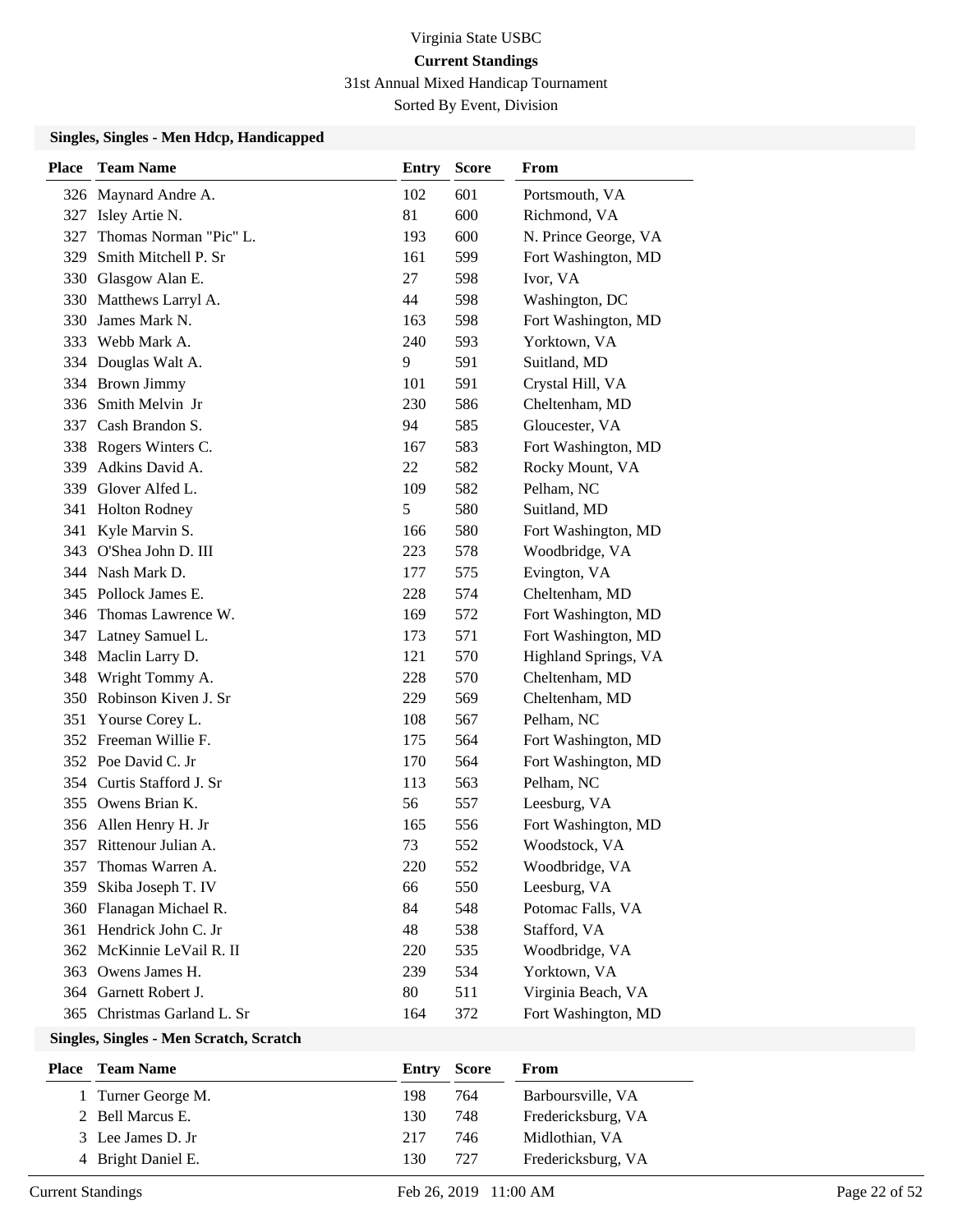31st Annual Mixed Handicap Tournament

Sorted By Event, Division

### **Singles, Singles - Men Scratch, Scratch**

| <b>Place</b> | <b>Team Name</b>        | Entry          | <b>Score</b> | From               |
|--------------|-------------------------|----------------|--------------|--------------------|
| 5            | Strowbridge Nathan H.   | 179            | 723          | Winchester, VA     |
| 6            | Tate Ira T. Jr          | 238            | 721          | Yorktown, VA       |
| 7            | Stocks Michael R.       | 58             | 719          | Leesburg, VA       |
| 8            | Hale Gary "Tyke"        | 87             | 718          | Forest, VA         |
| 9            | Grove Kevin L.          | 79             | 717          | Christiansburg, VA |
| 10           | Vogt Chuck W. II        | 119            | 706          | Chesapeake, VA     |
| 11           | Marshall Keith L.       | 43             | 700          | Washington, DC     |
| 12           | Holmes Lee A. Jr        | 178            | 699          | Alexandria, VA     |
| 13           | McLane Thomas A.        | 74             | 698          | Lusby, MD          |
| 14           | Boyters Ricky L.        | 97             | 691          | Newport News, VA   |
| 15           | Wolfe James M.          | 183            | 685          | Fredericksbur, VA  |
| 16           | <b>Sweet Marlon</b>     | $\overline{4}$ | 676          | Suitland, MD       |
| 17           | Allen Anthony B.        | 57             | 674          | Leesburg, VA       |
| 18           | Bolosan Chris L.        | 97             | 668          | Newport News, VA   |
| 19           | Franklin Brian P.       | 238            | 667          | Yorktown, VA       |
| 20           | Dalton Jamie D.         | 219            | 664          | SPOTSYLVANIA, VA   |
| 20           | Bayes Vincent L.        | 233            | 664          | Monroe, VA         |
| 22           | Einhorn James D. Jr     | 183            | 663          | Fredericksbur, VA  |
| 23           | Harlow Michael "Alan"   | 47             | 657          | Palmyra, VA        |
| 23           | Franklin Thomas A.      | 178            | 657          | Alexandria, VA     |
| 25           | Franks Jim M.           | 47             | 656          | Palmyra, VA        |
| 26           | Ahlgrim Keith A.        | 217            | 649          | Midlothian, VA     |
| 27           | Emerson Robert W.       | 44             | 641          | Washington, DC     |
| 28           | Wingfield Danny W. Sr   | 87             | 639          | Forest, VA         |
| 29           | Walker Arthur W.        | 223            | 637          | Woodbridge, VA     |
| 30           | Corum Douglas E.        | 86             | 633          | Stafford, VA       |
| 31           | Matthews Lowell A.      | 43             | 632          | Washington, DC     |
| 31           | Durrer Richard W.       | 198            | 632          | Barboursville, VA  |
| 33           | Woodruff Paul T.        | 218            | 631          | Sandston, VA       |
| 34           | Rizzo Michael A.        | 98             | 630          | Stafford, VA       |
| 35           | Dalton Steven W.        | 218            | 628          | Sandston, VA       |
|              | 36 Anderson Russell A.  | 94             | 623          | Gloucester, VA     |
| 37           | Craig Robbie M.         | 233            | 621          | Monroe, VA         |
| 38           | Banicky John D.         | 134            | 616          | Aulander, NC       |
| 38           | Tabor Michael D.        | 134            | 616          | Aulander, NC       |
| 40           | Brown Nicholas R.       | 225            | 615          | Montross, VA       |
| 41           | Kerzic Joseph M.        | 74             | 614          | Lusby, MD          |
| 42           | Valentin Leon           | 119            | 613          | Chesapeake, VA     |
| 43           | Johnson Grover L. III   | 103            | 612          | Portsmouth, VA     |
| 44           | Sherman Charles E.      | 9              | 605          | Suitland, MD       |
| 45           | Shuler Paul E. Sr       | 11             | 602          | Suitland, MD       |
| 46           | Stevens Everton(Fab) E. | 224            | 598          | Woodbridge, VA     |
| 47           | Heard John D.           | 181            | 588          | Stafford, VA       |
| 47           | Bridgett Tim M.         | 219            | 588          | SPOTSYLVANIA, VA   |
| 49           | Orcutt Philip M.        | 82             | 585          | Richmond, VA       |
| 49           | Cash Brandon S.         | 94             | 585          | Gloucester, VA     |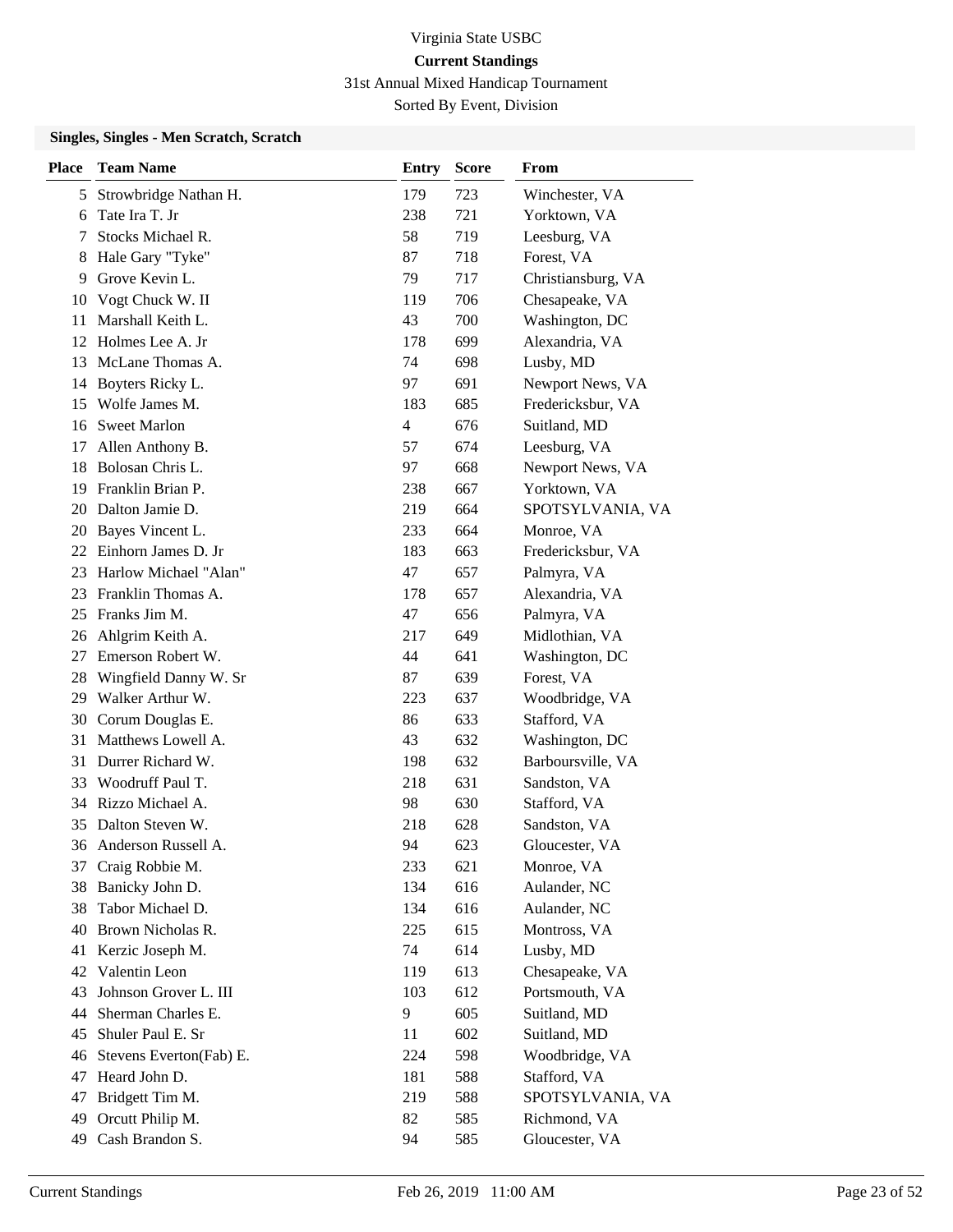31st Annual Mixed Handicap Tournament

Sorted By Event, Division

### **Singles, Singles - Men Scratch, Scratch**

| <b>Place</b> | <b>Team Name</b>      | <b>Entry</b> | <b>Score</b> | From               |
|--------------|-----------------------|--------------|--------------|--------------------|
| 51           | Jackson Andrew E.     | 224          | 580          | Woodbridge, VA     |
| 52           | Russell Jeffrey M.    | 45           | 579          | Washington, DC     |
| 53           | Cash Rickey D.        | 6            | 576          | Suitland, MD       |
| 54           | Coles Darren A.       | 63           | 575          | Leesburg, VA       |
| 54           | Glass Bernard R.      | 64           | 575          | Leesburg, VA       |
| 56           | Furr Gregory J. Jr    | 42           | 574          | Washington, DC     |
| 57           | Matthews Larryl A.    | 44           | 571          | Washington, DC     |
| 58           | Walter Brian K.       | 179          | 567          | Winchester, VA     |
| 59           | Williams Ricky T. Jr  | 49           | 564          | Washington, DC     |
| 60           | Lanier Jeffery A.     | 45           | 562          | Washington, DC     |
| 61           | Bradley Scott J.      | 79           | 560          | Christiansburg, VA |
| 62           | Johnson Robert T.     | 8            | 553          | Suitland, MD       |
| 63           | Smith Alex C.         | 49           | 548          | Washington, DC     |
| 64           | Walker Shawn M.       | 8            | 542          | Suitland, MD       |
| 65           | Douglas Walt A.       | 9            | 540          | Suitland, MD       |
| 66           | Buskey Kevin J.       | 40           | 539          | Chester, VA        |
| 67           | Clark Danny T.        | 5            | 532          | Suitland, MD       |
| 68           | Kilpatrick Douglas A. | 41           | 530          | Washington, DC     |
| 69           | Durant Samuel L. Jr   | 42           | 529          | Washington, DC     |
| 70           | Brown Michael H.      | 57           | 522          | Leesburg, VA       |
| 71           | Brown Jonathan M.     | 101          | 519          | Crystal Hill, VA   |
| 72           | Williams Willie J.    | 40           | 518          | Chester, VA        |
| 73           | O'Shea John D. III    | 223          | 515          | Woodbridge, VA     |
| 74           | Barnette Jerry K.     | 41           | 482          | Washington, DC     |
| 75           | <b>Holton Rodney</b>  | 5            | 460          | Suitland, MD       |

| <b>Place</b> | <b>Team Name</b>        | Entry      | <b>Score</b> | From                |
|--------------|-------------------------|------------|--------------|---------------------|
|              | Blackwell Chenise C.    | 106        | 809          | Pelham, NC          |
| 2            | Wingfield Donna K.      | 87         | 800          | Forest, VA          |
| 3            | Shoemaker Deborah A.    | 89         | 773          | Ruther Glen, VA     |
| 4            | Richardson Kaye         | 20         | 772          | Rocky Mount, VA     |
| 5            | Toney Charlotte A.      | 36         | 771          | Palmyra, VA         |
| 5            | Long Lillie Ann C.      | <b>200</b> | 771          | Lynchburg, VA       |
|              | Brown-Jenkins Audry B.  | 169        | 770          | Fort Washington, MD |
| 8            | Brice Tina Y.           | 36         | 764          | Palmyra, VA         |
| 8            | Spencer Gail H.         | 37         | 764          | Stanleytown, VA     |
| 8            | Ray Anne S.             | 242        | 764          | Yorktown, VA        |
| 11           | Brock Lois D.           | 107        | 758          | Pelham, NC          |
| 11           | Lightfoot Mia L.        | 125        | 758          | Mechanicsville, VA  |
| 13           | Dailey Sarah H.         | 198        | 755          | Barboursville, VA   |
| 14           | Thomas Deborah H.       | 6          | 753          | Suitland, MD        |
| 15           | Roath Peggy W.          | 24         | 752          | Fredericksburg, VA  |
| 15           | Bass-Campbell Dawn N.   | 243        | 752          | Yorktown, VA        |
| 17           | Lewellen Hannah H.      | 96         | 751          | Gloucester, VA      |
| 18           | Peterson Mary L.        | 161        | 750          | Fort Washington, MD |
| 18           | Davis-Durrer Miranda A. | 198        | 750          | Barboursville, VA   |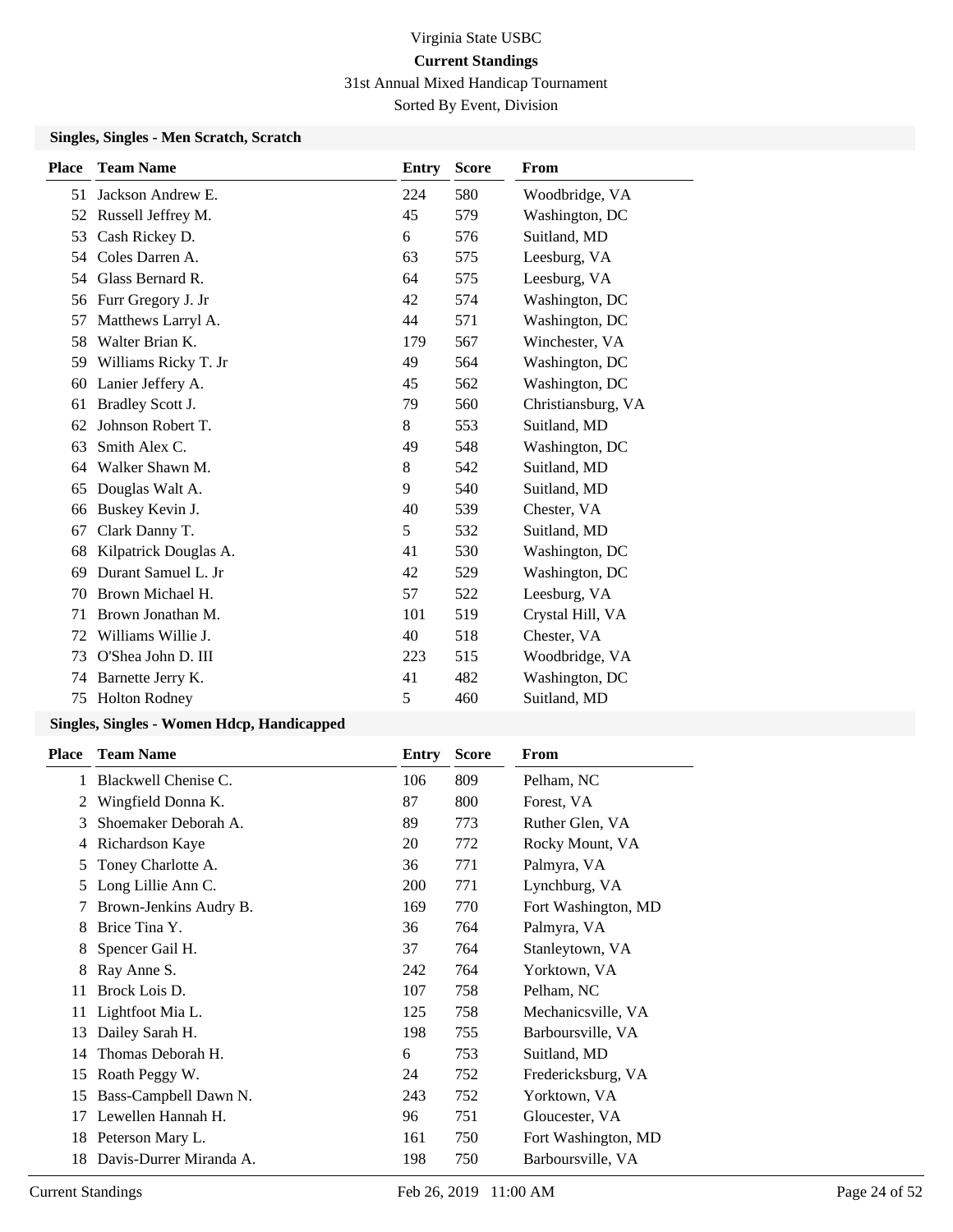31st Annual Mixed Handicap Tournament

Sorted By Event, Division

| <b>Place</b> | <b>Team Name</b>              | <b>Entry</b> | <b>Score</b> | From                |
|--------------|-------------------------------|--------------|--------------|---------------------|
|              | 20 Tolson Adrienne N.         | 130          | 748          | Fredericksburg, VA  |
| 21           | Kadar Linda                   | 24           | 747          | Fredericksburg, VA  |
| 21           | Reid Manna T.                 | 162          | 747          | Fort Washington, MD |
| 23           | Brown Carolyn A.              | 12           | 746          | Suitland, MD        |
| 23           | Russell Soledad U.            | 13           | 746          | Stafford, VA        |
| 25           | Keyes Gail A.                 | 58           | 743          | Leesburg, VA        |
| 25           | Brown Stephanie C.            | 101          | 743          | Crystal Hill, VA    |
| 27           | Agee Lisa C.                  | 3            | 742          | Suitland, MD        |
| 28           | Wilson Christy L.             | 211          | 741          | Chesterfield, VA    |
| 29.          | Hester Paris M.               | 81           | 740          | Richmond, VA        |
|              | 30 Franklin Terri A.          | 178          | 739          | Alexandria, VA      |
| 31           | Randolph Denise L.            | 178          | 738          | Alexandria, VA      |
| 31           | Rinker Rose P.                | 197          | 738          | Fredericksburg, VA  |
| 33           | Glass Arlea K.                | 64           | 737          | Leesburg, VA        |
|              | 34 Crawford Donna M.          | 25           | 736          | Virginia Beach, VA  |
| 34           | Jackson Angela N.             | 40           | 736          | Chester, VA         |
| 34           | Schlosser Christine Corrin N. | 211          | 736          | Chesterfield, VA    |
| 37           | Dodson Toeke'Shea A.          | 9            | 734          | Suitland, MD        |
| 37           | Kyle Nettie M.                | 166          | 734          | Fort Washington, MD |
| 37           | Simpson Kimberly              | 167          | 734          | Fort Washington, MD |
| 40           | Garrett Diane P.              | 168          | 733          | Fort Washington, MD |
| 41           | Perrin Edith A.               | 82           | 732          | Richmond, VA        |
| 41           | Small Sheila L.               | 162          | 732          | Fort Washington, MD |
| 43           | Jones Barbara L.              | 38           | 731          | Fredericksburg, VA  |
| 44           | Wilkerson Kimberly            | 117          | 730          | Pelham, NC          |
| 44           | Collick Angela D.             | 170          | 730          | Fort Washington, MD |
|              | 46 Perron Amanda M.           | 73           | 729          | Woodstock, VA       |
| 47           | Williams Maythis A.           | 7            | 727          | Suitland, MD        |
| 47           | Reid Arkeatha O.              | 10           | 727          | Suitland, MD        |
| 47           | Henningsen Deberia K.         | 35           | 727          | Stafford, VA        |
| 47           | Wynn Ruth R.                  | 98           | 727          | Stafford, VA        |
| 51           | Bindas Kali R.                | 59           | 726          | Leesburg, VA        |
|              | 51 Husted Pauline E.          | 197          | 726          | Fredericksburg, VA  |
| 53           | Rogers Connie B.              | 17           | 725          | Rocky Mount, VA     |
| 53           | Swayze Mandi T.               | 102          | 725          | Portsmouth, VA      |
| 53           | Ferguson Kimberly A.          | 183          | 725          | Fredericksbur, VA   |
| 56           | Whitmire Juanita              | 171          | 724          | Fort Washington, MD |
| 57           | Douglas Juliet H.             | 9            | 723          | Suitland, MD        |
| 57           | Woodson Bridget L.            | 64           | 723          | Leesburg, VA        |
| 57           | Seawright Latonya J.          | 181          | 723          | Stafford, VA        |
| 60           | Tucker Michelle D.            | 227          | 722          | Cheltenham, MD      |
| 61           | Skaggs L. Jean                | 26           | 721          | Norfolk, VA         |
| 61           | Allen Suprena E.              | 165          | 721          | Fort Washington, MD |
| 61           | Livingston La'Tonia M.        | 181          | 721          | Stafford, VA        |
| 64           | Watson Josie F.               | 15           | 720          | Fredericksburg, VA  |
| 64           | Moore Sharon Y.               | 70           | 720          | Fredericksburg, VA  |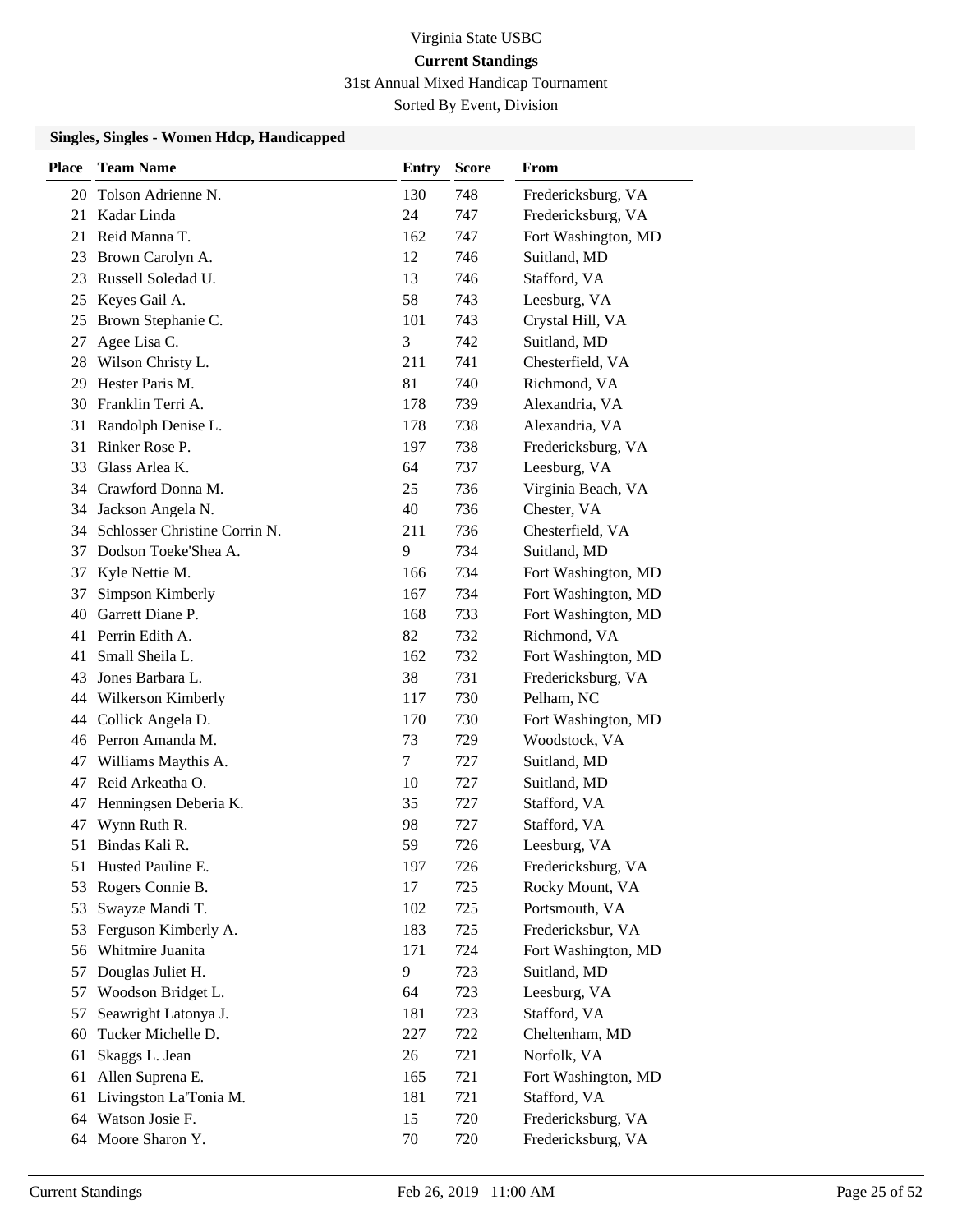31st Annual Mixed Handicap Tournament

Sorted By Event, Division

| <b>Place</b> | <b>Team Name</b>         | <b>Entry</b> | <b>Score</b> | From                   |
|--------------|--------------------------|--------------|--------------|------------------------|
| 64           | Shifflett Peggy R.       | 126          | 720          | Charlottesville, VA    |
| 67           | Preston Sheree D.        | 20           | 719          | Rocky Mount, VA        |
| 67           | Eustace Jessica L.       | 196          | 719          | Reva, VA               |
| 69           | Bentley Emily D.         | 54           | 718          | Leesburg, VA           |
| 69           | Andrews Wanda C.         | 120          | 718          | Mineral, VA            |
| 69           | Lomax Cynthia A.         | 213          | 718          | Fairmount Heights, MD  |
| 69           | Tate Amanda C.           | 242          | 718          | Yorktown, VA           |
| 73           | Myers Elainea R.         | 231          | 717          | Cheltenham, MD         |
| 74           | Ritter Lynette A.        | 72           | 715          | Woodstock, VA          |
| 74           | Tomlinson Nancy L.       | 83           | 715          | Richmond, VA           |
|              | 74 Poole Carolyn S.      | 122          | 715          | Petersburg, VA         |
| 77           | Thomas Dale K.           | 22           | 714          | Rocky Mount, VA        |
| 77           | Ballard Rosa M.          | 40           | 714          | Chester, VA            |
| 77           | Reynolds Chelsea L.      | 47           | 714          | Palmyra, VA            |
| 80           | McNear Erica L.          | 109          | 713          | Pelham, NC             |
| 80           | <b>Howard Nancy</b>      | 177          | 713          | Evington, VA           |
| 80           | Murphy Laurianne H.      | 216          | 713          | Stafford, VA           |
| 83           | Danley Nikki             | 41           | 712          | Washington, DC         |
| 83           | Poe Angela F.            | 170          | 712          | Fort Washington, MD    |
| 85           | Cavicchi Kathy           | 207          | 710          | Newport News, VA       |
|              | 86 Lemon Jenny L.        | 61           | 709          | Leesburg, VA           |
| 86           | Hale Phyllis H.          | 87           | 709          | Forest, VA             |
| 88           | Stone Wandra E.          | 6            | 708          | Suitland, MD           |
| 88           | Rogers Rita R.           | 163          | 708          | Fort Washington, MD    |
| 88           | Christmas Clorodet L.    | 164          | 708          | Fort Washington, MD    |
| 88           | Sullivan Lydia K.        | 183          | 708          | Fredericksbur, VA      |
|              | 92 Kloft Deborah L.      | 21           | 707          | Rocky Mount, VA        |
|              | 92 Debus Susan N.        | 216          | 707          | Stafford, VA           |
| 94           | Estep Denise B.          | 72           | 706          | Woodstock, VA          |
| 94           | Anderson Stephanie M.    | 117          | 706          | Pelham, NC             |
| 96           | Robinson Brenda M.       | 30           | 704          | Mechanicsville, VA     |
|              | 96 Holland Linda M.      | 35           | 704          | Stafford, VA           |
|              | 96 Curtis Kellie D.      | 187          | 704          | Charles Town, WV       |
| 99.          | Farnor Christine J.      | 85           | 703          | Richmond, VA           |
|              | 99 Via Jennifer N.       | 180          | 703          | Barboursville, VA      |
| 101          | Jones Adele S.           | 23           | 702          | Stafford, VA           |
| 101          | <b>Brown Reverne</b>     | 70           | 702          | Fredericksburg, VA     |
| 101          | Thomas Vanessa N.        | 73           | 702          | Woodstock, VA          |
| 101          | Davis Judith E.          | 172          | 702          | Fort Washington, MD    |
|              | 105 Harrison Lorraine B. | 11           | 701          | Suitland, MD           |
|              | 105 Robinson Gwen J.     | 124          | 701          | North Chesterfield, VA |
| 107          | Carter Brenda            | 32           | 700          | Mechanicsville, VA     |
| 107          | Spivey Tammy L.          | 217          | 700          | Midlothian, VA         |
| 107          | Stevens Collet G.        | 224          | 700          | Woodbridge, VA         |
| 110          | Malbrough Priscilla Y.   | 26           | 699          | Norfolk, VA            |
| 110          | Quinn Kimberly G.        | 56           | 699          | Leesburg, VA           |
|              |                          |              |              |                        |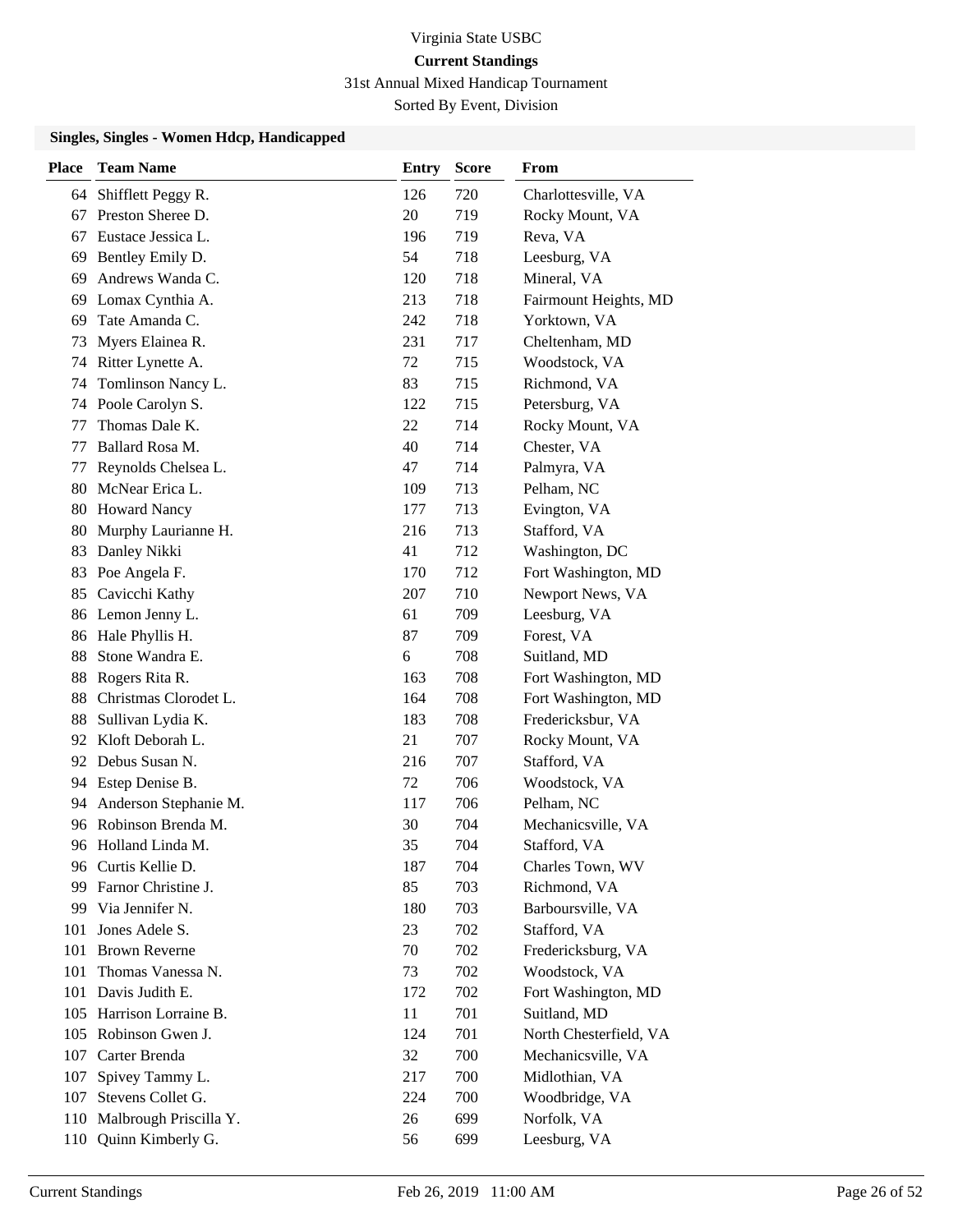31st Annual Mixed Handicap Tournament

Sorted By Event, Division

| <b>Place</b> | <b>Team Name</b>              | <b>Entry</b> | <b>Score</b> | From                   |
|--------------|-------------------------------|--------------|--------------|------------------------|
|              | 110 McCamey Metchel H.        | 228          | 699          | Cheltenham, MD         |
|              | 113 Peoples Carolyn V.        | 228          | 698          | Cheltenham, MD         |
| 113          | Barnes Sandy F.               | 239          | 698          | Yorktown, VA           |
| 115          | Key Lutricia B.               | 4            | 697          | Suitland, MD           |
|              | 116 Pierce Betsy E.           | 39           | 696          | Chesterfield, VA       |
|              | 116 Masten Patricia B.        | 51           | 696          | Richmond, VA           |
|              | 116 Canada Loretta B.         | 176          | 696          | Fort Washington, MD    |
|              | 119 Cooper Tracie T.          | 18           | 695          | Rocky Mount, VA        |
|              | 120 Weaver Donna C.           | 19           | 694          | Rocky Mount, VA        |
|              | 120 Phillips Jerylyne N.      | 97           | 694          | Newport News, VA       |
|              | 120 Trimarchi Kathryn M.      | 202          | 694          | Hampton, VA            |
|              | 120 Patterson Paula D.        | 230          | 694          | Cheltenham, MD         |
|              | 124 Robinson Kiesha R.        | 56           | 692          | Leesburg, VA           |
|              | 124 Lightfoot Paulette J.     | 124          | 692          | North Chesterfield, VA |
|              | 126 Campion Joan J.           | 13           | 691          | Stafford, VA           |
|              | 126 Houchens Ginger L.        | 47           | 691          | Palmyra, VA            |
|              | 126 Johnson-Clark Carletha O. | 175          | 691          | Fort Washington, MD    |
| 129          | Hubbard Bonnie M.             | 16           | 690          | Rocky Mount, VA        |
| 129          | Glover Diane M.               | 51           | 690          | Richmond, VA           |
| 129          | Cash Grace D.                 | 94           | 690          | Gloucester, VA         |
| 129          | Wallace Natalie D.            | 231          | 690          | Cheltenham, MD         |
| 133          | Weaver Ashley N.              | 19           | 689          | Rocky Mount, VA        |
|              | 133 Foster Petra              | 182          | 689          | Stafford, VA           |
| 133          | Henderson Helen M.            | 184          | 689          | Fredericksburg, VA     |
| 133          | Bogucki Brenda K.             | 202          | 689          | Hampton, VA            |
| 133          | Hall Stephanie K.             | 230          | 689          | Cheltenham, MD         |
| 133          | Coulson Whitney B.            | 241          | 689          | Yorktown, VA           |
| 139          | Wattier Flora R.              | 14           | 688          | Stafford, VA           |
| 139          | Fitzgerald Mary L.            | 109          | 688          | Pelham, NC             |
| 139          | Glass Zennie                  | 111          | 688          | Pelham, NC             |
| 139          | Morris Mary V.                | 126          | 688          | Charlottesville, VA    |
| 143          | Smith Bonnie D.               | 22           | 687          | Rocky Mount, VA        |
|              | 143 Dunston Carol A.          | 23           | 687          | Stafford, VA           |
| 143          | Jordan Sara A.                | 50           | 687          | Richmond, VA           |
| 143          | Hairston Rosa L.              | 110          | 687          | Pelham, NC             |
| 143          | Gaddis Colette G.             | 243          | 687          | Yorktown, VA           |
| 148          | Poore Angelique P.            | 53           | 685          | Leesburg, VA           |
| 148          | Wallace Kimberly A.           | 98           | 685          | Stafford, VA           |
| 148          | Wade Cindy P.                 | 104          | 685          | Portsmouth, VA         |
| 148          | Murphy Wanda B.               | 116          | 685          | Pelham, NC             |
| 148          | Richerson Sheila S.           | 123          | 685          | Richmond, VA           |
| 153          | Cline Elisa P.                | 75           | 684          | Virginia Beach, VA     |
| 153          | Huff Mikki D.                 | 79           | 684          | Christiansburg, VA     |
| 153          | Garnett Vickie N.             | 89           | 684          | Ruther Glen, VA        |
| 156          | Gerling Denise R.             | 68           | 683          | Leesburg, VA           |
| 157          | Hollins Michelle R.           | $\tau$       | 682          | Suitland, MD           |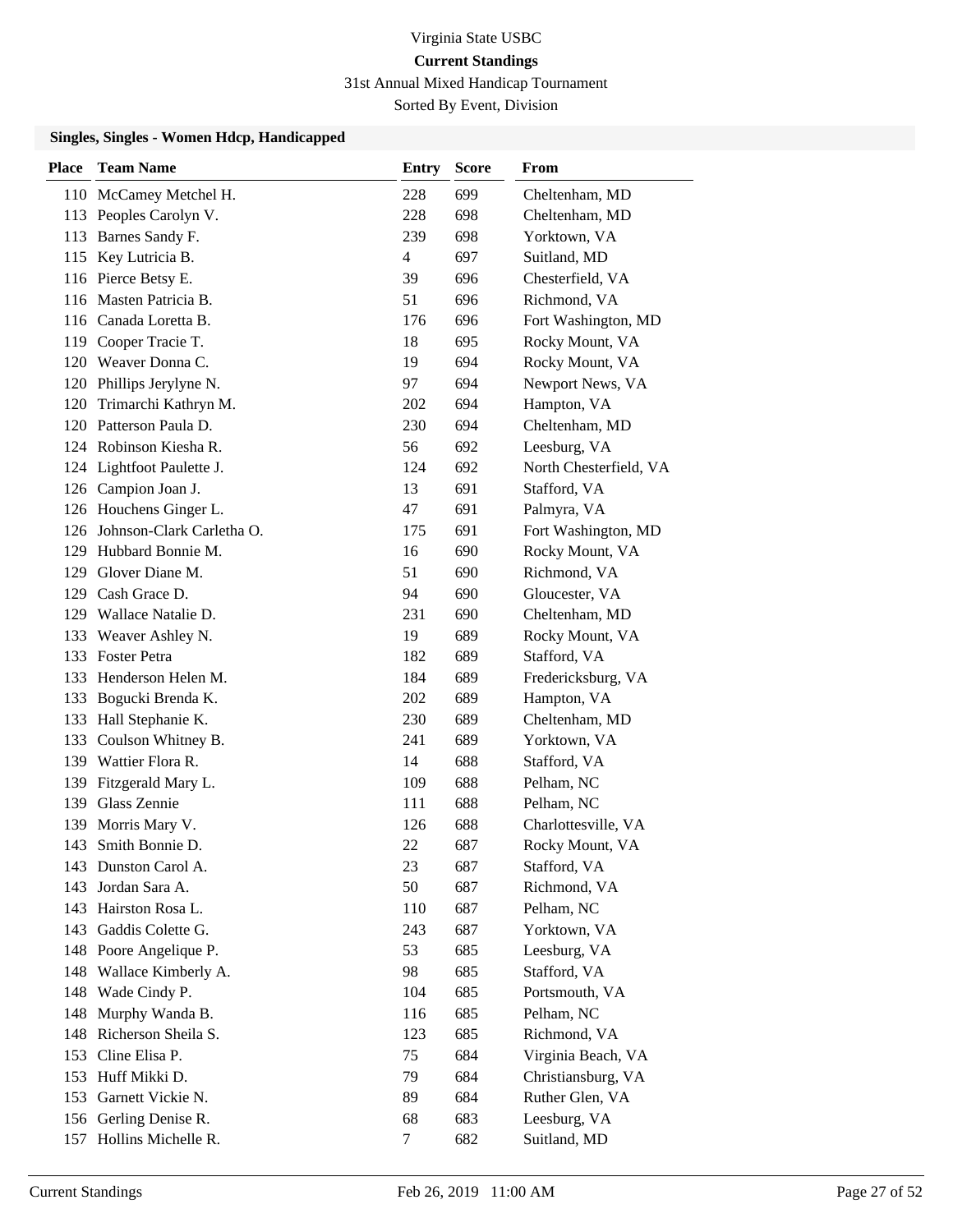31st Annual Mixed Handicap Tournament

Sorted By Event, Division

| Place | <b>Team Name</b>               | Entry | <b>Score</b> | From                 |
|-------|--------------------------------|-------|--------------|----------------------|
|       | 157 Clark Angel S.             | 41    | 682          | Washington, DC       |
|       | 157 Drake Brigitte E.          | 95    | 682          | Kilmarnock, VA       |
|       | 160 Williams Lavangelene A.    | 52    | 681          | Fredericksburg, VA   |
|       | 160 Pryor Isabelle R.          | 71    | 681          | Fredericksburg, VA   |
|       | 160 Green Cynthia L.           | 91    | 681          | Mechanicsville, VA   |
|       | 160 Waller Joyce A.            | 110   | 681          | Pelham, NC           |
|       | 160 Colbert-Box Sandra M.      | 172   | 681          | Fort Washington, MD  |
|       | 160 Brown Lori A.              | 179   | 681          | Winchester, VA       |
| 160   | Jones Marvis L.                | 222   | 681          | Woodbridge, VA       |
|       | 167 Pettaway Joanne M.         | 12    | 680          | Suitland, MD         |
|       | 167 Chichester-Lanier Adrienne | 45    | 680          | Washington, DC       |
| 167   | Yeatts Nancy S.                | 52    | 680          | Fredericksburg, VA   |
|       | 167 McCaskill Deidra R.        | 131   | 680          | Mineral, VA          |
| 171   | Scott Helene B.                | 55    | 679          | Leesburg, VA         |
| 171   | Mitchem Billie S.              | 120   | 679          | Mineral, VA          |
|       | 171 Dorsey Sylvia E.           | 185   | 679          | Stafford, VA         |
| 171   | Ryan Terry M.                  | 201   | 679          | Spotsylvania, VA     |
| 175   | Ducre Martha E.                | 161   | 678          | Fort Washington, MD  |
|       | 176 Wynn Jane B.               | 29    | 677          | Mechanicsville, VA   |
|       | 176 Brubaker Renee L.          | 129   | 677          | Seaford, VA          |
| 178   | Alford Yvonne M.               | 2     | 676          | Suitland, MD         |
|       | 178 Johnson Corlitta R.        | 8     | 676          | Suitland, MD         |
| 178   | James Beth H.                  | 27    | 676          | Ivor, VA             |
|       | 178 Nolte Jane H.              | 34    | 676          | Mechanicsville, VA   |
|       | 182 O'Shea Jeannie             | 223   | 675          | Woodbridge, VA       |
|       | 183 Little Tracey C.           | 69    | 674          | Leesburg, VA         |
| 183   | Burns Maxine W.                | 106   | 674          | Pelham, NC           |
| 183   | Hale Angela                    | 160   | 674          | Fort Washington, MD  |
| 186   | Toliver Lucinda A.             | 11    | 673          | Suitland, MD         |
|       | 186 Maclin Doris G.            | 122   | 673          | Petersburg, VA       |
|       | 186 Silas Denise I.            | 163   | 673          | Fort Washington, MD  |
|       | 189 Dean Brittany M.           | 44    | 672          | Washington, DC       |
|       | 189 Gray Crystal M.            | 63    | 672          | Leesburg, VA         |
| 189   | Schoefield Patricia            | 116   | 672          | Pelham, NC           |
|       | 189 Grenell Kay R.             | 127   | 672          | Midlothian, VA       |
| 189   | Mitchell Tina                  | 192   | 672          | Princeton, WV        |
| 189   | Blankenship Christy M.         | 193   | 672          | N. Prince George, VA |
|       | 195 Lee Lana M.                | 85    | 670          | Richmond, VA         |
|       | 195 Howard Lori N.             | 160   | 670          | Fort Washington, MD  |
| 197   | Jaco Patricia A.               | 71    | 669          | Fredericksburg, VA   |
|       | 198 Leffler E. Marie           | 201   | 668          | Spotsylvania, VA     |
| 199   | Stocks Lisa                    | 58    | 667          | Leesburg, VA         |
|       | 199 Baldwin Melody G.          | 128   | 667          | Midlothian, VA       |
|       | 201 Rice Dana W.               | 101   | 666          | Crystal Hill, VA     |
|       | 202 Swann Ann                  | 164   | 665          | Fort Washington, MD  |
|       | 202 Sheetz Laurie A.           | 241   | 665          | Yorktown, VA         |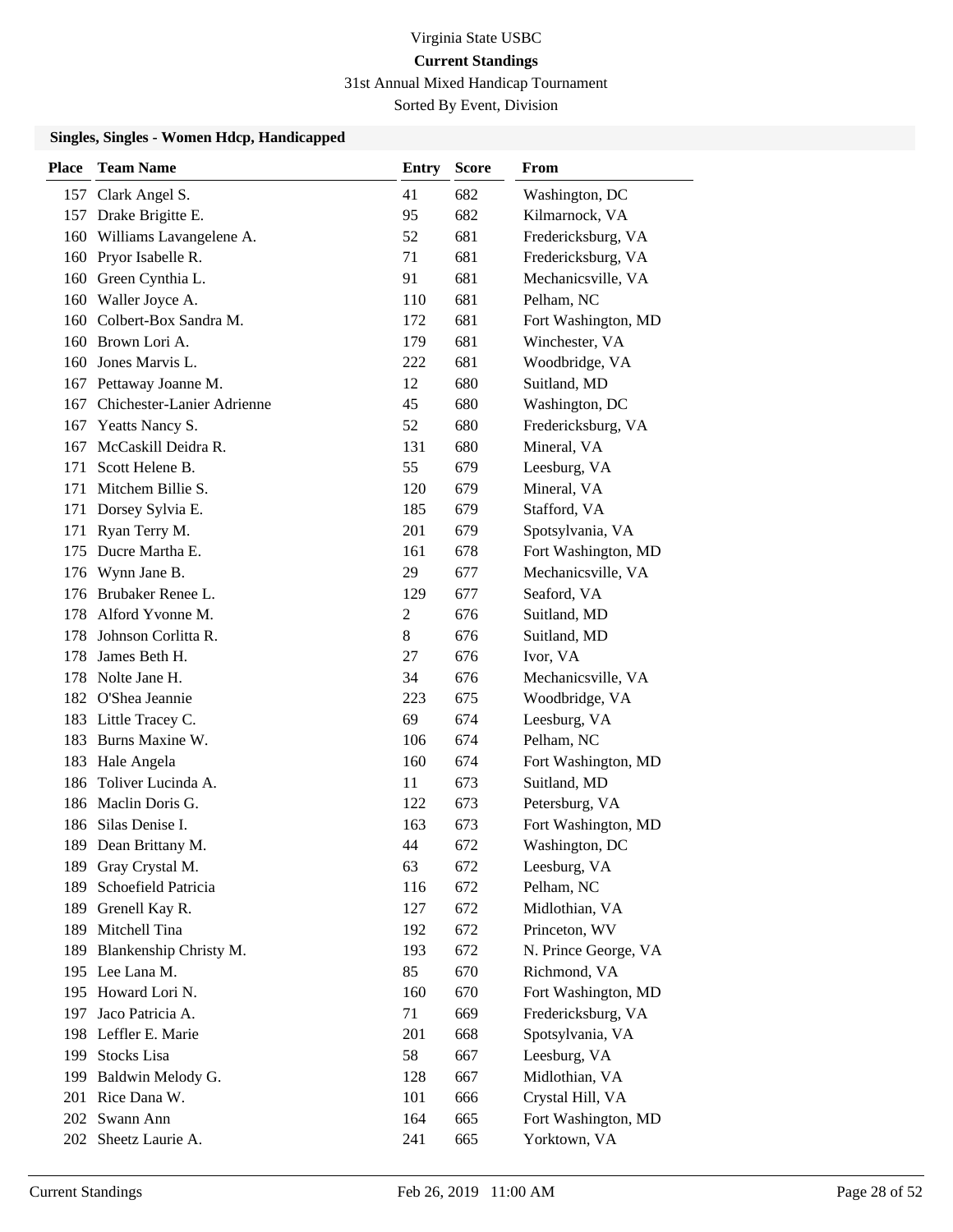31st Annual Mixed Handicap Tournament

Sorted By Event, Division

| Place | <b>Team Name</b>                 | <b>Entry</b>   | <b>Score</b> | From                 |
|-------|----------------------------------|----------------|--------------|----------------------|
|       | 204 Parker-Cunningham Wilhemenia | 33             | 664          | Mechanicsville, VA   |
|       | 204 Riley Kerry K.               | 68             | 664          | Leesburg, VA         |
|       | 204 Peterson Essie M.            | 166            | 664          | Fort Washington, MD  |
| 207   | Corbin Michelle                  | 61             | 663          | Leesburg, VA         |
|       | 207 Ketch Lana J.                | 92             | 663          | Gloucester, VA       |
| 207   | Williams Loraine D.              | 111            | 663          | Pelham, NC           |
|       | 207 Bell Tiffany A.              | 130            | 663          | Fredericksburg, VA   |
| 207   | Campbell Dorothy S.              | 173            | 663          | Fort Washington, MD  |
| 207   | Adams Elenora T.                 | 174            | 663          | Fort Washington, MD  |
| 213   | Thornburg Dawn C.                | 1              | 662          | Cross Junction, VA   |
| 213   | Jackson-Marshall Agatha V.       | 31             | 662          | Mechanicsville, VA   |
| 213   | Crews Anne E.                    | 176            | 662          | Fort Washington, MD  |
|       | 216 White Teresa L.              | 93             | 660          | Gloucester, VA       |
| 217   | Craig Rozinia E.                 | 3              | 659          | Suitland, MD         |
| 217   | Bowling Angela F.                | 57             | 659          | Leesburg, VA         |
| 217   | Thomas Robbie K.                 | 193            | 659          | N. Prince George, VA |
|       | 220 Rast Teresa A.               | 217            | 658          | Midlothian, VA       |
| 221   | Nicholas Denise L.               | 103            | 657          | Portsmouth, VA       |
| 221   | Osborne Cindy A.                 | 104            | 657          | Portsmouth, VA       |
| 221   | Banicky Melany A.                | 134            | 657          | Aulander, NC         |
|       | 224 Lomax Marie B.               | 175            | 656          | Fort Washington, MD  |
|       | 224 Nuss Laura A.                | 223            | 656          | Woodbridge, VA       |
|       | 226 Cobb Pong S.                 | 38             | 655          | Fredericksburg, VA   |
| 227   | Shiflett Christine R.            | 39             | 654          | Chesterfield, VA     |
| 227   | Kitts Jeno D.                    | 77             | 654          | Rustburg, VA         |
| 229   | Hodges Connie T.                 | 17             | 653          | Rocky Mount, VA      |
| 229   | Bell Monica K.                   | 65             | 653          | Leesburg, VA         |
| 229   | James Barbara A.                 | 165            | 653          | Fort Washington, MD  |
| 229   | Adams Jacqueline D.              | 219            | 653          | SPOTSYLVANIA, VA     |
| 233   | Mitchell Shirley E.              | 67             | 652          | Leesburg, VA         |
| 233   | Turner Doreen D.                 | 67             | 652          | Leesburg, VA         |
| 235   | Corum Chunsim (Tina) C.          | 86             | 651          | Stafford, VA         |
|       | 235 Pigg Mackenzie G.            | 233            | 651          | Monroe, VA           |
| 237   | Harden Ursula A.                 | $\overline{4}$ | 650          | Suitland, MD         |
|       | 237 Perry Iris M.                | 63             | 650          | Leesburg, VA         |
| 237   | Ryhanych Gloria A.               | 80             | 650          | Virginia Beach, VA   |
|       | 237 Waldeck Wendy P.             | 91             | 650          | Mechanicsville, VA   |
| 237   | Bellinger Vivian J.              | 185            | 650          | Stafford, VA         |
|       | 242 Holton Pamela G.             | 5              | 649          | Suitland, MD         |
|       | 242 Bryant-Dowdy Deborah         | 77             | 649          | Rustburg, VA         |
|       | 242 Hilliard Brenda G.           | 121            | 649          | Highland Springs, VA |
| 242   | Chappell Joylene L.              | 129            | 649          | Seaford, VA          |
| 246   | Sirbaugh Rosie L.                | $\mathbf{1}$   | 648          | Cross Junction, VA   |
| 246   | Shumaker Stephanie L.            | 50             | 648          | Richmond, VA         |
|       | 246 Mayer Diane S.               | 93             | 648          | Gloucester, VA       |
| 249   | Williams Shanell                 | 62             | 647          | Leesburg, VA         |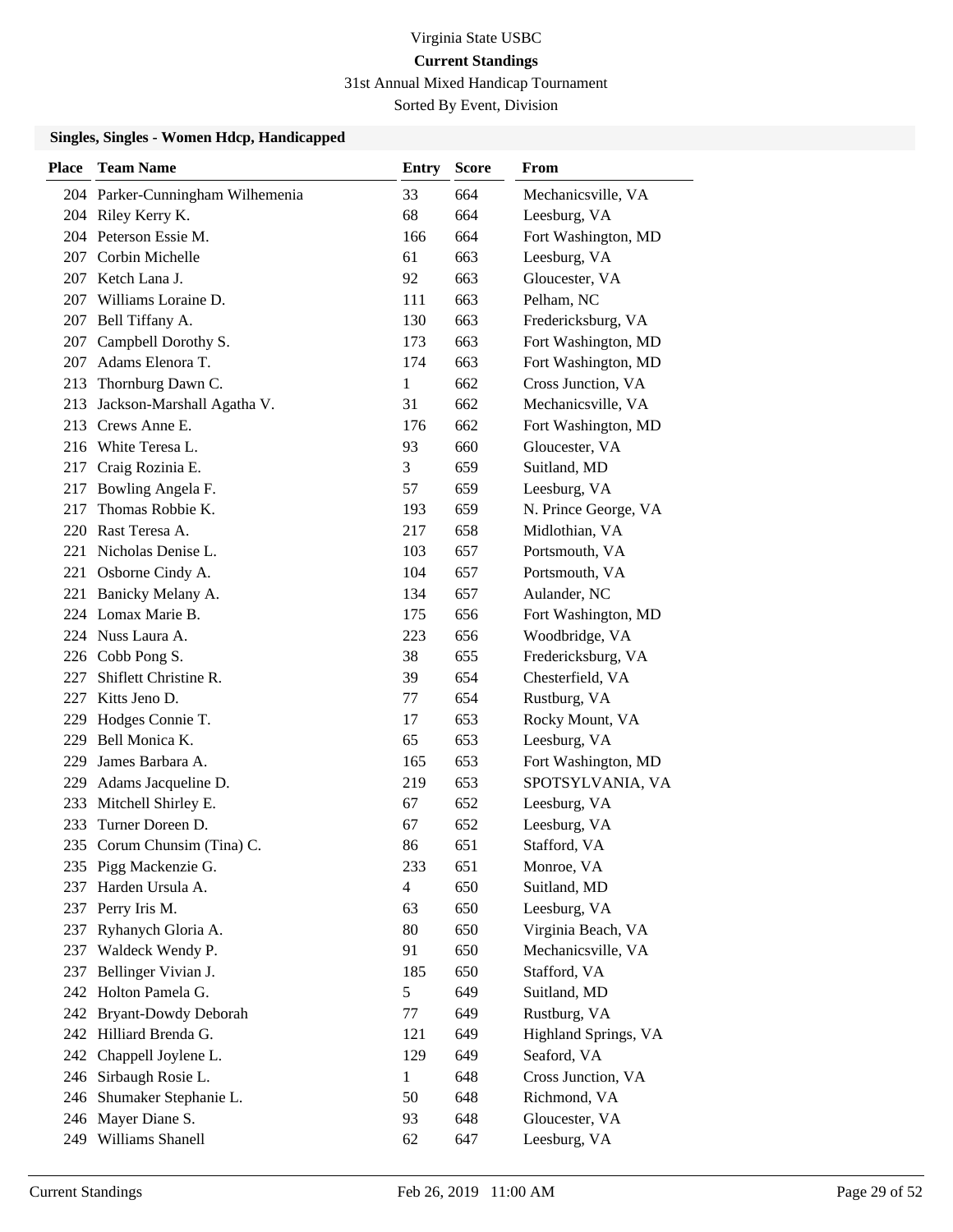31st Annual Mixed Handicap Tournament

Sorted By Event, Division

| <b>Place</b> | <b>Team Name</b>            | <b>Entry</b> | <b>Score</b> | From                |
|--------------|-----------------------------|--------------|--------------|---------------------|
| 249          | Fitzgerald Velma J.         | 115          | 647          | Pelham, NC          |
| 249          | Discioscia Sara R.          | 238          | 647          | Yorktown, VA        |
|              | 252 Allen Linda M.          | 66           | 646          | Leesburg, VA        |
|              | 252 Glazier Rebecca L.      | 94           | 646          | Gloucester, VA      |
|              | 254 Vance Leti              | 78           | 645          | Rustburg, VA        |
|              | 254 Ambrose Patsy D.        | 102          | 645          | Portsmouth, VA      |
|              | 254 Roark Holly R.          | 192          | 645          | Princeton, WV       |
|              | 257 Watson Regina L.        | 59           | 644          | Leesburg, VA        |
| 257          | Smith Judy L.               | 66           | 644          | Leesburg, VA        |
| 259          | Hodges Judy C.              | 16           | 643          | Rocky Mount, VA     |
|              | 259 McDonald Eugenia A.     | 49           | 643          | Washington, DC      |
| 259          | Johnston Tina A.            | 200          | 643          | Lynchburg, VA       |
|              | 262 Landon Marilyn C.       | 5            | 642          | Suitland, MD        |
|              | 262 Grenell Rachel          | 114          | 642          | Pelham, NC          |
|              | 262 Poole Gladys A.         | 114          | 642          | Pelham, NC          |
|              | 262 Dowell Ramona           | 214          | 642          | Richmond, VA        |
|              | 266 Colbert Stephanie D.    | 62           | 641          | Leesburg, VA        |
|              | 266 Beck Margo L.           | 218          | 641          | Sandston, VA        |
|              | 266 Wingers Wendy S.        | 220          | 641          | Woodbridge, VA      |
| 266          | Tate Anne C.                | 239          | 641          | Yorktown, VA        |
|              | 270 Pezzella Anna M.        | 25           | 640          | Virginia Beach, VA  |
|              | 270 Hazel Cristita C.       | 131          | 640          | Mineral, VA         |
|              | 272 Gorham Lottie C.        | 15           | 639          | Fredericksburg, VA  |
|              | 272 Phillips Jessica L.     | 18           | 639          | Rocky Mount, VA     |
|              | 274 Nelson Shirley A.       | 2            | 638          | Suitland, MD        |
|              | 274 Battle Captoria         | 8            | 638          | Suitland, MD        |
|              | 274 Watkins Monica D.       | 60           | 638          | Leesburg, VA        |
|              | 274 White Tabitha L.        | 96           | 638          | Gloucester, VA      |
|              | 274 Carrington Adrienne F.  | 194          | 638          | Fredericksburg, VA  |
|              | 274 Bell Trina-Renee M.     | 229          | 638          | Cheltenham, MD      |
|              | 280 Clingman Corina J.      | 229          | 637          | Cheltenham, MD      |
|              | 280 Cutshaw Christa M.      | 240          | 637          | Yorktown, VA        |
|              | 282 Blackshear Anjanette D. | 42           | 636          | Washington, DC      |
|              | 282 Mason Kimberly D.       | 65           | 636          | Leesburg, VA        |
|              | 282 Grenell Krista A.       | 115          | 636          | Pelham, NC          |
| 285          | Young Karen P.              | 21           | 635          | Rocky Mount, VA     |
| 285          | Clover Patricia O.          | 168          | 635          | Fort Washington, MD |
| 287          | Granderson Samantha D.      | 43           | 634          | Washington, DC      |
| 287          | Walters Natalie L.          | 112          | 634          | Pelham, NC          |
| 289          | Russell Shellene D.         | 45           | 633          | Washington, DC      |
|              | 289 Levy Marian L.          | 123          | 633          | Richmond, VA        |
| 291          | Jackson Cornell M.          | 95           | 632          | Kilmarnock, VA      |
|              | 291 Coles Helen D.          | 112          | 632          | Pelham, NC          |
|              | 293 Coleman Makeba A.       | 49           | 631          | Washington, DC      |
| 293          | Schettler Rosemarie         | 80           | 631          | Virginia Beach, VA  |
| 293          | Bossie Cathie M.            | 84           | 631          | Potomac Falls, VA   |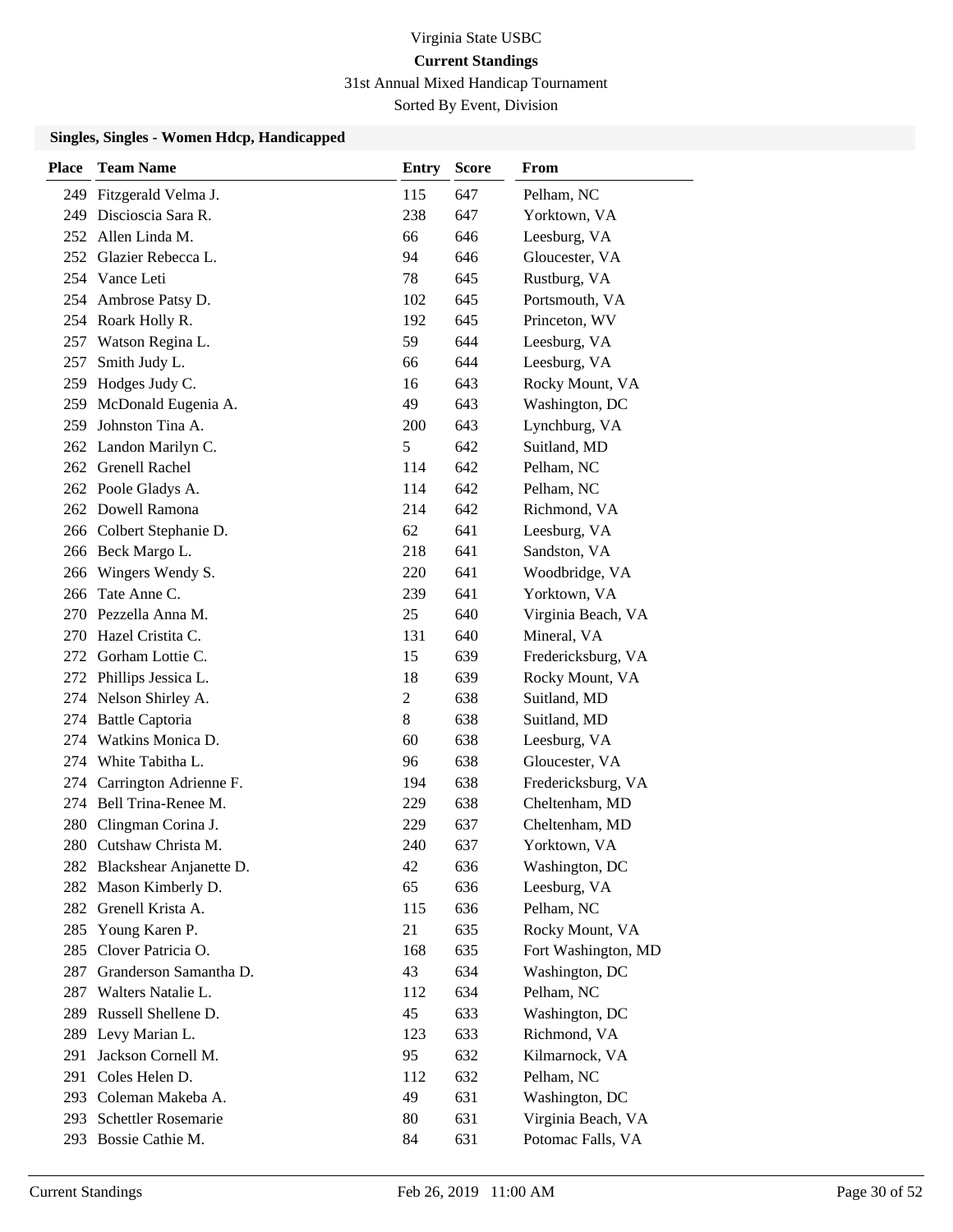31st Annual Mixed Handicap Tournament

Sorted By Event, Division

| <b>Place</b> | <b>Team Name</b>        | <b>Entry</b> | <b>Score</b> | From                  |
|--------------|-------------------------|--------------|--------------|-----------------------|
|              | 293 Bethel Paulette J.  | 174          | 631          | Fort Washington, MD   |
| 297          | Cunningham Valerie L.   | 32           | 630          | Mechanicsville, VA    |
|              | 297 Edwards Denise Y.   | 44           | 630          | Washington, DC        |
| 299          | Morton Ollie K.         | 31           | 629          | Mechanicsville, VA    |
|              | 299 White Kathryn L.    | 182          | 629          | Stafford, VA          |
| 301          | Tabor Lora E.           | 134          | 628          | Aulander, NC          |
|              | 302 Walker Tanya B.     | 29           | 627          | Mechanicsville, VA    |
|              | 302 Hester Tonya M.     | 82           | 627          | Richmond, VA          |
|              | 302 Hatfield Tammy L.   | 219          | 627          | SPOTSYLVANIA, VA      |
|              | 302 Anderson Noni N.    | 221          | 627          | Woodbridge, VA        |
|              | 306 Kidd Patricia B.    | 78           | 626          | Rustburg, VA          |
|              | 306 Smith Debra L.      | 232          | 626          | Cheltenham, MD        |
|              | 308 Hackney Sandra M.   | 177          | 625          | Evington, VA          |
|              | 308 Rengers Vickie B.   | 218          | 625          | Sandston, VA          |
|              | 308 Brown Dawn E.       | 225          | 625          | Montross, VA          |
|              | 308 Sharp Mabel G.      | 227          | 625          | Cheltenham, MD        |
|              | 312 Callen Angela T.    | 42           | 624          | Washington, DC        |
|              | 312 Watt Mary B.        | 107          | 624          | Pelham, NC            |
|              | 312 Harkless Dorcia N.  | 171          | 624          | Fort Washington, MD   |
|              | 315 Yourse Casandra     | 108          | 622          | Pelham, NC            |
| 315          | Bayless Claudia R.      | 184          | 622          | Fredericksburg, VA    |
| 317          | Gilbert Patricia E.     | 127          | 621          | Midlothian, VA        |
|              | 318 Fells Phyllis L.    | 57           | 620          | Leesburg, VA          |
| 319          | Thompson Frankie S.     | 53           | 619          | Leesburg, VA          |
| 319          | Gragg Karla K.          | 79           | 619          | Christiansburg, VA    |
| 321          | Hockaday Danielle D.    | 60           | 618          | Leesburg, VA          |
| 321          | McLane Laurie M.        | 74           | 618          | Lusby, MD             |
|              | 323 Parham Wanda P.     | 27           | 617          | Ivor, VA              |
| 323          | Strowbridge April E.    | 179          | 617          | Winchester, VA        |
|              | 325 Richardson Megan M. | 207          | 616          | Newport News, VA      |
| 325          | Jenkins Sharon          | 213          | 616          | Fairmount Heights, MD |
| 327          | Vaughters Alice F.      | 113          | 615          | Pelham, NC            |
| 327          | Taylor Doris S.         | 121          | 615          | Highland Springs, VA  |
| 329          | Clay Kristan S.         | 14           | 614          | Stafford, VA          |
|              | 330 Moss Debbie V.      | 125          | 613          | Mechanicsville, VA    |
|              | 330 James Patricia C.   | 167          | 613          | Fort Washington, MD   |
|              | 330 Rush Jacklyn P.     | 221          | 613          | Woodbridge, VA        |
| 333          | <b>Barrey Rose Ann</b>  | 84           | 612          | Potomac Falls, VA     |
| 334          | Thomas Doris J.         | 169          | 611          | Fort Washington, MD   |
| 334          | Curtis Janice E.        | 187          | 611          | Charles Town, WV      |
|              | 336 Boyters A. Nikki    | 97           | 610          | Newport News, VA      |
| 336          | Tate Algeria K.         | 173          | 610          | Fort Washington, MD   |
|              | 338 Kerzic Lorna E.     | 74           | 609          | Lusby, MD             |
| 339          | Walker Lindsey H.       | 37           | 605          | Stanleytown, VA       |
| 339          | Jones Jillian M.        | 108          | 605          | Pelham, NC            |
| 339          | Baptiste Tracy C.       | 220          | 605          | Woodbridge, VA        |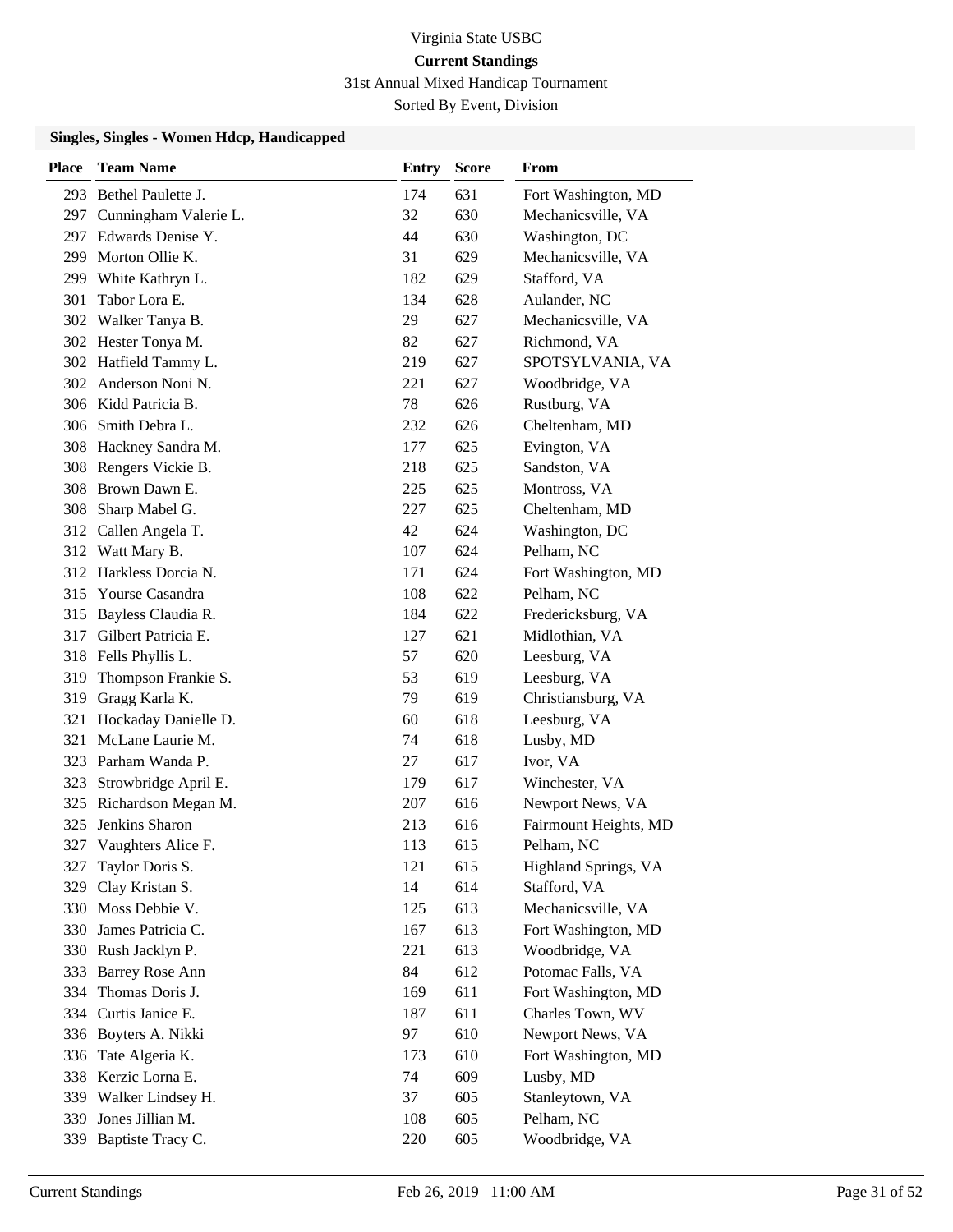31st Annual Mixed Handicap Tournament

Sorted By Event, Division

### **Singles, Singles - Women Hdcp, Handicapped**

| <b>Place</b> | <b>Team Name</b>           | Entry | <b>Score</b> | <b>From</b>        |
|--------------|----------------------------|-------|--------------|--------------------|
| 342          | Garneski Catherine A.      | 48    | 603          | Stafford, VA       |
| 343          | Taylor-Jones Sandra E.     | 10    | 602          | Suitland, MD       |
| 344          | Wade Barbara M.            | 30    | 600          | Mechanicsville, VA |
| 345          | Ashton Carolyn E.          | 54    | 599          | Leesburg, VA       |
| 346          | Lassiter Johnette L.       | 34    | 597          | Mechanicsville, VA |
| 347          | Webb Denise B.             | 81    | 594          | Richmond, VA       |
| 348          | Huggins Suzanne P.         | 69    | 593          | Leesburg, VA       |
| 348          | Ferrer Jessica L.          | 119   | 593          | Chesapeake, VA     |
| 348          | Bayes Vanessa A.           | 233   | 593          | Monroe, VA         |
| 351          | Gunn Rosemary R.           | 113   | 592          | Pelham, NC         |
| 352          | Wiggins Susan E.           | 55    | 591          | Leesburg, VA       |
| 352          | Daniel Melody A.           | 92    | 591          | Gloucester, VA     |
| 354          | Cooper Windy               | 240   | 587          | Yorktown, VA       |
| 355          | Rowlett Kristin L.         | 83    | 582          | Richmond, VA       |
| 356          | Green Rebecca A.           | 33    | 579          | Mechanicsville, VA |
| 357          | Walden Tammy A.            | 232   | 576          | Cheltenham, MD     |
| 358          | Baez Rebecca L.            | 103   | 571          | Portsmouth, VA     |
| 359          | Whitehead Karen J.         | 43    | 568          | Washington, DC     |
| 360          | Vogt Elaine C.             | 119   | 555          | Chesapeake, VA     |
| 361          | Burress Jackie L.          | 222   | 549          | Woodbridge, VA     |
| 361          | Jackson Jacquline P.       | 224   | 549          | Woodbridge, VA     |
| 363          | Hock Sara A.               | 128   | 547          | Midlothian, VA     |
| 364          | Fierro Carmen M.           | 48    | 538          | Stafford, VA       |
| 365          | Culbreth-Franklin Candi P. | 238   | 525          | Yorktown, VA       |
|              | 366 Dugan Willa A.         | 75    | 524          | Virginia Beach, VA |
|              |                            |       |              |                    |

### **Singles, Singles - Women Scratch, Scratch**

| <b>Place</b> | <b>Team Name</b>           | Entry | <b>Score</b> | From               |
|--------------|----------------------------|-------|--------------|--------------------|
| 1            | Glass Arlea K.             | 64    | 692          | Leesburg, VA       |
| 2            | Tolson Adrienne N.         | 130   | 664          | Fredericksburg, VA |
| 3            | Randolph Denise L.         | 178   | 651          | Alexandria, VA     |
| 4            | Bell Tiffany A.            | 130   | 648          | Fredericksburg, VA |
| 5            | Franklin Terri A.          | 178   | 646          | Alexandria, VA     |
| 6            | Spivey Tammy L.            | 217   | 640          | Midlothian, VA     |
| 7            | Reynolds Chelsea L.        | 47    | 639          | Palmyra, VA        |
| 8            | Chichester-Lanier Adrienne | 45    | 638          | Washington, DC     |
| 9            | Banicky Melany A.          | 134   | 633          | Aulander, NC       |
| 10           | Ferguson Kimberly A.       | 183   | 629          | Fredericksbur, VA  |
| 11           | Glazier Rebecca L.         | 94    | 613          | Gloucester, VA     |
| 12           | Discioscia Sara R.         | 238   | 605          | Yorktown, VA       |
| 13           | Stevens Collet G.          | 224   | 598          | Woodbridge, VA     |
| 14           | Sullivan Lydia K.          | 183   | 597          | Fredericksbur, VA  |
| 15           | Huff Mikki D.              | 79    | 588          | Christiansburg, VA |
| 16           | Rengers Vickie B.          | 218   | 586          | Sandston, VA       |
| 17           | Edwards Denise Y.          | 44    | 582          | Washington, DC     |
|              | 18 Dean Brittany M.        | 44    | 579          | Washington, DC     |
| 19           | Houchens Ginger L.         | 47    | 577          | Palmyra, VA        |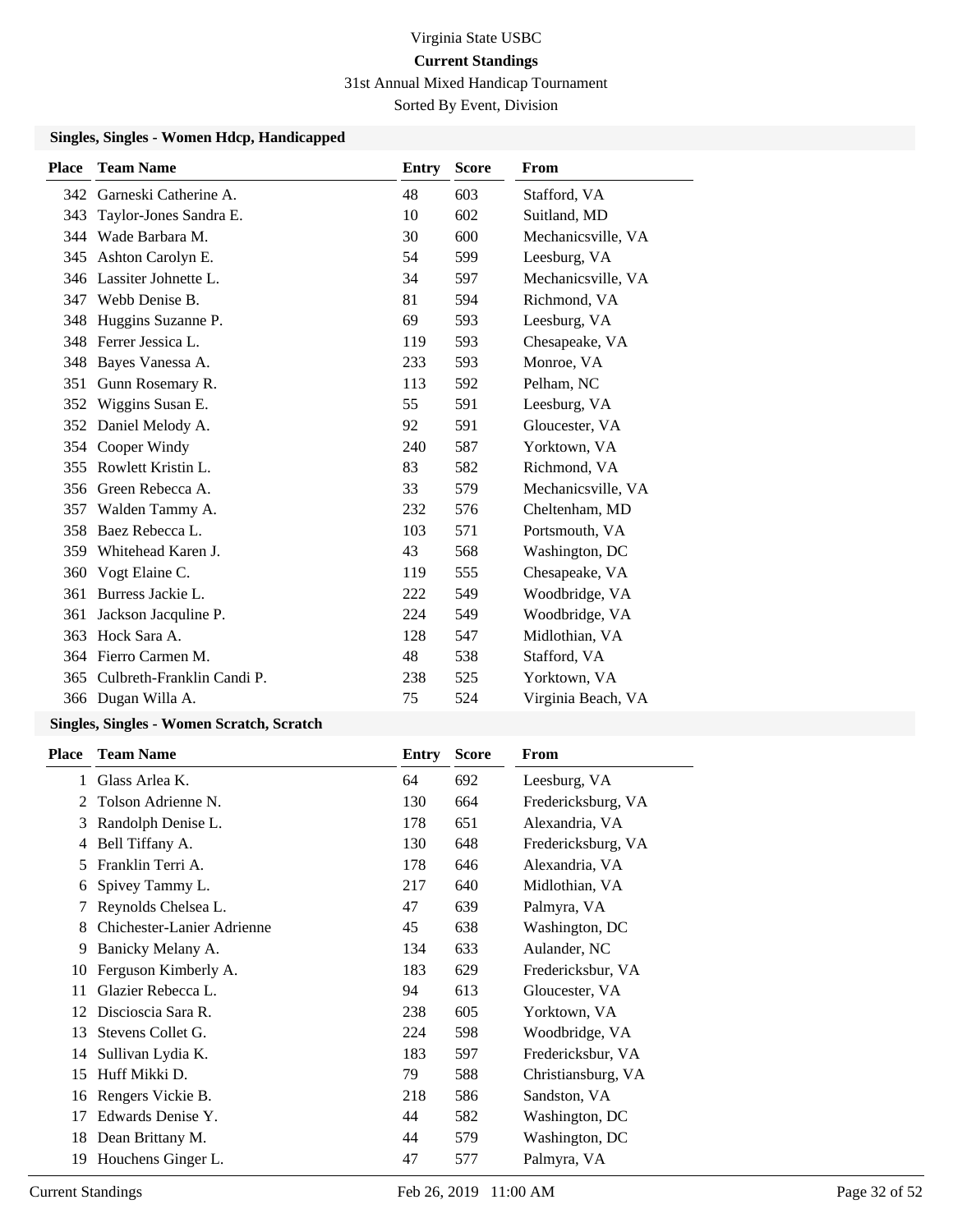31st Annual Mixed Handicap Tournament

Sorted By Event, Division

### **Singles, Singles - Women Scratch, Scratch**

| <b>Place</b> | <b>Team Name</b>           | Entry          | <b>Score</b> | From             |
|--------------|----------------------------|----------------|--------------|------------------|
|              | 20 Key Lutricia B.         | $\overline{4}$ | 574          | Suitland, MD     |
| 21           | Phillips Jerylyne N.       | 97             | 565          | Newport News, VA |
| 22           | Rast Teresa A.             | 217            | 559          | Midlothian, VA   |
| 23           | Hatfield Tammy L.          | 219            | 555          | SPOTSYLVANIA, VA |
| 24           | Clark Angel S.             | 41             | 550          | Washington, DC   |
| 25           | Johnston Tina A.           | 200            | 532          | Lynchburg, VA    |
| 26           | Russell Shellene D.        | 45             | 525          | Washington, DC   |
| 26           | McLane Laurie M.           | 74             | 525          | Lusby, MD        |
| 28           | Strowbridge April E.       | 179            | 524          | Winchester, VA   |
| 29           | Blackshear Anjanette D.    | 42             | 519          | Washington, DC   |
| 30           | McDonald Eugenia A.        | 49             | 517          | Washington, DC   |
| 30           | Tabor Lora E.              | 134            | 517          | Aulander, NC     |
| 32           | Culbreth-Franklin Candi P. | 238            | 513          | Yorktown, VA     |
| 33           | Beck Margo L.              | 218            | 503          | Sandston, VA     |
| 34           | Granderson Samantha D.     | 43             | 502          | Washington, DC   |
| 35           | Coleman Makeba A.          | 49             | 499          | Washington, DC   |
| 36           | Danley Nikki               | 41             | 496          | Washington, DC   |
| 37           | Whitehead Karen J.         | 43             | 487          | Washington, DC   |
| 38           | Baez Rebecca L.            | 103            | 478          | Portsmouth, VA   |
| 39           | Callen Angela T.           | 42             | 477          | Washington, DC   |
| 40           | Douglas Juliet H.          | 9              | 465          | Suitland, MD     |
| 41           | Boyters A. Nikki           | 97             | 457          | Newport News, VA |
| 42           | Jackson Jacquline P.       | 224            | 453          | Woodbridge, VA   |
| 43           | Johnson Corlitta R.        | 8              | 442          | Suitland, MD     |
| 44           | Dodson Toeke'Shea A.       | 9              | 437          | Suitland, MD     |
|              | 45 Battle Captoria         | 8              | 404          | Suitland, MD     |
|              |                            |                |              |                  |

| Place | <b>Team Name</b>      | Entry | <b>Score</b> | From                |
|-------|-----------------------|-------|--------------|---------------------|
|       | 1 Lightfoot Jaimie S. | 125   | 2,529        | Mechanicsville, VA  |
|       | Holland O. Thomas     | 35    | 2,522        | Stafford, VA        |
| 3     | <b>Foster Ronald</b>  | 182   | 2,396        | Stafford, VA        |
| 4     | Dempster Michael A.   | 127   | 2,377        | Midlothian, VA      |
|       | Bright Daniel E.      | 130   | 2,316        | Fredericksburg, VA  |
| 6     | Pitt Milton R.        | 10    | 2,301        | Suitland, MD        |
|       | Grove Kevin L.        | 79    | 2,294        | Christiansburg, VA  |
| 8     | Washington Wesley L.  | 184   | 2,288        | Fredericksburg, VA  |
| 9     | Bolden Karl T.        | 36    | 2,283        | Palmyra, VA         |
| 10    | Turner George M.      | 198   | 2,282        | Barboursville, VA   |
| 11    | Randich Robert J.     | 52    | 2,271        | Fredericksburg, VA  |
|       | 12 Lee James D. Jr    | 217   | 2,266        | Midlothian, VA      |
| 13    | Dye Cleve III         | 207   | 2,265        | Newport News, VA    |
| 14    | Lee John B. Jr        | 85    | 2,261        | Richmond, VA        |
| 15    | Belew Jayson          | 207   | 2,257        | Newport News, VA    |
| 16    | Manuel Troy F.        | 77    | 2,249        | Rustburg, VA        |
| 17    | Hollins James A.      | 7     | 2,247        | Suitland, MD        |
| 17    | Hall Sterling W. Jr   | 170   | 2,247        | Fort Washington, MD |
|       |                       |       |              |                     |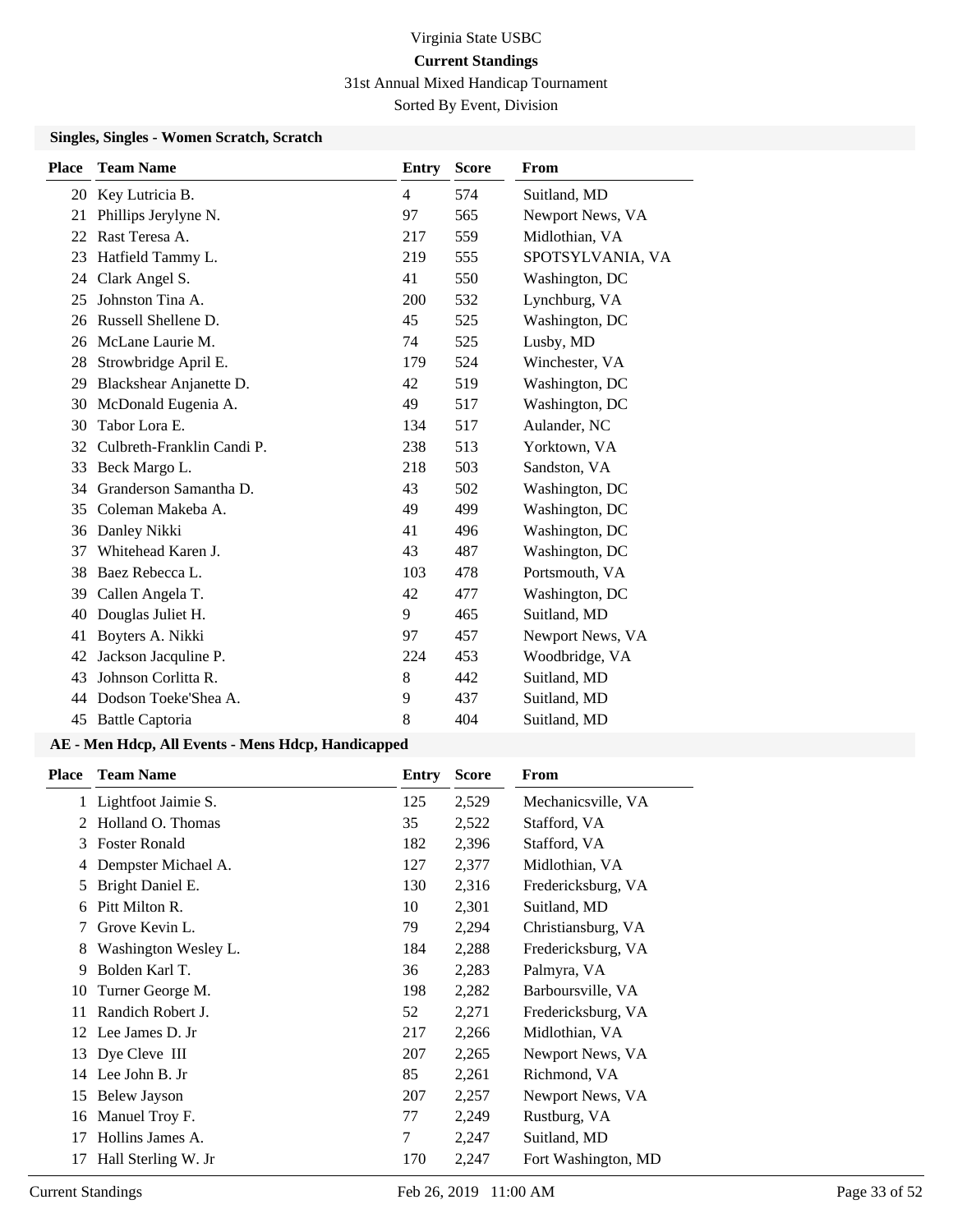## 31st Annual Mixed Handicap Tournament

Sorted By Event, Division

| <b>Place</b> | <b>Team Name</b>       | <b>Entry</b> | <b>Score</b> | From                 |
|--------------|------------------------|--------------|--------------|----------------------|
|              | 19 Butler Robert W.    | 160          | 2,245        | Fort Washington, MD  |
| 20           | Atkinson James A. Jr   | 241          | 2,244        | Yorktown, VA         |
| 21           | Blankenship Brian E.   | 18           | 2,234        | Rocky Mount, VA      |
| 22           | Bryant Jeremiah R.     | 37           | 2,232        | Stanleytown, VA      |
| 22           | Lanier Jeffery A.      | 45           | 2,232        | Washington, DC       |
| 24           | Brede Thomas R.        | 51           | 2,230        | Richmond, VA         |
| 25           | Antoszewski Michael    | 180          | 2,218        | Barboursville, VA    |
| 26           | Thomas Chris A.        | 116          | 2,212        | Pelham, NC           |
| 27           | Garrison Wade E.       | 201          | 2,210        | Spotsylvania, VA     |
| 28           | Daniels Ronald A.      | 120          | 2,203        | Mineral, VA          |
|              | 29 Cash Rickey D.      | 6            | 2,202        | Suitland, MD         |
| 30           | Holmes Lee A. Jr       | 178          | 2,199        | Alexandria, VA       |
| 31           | Hale Gary "Tyke"       | 87           | 2,198        | Forest, VA           |
| 32           | Barry Ronald R.        | 22           | 2,197        | Rocky Mount, VA      |
| 33           | Howerton Trevor D.     | 121          | 2,195        | Highland Springs, VA |
| 34           | Whitley Kenneth W.     | 13           | 2,194        | Stafford, VA         |
| 34           | Estep Roger L.         | 72           | 2,194        | Woodstock, VA        |
| 36           | <b>Stone Michael</b>   | 6            | 2,191        | Suitland, MD         |
| 37           | Turner Kervin B.       | 39           | 2,190        | Chesterfield, VA     |
| 38           | Davis Warren L. Jr     | 172          | 2,189        | Fort Washington, MD  |
| 39           | Silver Bernard Sr      | 31           | 2,188        | Mechanicsville, VA   |
| 40           | Cox Douglas R.         | 35           | 2,187        | Stafford, VA         |
|              | 40 Knox David M.       | 54           | 2,187        | Leesburg, VA         |
| 40           | Garnett John F. Sr     | 89           | 2,187        | Ruther Glen, VA      |
| 43           | Debus Howard J.        | 216          | 2,182        | Stafford, VA         |
|              | 44 Robertson James P.  | 20           | 2,179        | Rocky Mount, VA      |
| 45           | McLane Thomas A.       | 74           | 2,178        | Lusby, MD            |
| 46           | Keys Kevin J.          | 10           | 2,171        | Suitland, MD         |
| 47           | Meyers Justin C.       | 242          | 2,164        | Yorktown, VA         |
| 48           | Gould King J.          | 16           | 2,163        | Rocky Mount, VA      |
| 49           | Veney Andre            | 61           | 2,162        | Leesburg, VA         |
| 49           | Downey Roy J. III      | 66           | 2,162        | Leesburg, VA         |
| 51           | Jordan Philander Y.    | 131          | 2,160        | Mineral, VA          |
|              | 52 Hock William R.     | 128          | 2,159        | Midlothian, VA       |
|              | 53 Pittman Steven C.   | 185          | 2,157        | Stafford, VA         |
| 54           | Trice Carlton L.       | 122          | 2,154        | Petersburg, VA       |
| 55           | Bridgett Tim M.        | 219          | 2,153        | SPOTSYLVANIA, VA     |
| 56           | Woodson Benjamin L. Sr | 69           | 2,151        | Leesburg, VA         |
| 57           | Wilson Donald W.       | 34           | 2,150        | Mechanicsville, VA   |
| 57           | Walker Arthur W.       | 223          | 2,150        | Woodbridge, VA       |
| 59           | Wattier Curtis A.      | 14           | 2,144        | Stafford, VA         |
| 60           | Tate Ira T. Jr         | 238          | 2,141        | Yorktown, VA         |
| 61           | Vogt Chuck W. II       | 119          | 2,136        | Chesapeake, VA       |
| 62           | Smith Alex C.          | 49           | 2,135        | Washington, DC       |
| 63           | Hogue Rikky S.         | 18           | 2,131        | Rocky Mount, VA      |
| 64           | Coleman Ponce D.       | 165          | 2,127        | Fort Washington, MD  |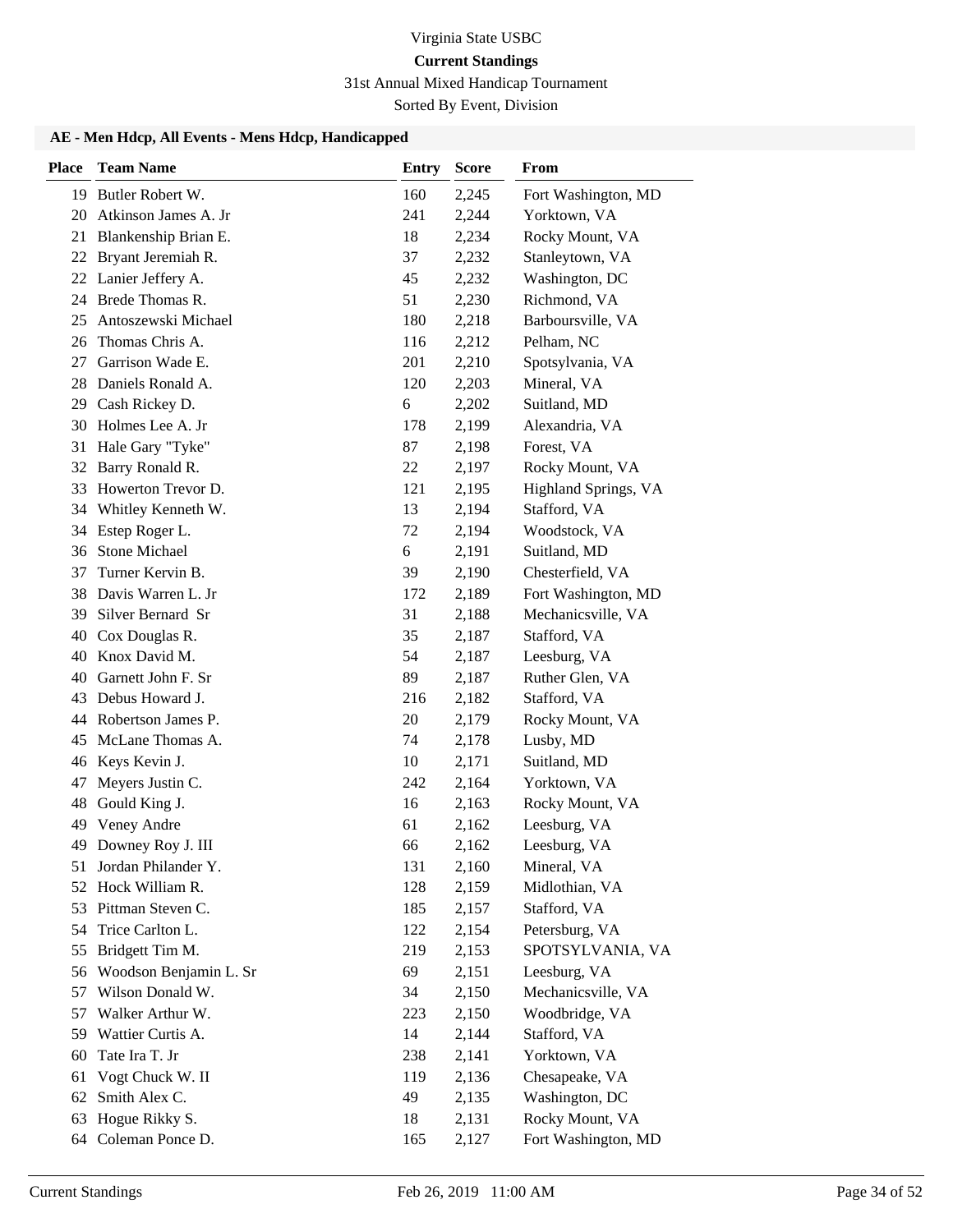# 31st Annual Mixed Handicap Tournament

Sorted By Event, Division

| <b>Place</b> | <b>Team Name</b>        | <b>Entry</b>   | <b>Score</b> | From                  |
|--------------|-------------------------|----------------|--------------|-----------------------|
| 65           | Robinson David D. Jr    | 11             | 2,125        | Suitland, MD          |
| 66           | Papaleo Anthony V.      | 211            | 2,124        | Chesterfield, VA      |
| 66           | Bayes Vincent L.        | 233            | 2,124        | Monroe, VA            |
| 68           | Knox Thomas J.          | 54             | 2,118        | Leesburg, VA          |
| 68           | Smith Linwood F.        | 70             | 2,118        | Fredericksburg, VA    |
| 70           | Walker Shawn M.         | 8              | 2,117        | Suitland, MD          |
| 71           | Sheffler Tim P.         | 241            | 2,114        | Yorktown, VA          |
| 72           | Robertson Jose O.       | 98             | 2,113        | Stafford, VA          |
| 72           | Brown Jonathan M.       | 101            | 2,113        | Crystal Hill, VA      |
| 72           | Staton Lee A.           | 180            | 2,113        | Barboursville, VA     |
| 72           | Murphy Richard W.       | 216            | 2,113        | Stafford, VA          |
| 76           | Weaver Robert D.        | 19             | 2,110        | Rocky Mount, VA       |
| 76           | Jaco Richard E.         | 71             | 2,110        | Fredericksburg, VA    |
| 78           | <b>Sweet Marlon</b>     | $\overline{4}$ | 2,109        | Suitland, MD          |
| 78           | Talley Milton R.        | 160            | 2,109        | Fort Washington, MD   |
| 80           | Ahlgrim Keith A.        | 217            | 2,108        | Midlothian, VA        |
| 81           | Sharp Robert T.         | 227            | 2,107        | Cheltenham, MD        |
| 82           | Burns Lawrence R.       | 106            | 2,106        | Pelham, NC            |
| 83           | Williams Jerome H. Sr   | 7              | 2,105        | Suitland, MD          |
| 83           | Tunstall William H.     | 30             | 2,105        | Mechanicsville, VA    |
| 83           | Patterson Erick R.      | 230            | 2,105        | Cheltenham, MD        |
| 86           | White Larry R.          | 182            | 2,103        | Stafford, VA          |
| 87           | Alford Joseph S.        | $\overline{c}$ | 2,101        | Suitland, MD          |
| 87           | Rogers James Jr         | 75             | 2,101        | Virginia Beach, VA    |
| 89           | Johnson Robert T.       | 8              | 2,099        | Suitland, MD          |
| 89           | Wingfield Danny W. Sr   | 87             | 2,099        | Forest, VA            |
| 89           | Guy Jonathan R.         | 96             | 2,099        | Gloucester, VA        |
| 92           | Waldeck John E.         | 91             | 2,097        | Mechanicsville, VA    |
| 92           | Hall Will J. Sr         | 231            | 2,097        | Cheltenham, MD        |
| 94           | Allen Anthony B.        | 57             | 2,096        | Leesburg, VA          |
| 94           | Wolfe James M.          | 183            | 2,096        | Fredericksbur, VA     |
|              | 96 Wynn David L.        | 29             | 2,095        | Mechanicsville, VA    |
| 97           | <b>Stephens Russell</b> | 112            | 2,094        | Pelham, NC            |
| 97           | Thompson Frank A.       | 131            | 2,094        | Mineral, VA           |
| 99           | Bradley Scott J.        | 79             | 2,093        | Christiansburg, VA    |
| 99           | Wilkerson Antwan L.     | 122            | 2,093        | Petersburg, VA        |
| 101          | <b>Taylor Damien</b>    | $\overline{c}$ | 2,092        | Suitland, MD          |
| 102          | Patterson Nathaniel     | 221            | 2,090        | Woodbridge, VA        |
| 103          | Anderson Douglas J.     | 117            | 2,088        | Pelham, NC            |
| 103          | Lomax Robert J. Jr      | 213            | 2,088        | Fairmount Heights, MD |
| 105          | Street Ronald D.        | 39             | 2,087        | Chesterfield, VA      |
| 106          | Shifflett Edgar L.      | 126            | 2,083        | Charlottesville, VA   |
| 107          | Taylor Kevin B.         | 3              | 2,081        | Suitland, MD          |
| 108          | <b>Adams Terry</b>      | 200            | 2,080        | Lynchburg, VA         |
| 109          | Sirbaugh Saunie D.      | 1              | 2,078        | Cross Junction, VA    |
| 110          | Hylton Benjamin T.      | 19             | 2,076        | Rocky Mount, VA       |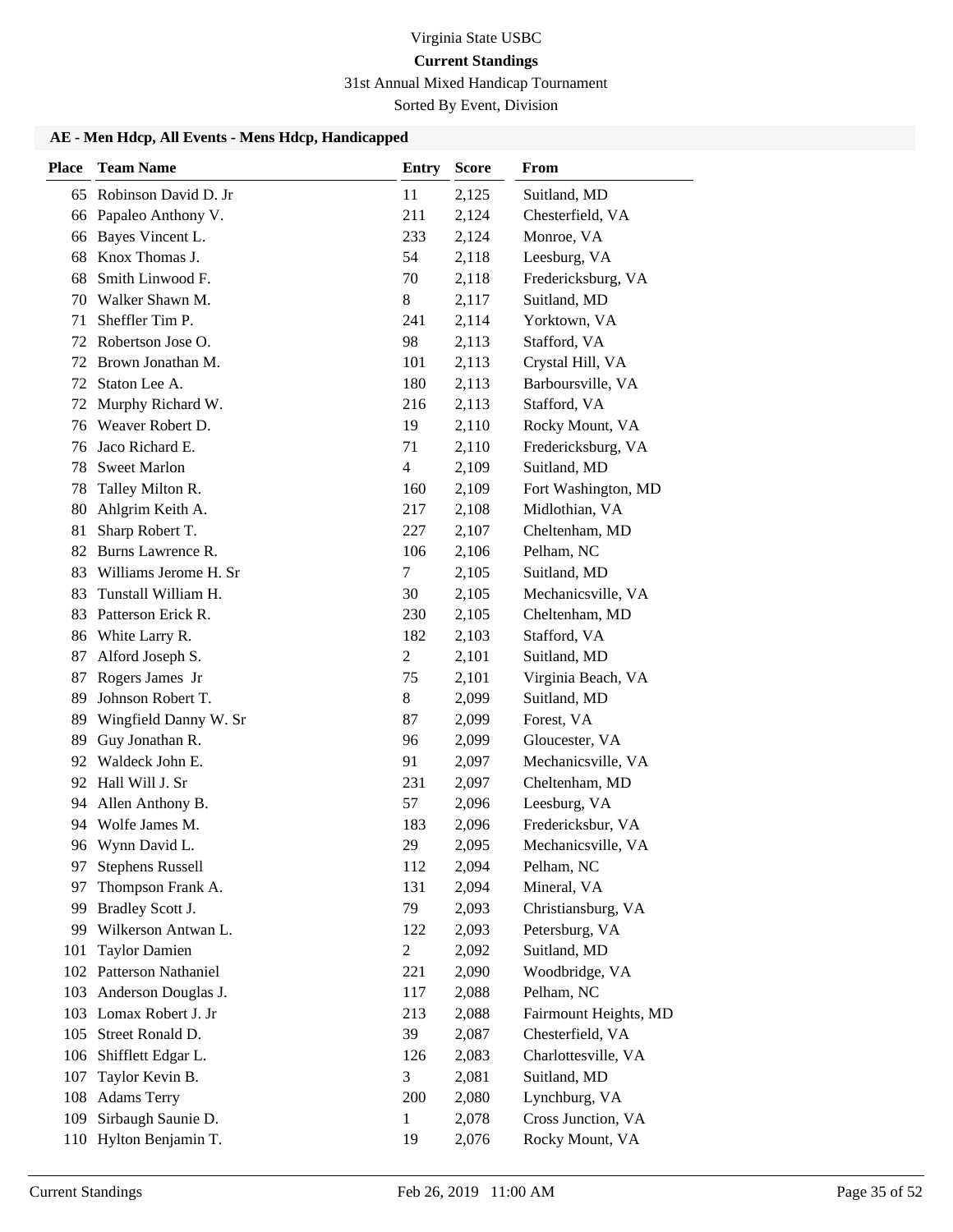### 31st Annual Mixed Handicap Tournament

Sorted By Event, Division

| <b>Place</b> | <b>Team Name</b>           | <b>Entry</b> | <b>Score</b> | From                  |
|--------------|----------------------------|--------------|--------------|-----------------------|
|              | 111 Blankenship Mike T.    | 21           | 2,074        | Rocky Mount, VA       |
| 111          | Brice Leslie L.            | 36           | 2,074        | Palmyra, VA           |
| 113          | Stocks Michael R.          | 58           | 2,069        | Leesburg, VA          |
| 113          | Stone Larry W.             | 115          | 2,069        | Pelham, NC            |
|              | 115 Dodd Robert M. Jr      | 111          | 2,068        | Pelham, NC            |
| 115          | Dalton Steven W.           | 218          | 2,068        | Sandston, VA          |
| 117          | Sherman Charles E.         | 9            | 2,067        | Suitland, MD          |
| 117          | Dugas Christopher J.       | 58           | 2,067        | Leesburg, VA          |
| 119          | Green Frank L. Sr          | 123          | 2,066        | Richmond, VA          |
| 120          | Hodges Frank G.            | 17           | 2,064        | Rocky Mount, VA       |
|              | 120 Robertson Ryron M.     | 117          | 2,064        | Pelham, NC            |
|              | 120 Rivers Andris          | 125          | 2,064        | Mechanicsville, VA    |
| 123          | Lewellen Joshua M.         | 96           | 2,063        | Gloucester, VA        |
| 123          | Fox Curt D.                | 129          | 2,063        | Seaford, VA           |
| 123          | Stewart Deloid M.          | 163          | 2,063        | Fort Washington, MD   |
|              | 126 Marshall Eugene L. II  | 164          | 2,060        | Fort Washington, MD   |
|              | 127 Woodson Benjamin A. Jr | 69           | 2,059        | Leesburg, VA          |
| 128          | Marshall Robert W.         | 31           | 2,058        | Mechanicsville, VA    |
|              | 129 Dalton Jamie D.        | 219          | 2,057        | SPOTSYLVANIA, VA      |
|              | 130 Martin Harry A.        | 55           | 2,055        | Leesburg, VA          |
| 131          | Buskey Kevin J.            | 40           | 2,054        | Chester, VA           |
| 131          | Carter Ivey L.             | 110          | 2,054        | Pelham, NC            |
|              | 131 Chandler Bellfield     | 112          | 2,054        | Pelham, NC            |
|              | 134 Harlow Michael "Alan"  | 47           | 2,053        | Palmyra, VA           |
|              | 134 Charite Gilbert        | 59           | 2,053        | Leesburg, VA          |
|              | 136 Emerson Robert W.      | 44           | 2,052        | Washington, DC        |
| 136          | Stewart Alex R.            | 129          | 2,052        | Seaford, VA           |
|              | 138 Kerzic Joseph M.       | 74           | 2,051        | Lusby, MD             |
| 139          | Campbell Bryan K.          | 78           | 2,050        | Rustburg, VA          |
| 139          | Waller Harry J.            | 114          | 2,050        | Pelham, NC            |
| 141          | Pezzella Tony J.           | 25           | 2,049        | Virginia Beach, VA    |
| 141          | Massie Brian D.            | 213          | 2,049        | Fairmount Heights, MD |
|              | 143 Johnson Mandrell G. I  | 65           | 2,047        | Leesburg, VA          |
| 144          | Jackson Stevie S.          | 56           | 2,046        | Leesburg, VA          |
|              | 144 Bethel Dale W.         | 174          | 2,046        | Fort Washington, MD   |
|              | 144 Hackney Frank W. Jr    | 177          | 2,046        | Evington, VA          |
| 147          | Magill Joe R.              | 16           | 2,044        | Rocky Mount, VA       |
| 147          | White Timothy L.           | 93           | 2,044        | Gloucester, VA        |
| 149          | Brown Terrance M.          | 63           | 2,043        | Leesburg, VA          |
| 149          | Rudy Tyrus R.              | 171          | 2,043        | Fort Washington, MD   |
| 151          | Gerling Steve D.           | 68           | 2,041        | Leesburg, VA          |
| 151          | Tabor Michael D.           | 134          | 2,041        | Aulander, NC          |
| 153          | Coles Darren A.            | 63           | 2,040        | Leesburg, VA          |
|              | 154 Jones Larry J.         | 23           | 2,039        | Stafford, VA          |
| 154          | Starzec Robert J.          | 95           | 2,039        | Kilmarnock, VA        |
|              | 154 Rizzo Michael A.       | 98           | 2,039        | Stafford, VA          |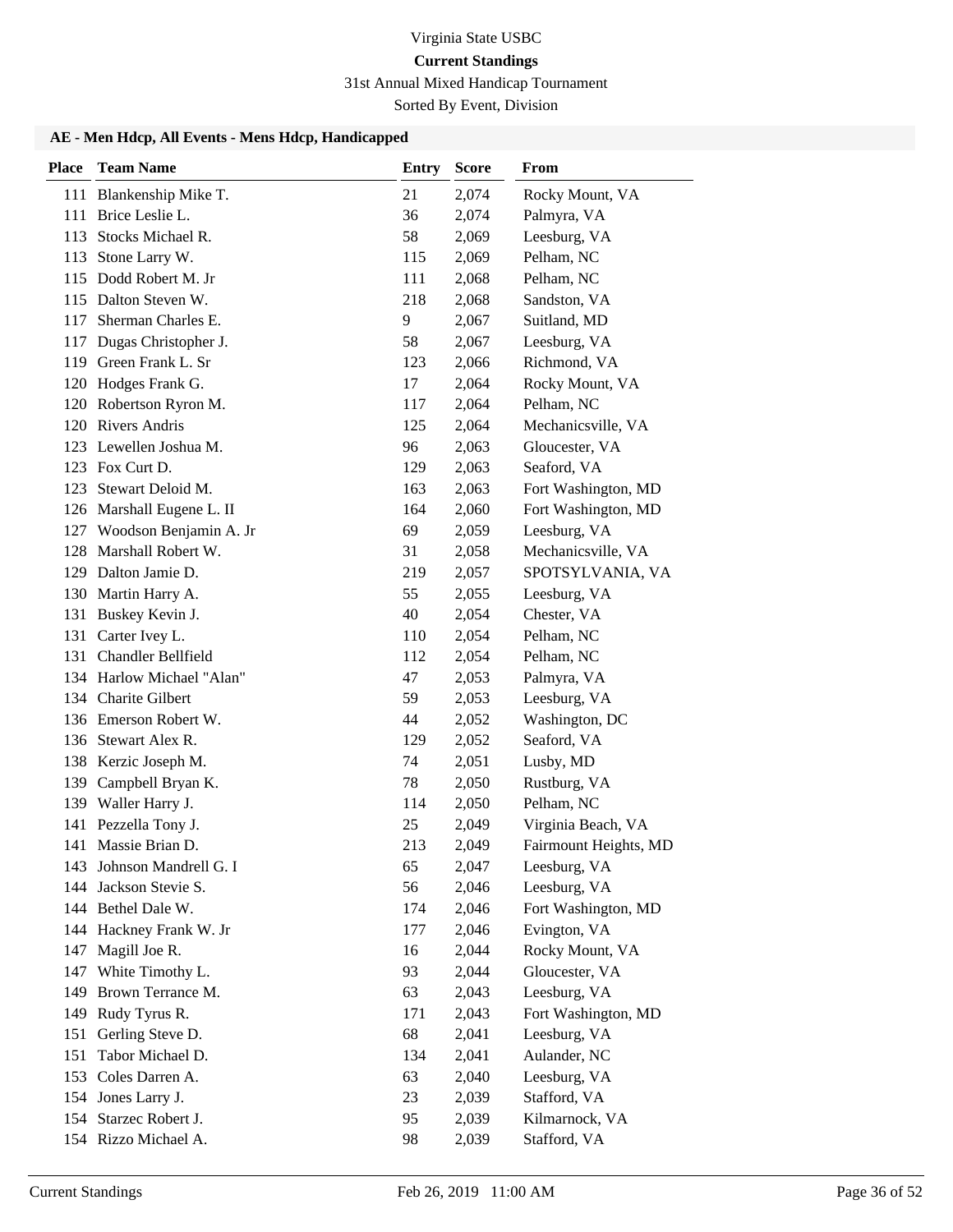# 31st Annual Mixed Handicap Tournament

Sorted By Event, Division

| <b>Place</b> | <b>Team Name</b>           | <b>Entry</b> | <b>Score</b> | From                   |
|--------------|----------------------------|--------------|--------------|------------------------|
|              | 154 Swayze Richard B.      | 102          | 2,039        | Portsmouth, VA         |
| 154          | <b>Terry James</b>         | 114          | 2,039        | Pelham, NC             |
| 159          | Jones Jason A.             | 23           | 2,038        | Stafford, VA           |
| 159          | Nebe David A.              | 50           | 2,038        | Richmond, VA           |
|              | 159 Lemon Mark             | 61           | 2,038        | Leesburg, VA           |
|              | 162 Potter Lowell A.       | 17           | 2,037        | Rocky Mount, VA        |
|              | 162 Roath Larry D.         | 24           | 2,037        | Fredericksburg, VA     |
|              | 164 Lewis Robert J.        | 162          | 2,036        | Fort Washington, MD    |
|              | 165 Franklin Thomas A.     | 178          | 2,032        | Alexandria, VA         |
| 166          | Crawford C. Brantley       | 25           | 2,030        | Virginia Beach, VA     |
|              | 166 Campbell Robert L.     | 77           | 2,030        | Rustburg, VA           |
| 166          | <b>Blankenship Hershel</b> | 193          | 2,030        | N. Prince George, VA   |
| 169          | Huie Christopher L.        | 127          | 2,029        | Midlothian, VA         |
| 170          | Brewer Maurice E.          | 38           | 2,027        | Fredericksburg, VA     |
| 170          | Huggins Sammuel L.         | 53           | 2,027        | Leesburg, VA           |
| 172          | Clark Danny T.             | 5            | 2,026        | Suitland, MD           |
|              | 172 Bell Marcus E.         | 130          | 2,026        | Fredericksburg, VA     |
|              | 174 Durant Samuel L. Jr    | 42           | 2,025        | Washington, DC         |
| 175          | Corum Douglas E.           | 86           | 2,024        | Stafford, VA           |
| 175          | Myers James H.             | 108          | 2,024        | Pelham, NC             |
| 175          | Broadney Robert L. III     | 242          | 2,024        | Yorktown, VA           |
| 178          | Johnson Grover L. III      | 103          | 2,022        | Portsmouth, VA         |
|              | 179 Porter Frank Jr        | 83           | 2,020        | Richmond, VA           |
| 179          | Pringle Victor W.          | 168          | 2,020        | Fort Washington, MD    |
| 179          | Box Martinez D.            | 172          | 2,020        | Fort Washington, MD    |
| 179          | Brownie Robert A.          | 211          | 2,020        | Chesterfield, VA       |
| 183          | James Clarence E.          | 32           | 2,019        | Mechanicsville, VA     |
| 184          | Watson Edgar L. Jr         | 15           | 2,015        | Fredericksburg, VA     |
| 184          | Johnson Roy H. Jr          | 167          | 2,015        | Fort Washington, MD    |
| 186          | Southward Steve L.         | 84           | 2,014        | Potomac Falls, VA      |
| 187          | Smith Melvin Jr            | 230          | 2,012        | Cheltenham, MD         |
| 188          | Strowbridge Nathan H.      | 179          | 2,011        | Winchester, VA         |
|              | 189 Garneski Eric L.       | 48           | 2,010        | Stafford, VA           |
| 190          | Malbrough Ignatius         | 26           | 2,009        | Norfolk, VA            |
| 191          | Jones Paul M.              | 107          | 2,008        | Pelham, NC             |
| 191          | Chaffin Thomas K.          | 120          | 2,008        | Mineral, VA            |
|              | 193 Hill Sentell D.        | 124          | 2,007        | North Chesterfield, VA |
|              | 194 Russell Jeffrey M.     | 45           | 2,005        | Washington, DC         |
|              | 194 Mallory Harry L.       | 64           | 2,005        | Leesburg, VA           |
| 196          | Garrison Wade E. Jr        | 201          | 2,004        | Spotsylvania, VA       |
| 197          | Williams Robert E.         | 110          | 2,003        | Pelham, NC             |
| 198          | Hill Ray E. Jr             | 33           | 2,002        | Mechanicsville, VA     |
| 198          | Harkless C Bruce           | 171          | 2,002        | Fort Washington, MD    |
| 198          | Johnston Mike              | 200          | 2,002        | Lynchburg, VA          |
| 201          | Moore Lee                  | 34           | 2,001        | Mechanicsville, VA     |
| 201          | Stubbs Warren              | 144          | 2,001        | Woodbridge, VA         |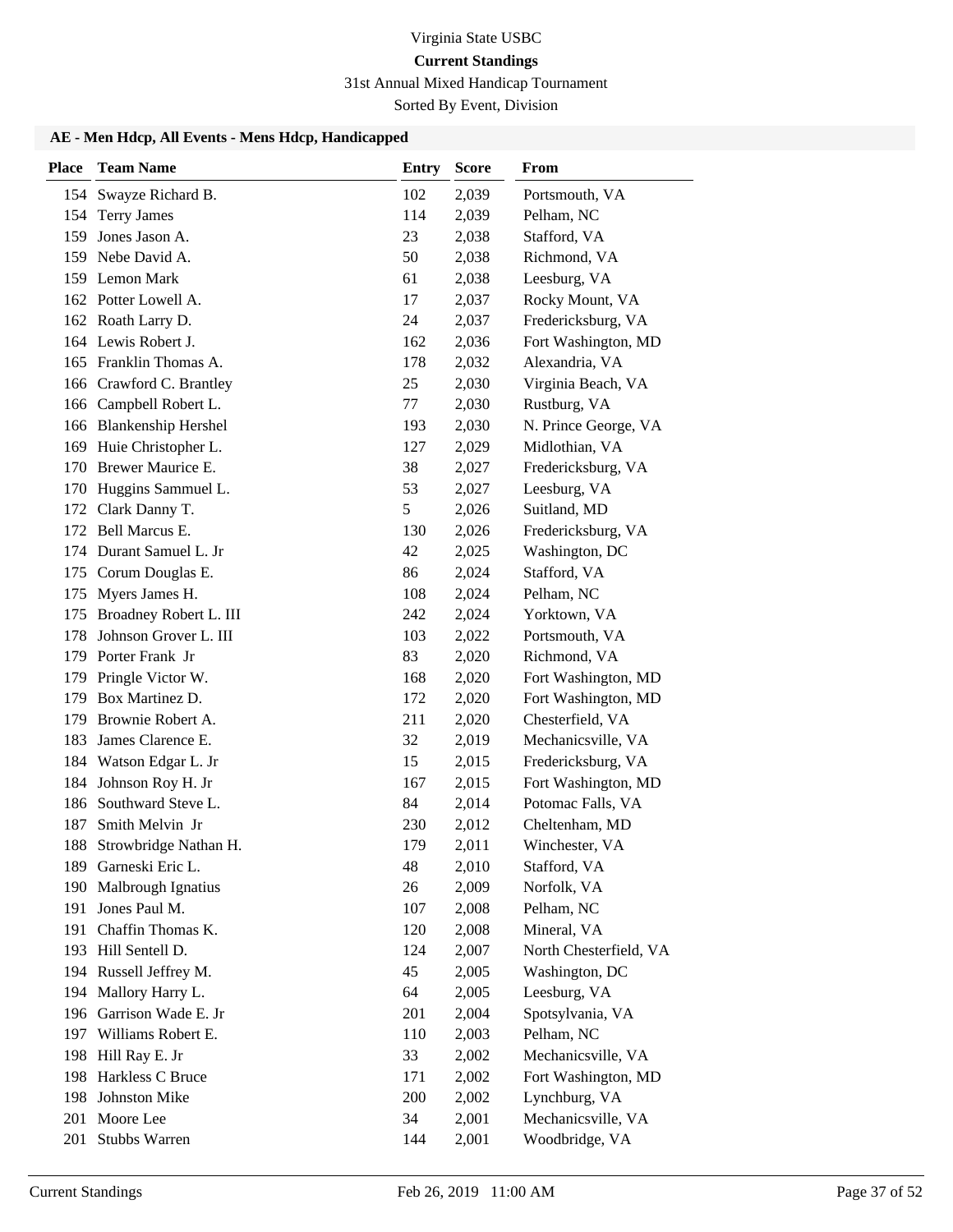## 31st Annual Mixed Handicap Tournament

Sorted By Event, Division

| <b>Place</b> | <b>Team Name</b>                           | Entry      | <b>Score</b>   | From                           |
|--------------|--------------------------------------------|------------|----------------|--------------------------------|
|              | 203 Boyters Ricky L.                       | 97         | 2,000          | Newport News, VA               |
|              | 204 Marshall Keith L.                      | 43         | 1,999          | Washington, DC                 |
|              | 204 Webster John A. Jr                     | 173        | 1,999          | Fort Washington, MD            |
|              | 206 Maynard Andre A.                       | 102        | 1,997          | Portsmouth, VA                 |
| 207          | Cutshaw William R.                         | 240        | 1,996          | Yorktown, VA                   |
| 208          | Trimarchi Donald P.                        | 202        | 1,994          | Hampton, VA                    |
|              | 209 Britton Mark D.                        | 14         | 1,993          | Stafford, VA                   |
|              | 209 Bowling Jay F.                         | 24         | 1,993          | Fredericksburg, VA             |
| 211          | Kidd Scottie R.                            | 78         | 1,992          | Rustburg, VA                   |
|              | 212 Jordan Willie H.                       | 32         | 1,991          | Mechanicsville, VA             |
| 213          | Chavis Tommy L.                            | 33         | 1,989          | Mechanicsville, VA             |
| 213          | Tate Ira T. Sr                             | 239        | 1,989          | Yorktown, VA                   |
| 215          | Moore Troy M.                              | 3          | 1,988          | Suitland, MD                   |
| 216          | Somerville Joseph S. III                   | 168        | 1,986          | Fort Washington, MD            |
| 217          | Phillips Bobby K. Jr                       | 15         | 1,985          | Fredericksburg, VA             |
| 218          | Shuler Paul E. Sr                          | 11         | 1,984          | Suitland, MD                   |
| 219          | Hazlewood Frank V. III                     | 83         | 1,983          | Richmond, VA                   |
| 219          | Williams Charles M.                        | 92         | 1,983          | Gloucester, VA                 |
| 221          | Matthews David H. Sr                       | 38         | 1,982          | Fredericksburg, VA             |
|              | 222 Einhorn James D. Jr                    | 183        | 1,980          | Fredericksbur, VA              |
|              | 222 Curtis William R.                      | 187        | 1,980          | Charles Town, WV               |
|              | 222 Adams Harry W. Jr                      | 115        | 1,980          | Pelham, NC                     |
| 225          | Wingfield L Wayne                          | 21         | 1,979          | Rocky Mount, VA                |
| 226          | Glasgow Alan E.                            | 27         | 1,978          | Ivor, VA                       |
| 227          | <b>Smith Stanley</b>                       | 109        | 1,977          | Pelham, NC                     |
| 228          | Thomas Norman "Pic" L.                     | 193        | 1,976          | N. Prince George, VA           |
|              | 229 Ritter Terry L.                        | 72         | 1,974          | Woodstock, VA                  |
| 230          | Sims Edward L. Jr                          | 62         | 1,973          | Leesburg, VA                   |
| 230          | Ward Keith L.                              | 65         | 1,973          | Leesburg, VA                   |
|              | 232 Baldwin Thomas A.                      | 128        | 1,970          | Midlothian, VA                 |
| 233          | Skaggs Harry A.                            | 26         | 1,969          | Norfolk, VA                    |
|              | 233 Waddell Gary L.                        | 104        | 1,969          | Portsmouth, VA                 |
|              | 235 Brown Michael H.                       | 57         | 1,968          | Leesburg, VA                   |
| 236          | Smith Glenton S.                           | 60         | 1,967          | Leesburg, VA                   |
|              | 237 Minnick John A. Jr                     | 243        | 1,966          | Yorktown, VA                   |
|              | 238 Kamara Abass                           | 124<br>181 | 1,965          | North Chesterfield, VA         |
| 238<br>240   | Livingston Bernard<br>Walden Richard D. II | 232        | 1,965<br>1,964 | Stafford, VA<br>Cheltenham, MD |
| 241          | Shoemaker Larry W.                         | 89         | 1,963          | Ruther Glen, VA                |
|              | 242 Heard John D.                          | 181        | 1,961          | Stafford, VA                   |
| 243          | Bynum William L.                           | 80         | 1,959          | Virginia Beach, VA             |
| 243          | Stevens Everton(Fab) E.                    | 224        | 1,959          | Woodbridge, VA                 |
|              | 245 Barnette Jerry K.                      | 41         | 1,958          | Washington, DC                 |
|              | 246 Elliott Christopher J.                 | 62         | 1,956          | Leesburg, VA                   |
| 247          | Thompson Ronald D.                         | 27         | 1,952          | Ivor, VA                       |
|              | 248 Jones Robert A.                        | 30         | 1,951          | Mechanicsville, VA             |
|              |                                            |            |                |                                |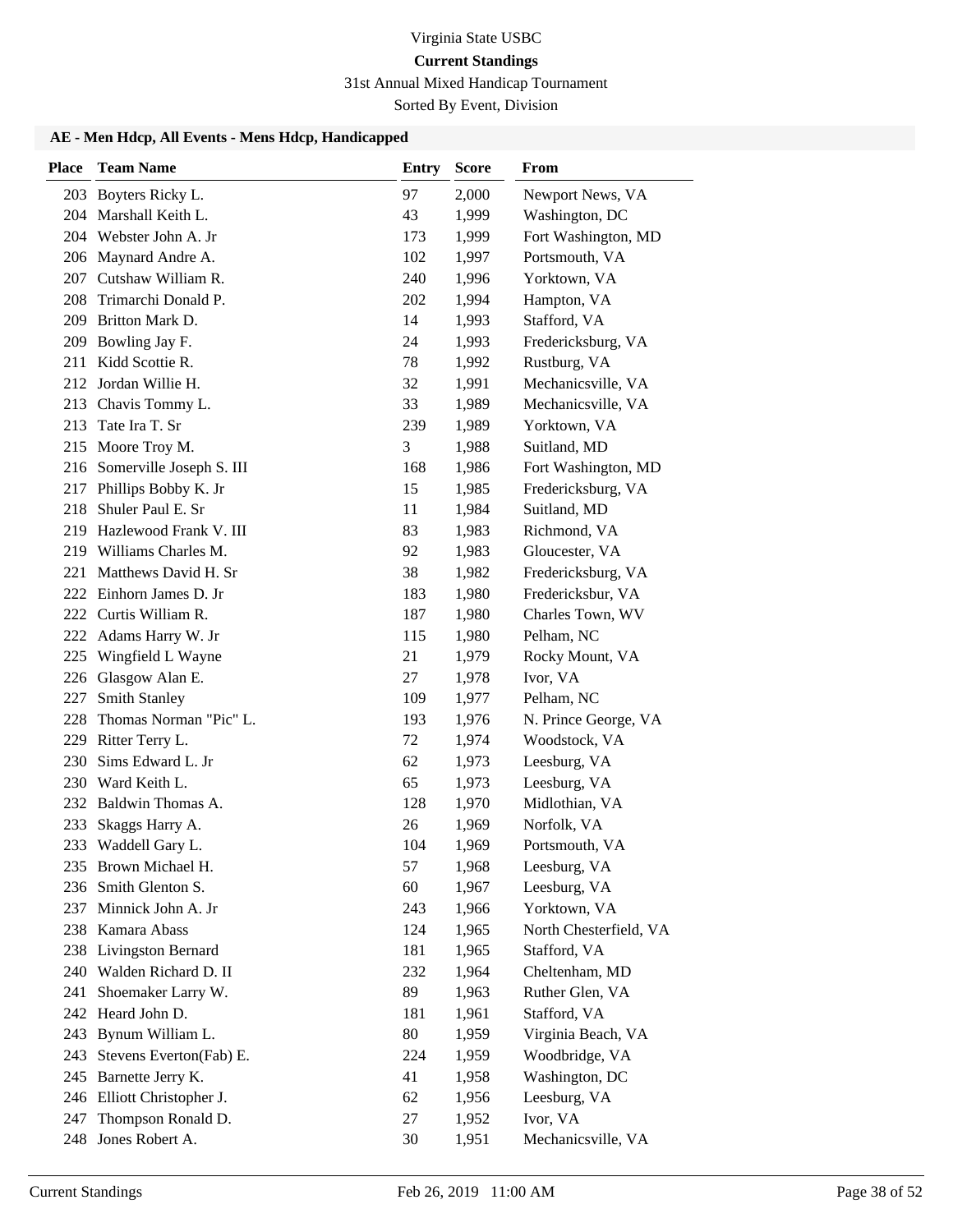# 31st Annual Mixed Handicap Tournament

Sorted By Event, Division

| <b>Place</b> | <b>Team Name</b>                      | Entry     | <b>Score</b>   | <b>From</b>                         |
|--------------|---------------------------------------|-----------|----------------|-------------------------------------|
| 249          | Willis Charles C.                     | 12        | 1,950          | Suitland, MD                        |
| 249          | Glass Bernard R.                      | 64        | 1,950          | Leesburg, VA                        |
| 251          | Gibson Richard E.                     | 161       | 1,949          | Fort Washington, MD                 |
|              | 252 Durrer Richard W.                 | 198       | 1,948          | Barboursville, VA                   |
| 253          | Matthews Larryl A.                    | 44        | 1,947          | Washington, DC                      |
| 253          | Garnett Leon D.                       | 82        | 1,947          | Richmond, VA                        |
|              | 253 Rogers Winters C.                 | 167       | 1,947          | Fort Washington, MD                 |
|              | 256 Kendrick Donald W.                | 37        | 1,946          | Stanleytown, VA                     |
| 257          | Clark Artavius C. Sr                  | 175       | 1,945          | Fort Washington, MD                 |
| 258          | Glover Carl T. Sr                     | 51        | 1,943          | Richmond, VA                        |
| 259          | Adkins David A.                       | 22        | 1,942          | Rocky Mount, VA                     |
| 260          | Bolosan Chris L.                      | 97        | 1,940          | Newport News, VA                    |
| 261          | Cogswell William T.                   | 68        | 1,938          | Leesburg, VA                        |
| 262          | Smith Carey O. Sr                     | 232       | 1,937          | Cheltenham, MD                      |
|              | 263 Curtis Timothy                    | 187       | 1,936          | Charles Town, WV                    |
| 264          | Thorpe Junior A.                      | 174       | 1,934          | Fort Washington, MD                 |
| 265          | Kalnins Mark                          | 126       | 1,931          | Charlottesville, VA                 |
| 266          | Blackwell Rex A.                      | 107       | 1,929          | Pelham, NC                          |
| 267          | Williams Ricky T. Jr                  | 49        | 1,928          | Washington, DC                      |
| 267          | Allen Henry H. Jr                     | 165       | 1,928          | Fort Washington, MD                 |
| 269          | Jackson Andrew E.                     | 224       | 1,927          | Woodbridge, VA                      |
| 270          | Williams Glenn                        | 13        | 1,926          | Stafford, VA                        |
| 270          | Banicky John D.                       | 134       | 1,926          | Aulander, NC                        |
| 272          | Wright Tommy A.                       | 228       | 1,925          | Cheltenham, MD                      |
| 273          | Bogucki Richard M.                    | 202       | 1,924          | Hampton, VA                         |
| 273          | Head Alan T.                          | 227       | 1,924          | Cheltenham, MD                      |
| 273          | Ahner Ashby F.                        | 243       | 1,924          | Yorktown, VA                        |
| 276          | Linkous Glenn S.                      | 104       | 1,923          | Portsmouth, VA                      |
| 277          | Jones Edward T. Sr                    | 162       | 1,922          | Fort Washington, MD                 |
| 278          | Blackwell Darryl F.                   | 106       | 1,917          | Pelham, NC                          |
|              | 279 Perron Matt W.                    | 73        | 1,916          | Woodstock, VA                       |
|              | 280 Bellinger Thomas J.               | 185       | 1,915          | Stafford, VA                        |
|              | 281 Neal Thomas H.                    | 231       | 1,914          | Cheltenham, MD                      |
|              | 282 Kyle Marvin S.                    | 166       | 1,913          | Fort Washington, MD                 |
| 283          | Orcutt Philip M.                      | 82        | 1,912          | Richmond, VA                        |
| 283          | McAdams Bobby J.                      | 176       | 1,912          | Fort Washington, MD                 |
| 285          | Jackson Roland M.                     | 184       | 1,911          | Fredericksburg, VA                  |
|              | 286 Alexander James C. Jr             | 176       | 1,910          | Fort Washington, MD                 |
| 286          | Craig Robbie M.<br>Glover Alfed L.    | 233       | 1,910          | Monroe, VA<br>Pelham, NC            |
| 288          |                                       | 109       | 1,908          |                                     |
| 288<br>290   | Thomas Lawrence W.<br>Holland Bill W. | 169<br>81 | 1,908          | Fort Washington, MD<br>Richmond, VA |
|              | 290 James Henry T.                    | 116       | 1,907          | Pelham, NC                          |
|              | 292 Richardson Russell J.             | 20        | 1,907<br>1,906 | Rocky Mount, VA                     |
|              | 293 Poore Carl E. III                 | 53        | 1,905          | Leesburg, VA                        |
|              | 294 Franks Jim M.                     | 47        | 1,900          | Palmyra, VA                         |
|              |                                       |           |                |                                     |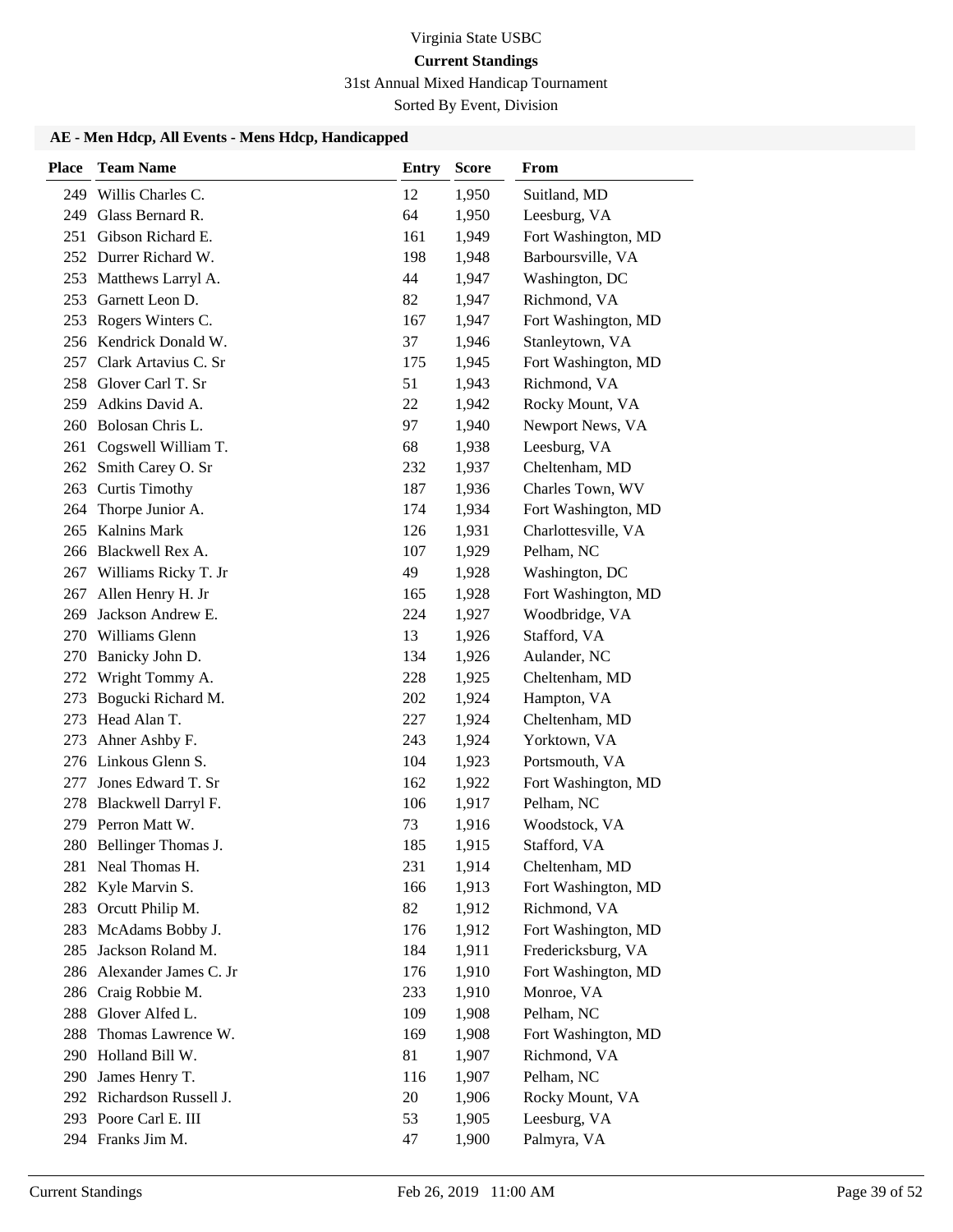### 31st Annual Mixed Handicap Tournament

Sorted By Event, Division

| <b>Place</b> | <b>Team Name</b>                        | <b>Entry</b>   | <b>Score</b>   | From                       |
|--------------|-----------------------------------------|----------------|----------------|----------------------------|
|              | 294 Smith Mitchell P. Sr                | 161            | 1,900          | Fort Washington, MD        |
|              | 296 Simms Marvin V. Sr                  | 67             | 1,899          | Leesburg, VA               |
|              | 297 Fillis John R. Sr                   | 71             | 1,897          | Fredericksburg, VA         |
| 298          | Gant Robert L. III                      | 59             | 1,896          | Leesburg, VA               |
|              | 299 Furr Gregory J. Jr                  | 42             | 1,894          | Washington, DC             |
| 300          | Valentin Leon                           | 119            | 1,891          | Chesapeake, VA             |
| 301          | Isley Artie N.                          | 81             | 1,889          | Richmond, VA               |
| 302          | Thomas Kenneth L.                       | 55             | 1,887          | Leesburg, VA               |
| 303          | Mcgee Kirk S.                           | 85             | 1,884          | Richmond, VA               |
| 304          | Curtis Stafford J. Sr                   | 113            | 1,883          | Pelham, NC                 |
|              | 304 Jenkins Elbert J.                   | 169            | 1,883          | Fort Washington, MD        |
|              | 306 Franklin Brian P.                   | 238            | 1,882          | Yorktown, VA               |
| 307          | Cash Benjamin L.                        | 93             | 1,880          | Gloucester, VA             |
|              | 308 Garnett Chet A.                     | 75             | 1,876          | Virginia Beach, VA         |
|              | 309 Flanagan Michael R.                 | 84             | 1,874          | Potomac Falls, VA          |
| 309          | Anderson Russell A.                     | 94             | 1,874          | Gloucester, VA             |
| 311          | Woodruff Paul T.                        | 218            | 1,873          | Sandston, VA               |
|              | 312 Matthews Lowell A.                  | 43             | 1,869          | Washington, DC             |
|              | 313 Poe David C. Jr                     | 170            | 1,868          | Fort Washington, MD        |
| 314          | Douglas Frederick H. Jr                 | 67             | 1,864          | Leesburg, VA               |
|              | 314 Webb Mark A.                        | 240            | 1,864          | Yorktown, VA               |
|              | 316 Pollard William A.                  | 92             | 1,863          | Gloucester, VA             |
|              | 316 Brown Jimmy                         | 101            | 1,863          | Crystal Hill, VA           |
| 318          | Anderson Abraham                        | 95             | 1,860          | Kilmarnock, VA             |
| 319          | Clingman Frederick I.                   | 229            | 1,859          | Cheltenham, MD             |
|              | 320 Nash Mark D.                        | 177            | 1,855          | Evington, VA               |
| 321          | Geiger James F.                         | 166            | 1,851          | Fort Washington, MD        |
| 322          | Williams Willie J.                      | 40             | 1,850          | Chester, VA                |
| 323          | Shumaker David P.                       | 50             | 1,849          | Richmond, VA               |
| 323          | Young Steven M.                         | 52             | 1,849          | Fredericksburg, VA         |
| 325          | Hendrick John C. Jr                     | 48             | 1,846          | Stafford, VA               |
|              | 326 Kilpatrick Douglas A.               | 41             | 1,844          | Washington, DC             |
|              | 327 McKinnie LeVail R. II               | 220            | 1,842          | Woodbridge, VA             |
| 328          | Latney Samuel L.                        | 173            | 1,839          | Fort Washington, MD        |
| 329          | Ampy Kendall R.<br>330 Vaden Michael W. | 123            | 1,838          | Richmond, VA               |
|              | Skiba Joseph T. IV                      | 113<br>66      | 1,835<br>1,834 | Pelham, NC<br>Leesburg, VA |
| 331<br>332   | Holton Rodney                           | 5              | 1,832          | Suitland, MD               |
| 333          | Rittenour Julian A.                     | 73             | 1,831          | Woodstock, VA              |
| 334          | James Mark N.                           | 163            | 1,830          | Fort Washington, MD        |
| 335          | Williams Daniel                         | 103            | 1,820          | Portsmouth, VA             |
| 336          | Thomas Warren A.                        | 220            | 1,815          | Woodbridge, VA             |
|              | 337 Eiland Michael A.                   | $\mathbf{1}$   | 1,813          | Cross Junction, VA         |
| 338          | Key Cedric I.                           | $\overline{4}$ | 1,808          | Suitland, MD               |
| 338          | Wright Devin D.                         | 60             | 1,808          | Leesburg, VA               |
|              | 340 Yourse Corey L.                     | 108            | 1,805          | Pelham, NC                 |
|              |                                         |                |                |                            |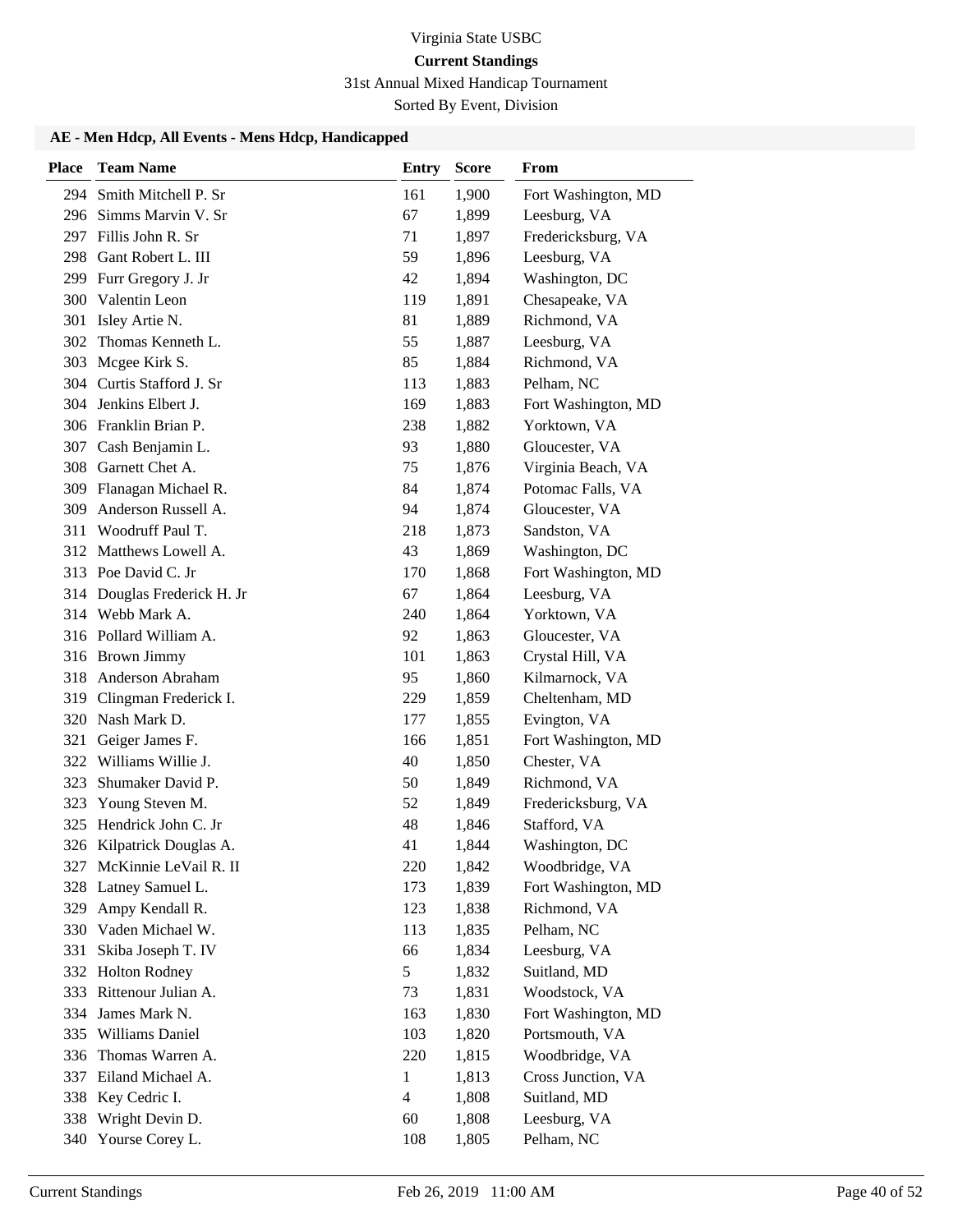### 31st Annual Mixed Handicap Tournament

Sorted By Event, Division

### **AE - Men Hdcp, All Events - Mens Hdcp, Handicapped**

| <b>Place</b> | <b>Team Name</b>        | Entry | <b>Score</b> | From                 |
|--------------|-------------------------|-------|--------------|----------------------|
|              | 341 Freeman Willie F.   | 175   | 1,802        | Fort Washington, MD  |
| 342          | Maclin Larry D.         | 121   | 1,800        | Highland Springs, VA |
| 343          | Owens James H.          | 239   | 1,799        | Yorktown, VA         |
| 344          | Douglas Walt A.         | 9     | 1,782        | Suitland, MD         |
| 345          | Robinson Kiven J. Sr    | 229   | 1,780        | Cheltenham, MD       |
|              | 346 Owens Brian K.      | 56    | 1,775        | Leesburg, VA         |
| 346          | O'Shea John D. III      | 223   | 1,775        | Woodbridge, VA       |
| 348          | Cash Brandon S.         | 94    | 1,772        | Gloucester, VA       |
| 349          | Pollock James E.        | 228   | 1,766        | Cheltenham, MD       |
| 350          | Coley Edward L.         | 29    | 1,764        | Mechanicsville, VA   |
| 351          | <b>Haley Randolph</b>   | 111   | 1,744        | Pelham, NC           |
| 352          | Burress Plaxico W.      | 222   | 1,709        | Woodbridge, VA       |
| 353          | Walter Brian K.         | 179   | 1,658        | Winchester, VA       |
| 354          | Christmas Garland L. Sr | 164   | 1,617        | Fort Washington, MD  |
| 355          | Garnett Robert J.       | 80    | 1,611        | Virginia Beach, VA   |
| 356          | Gorman Bojo J.          | 91    | 1,410        | Mechanicsville, VA   |
| 357          | Blanton Jon D.          | 135   | 733          | Stafford, VA         |
| 358          | Williams Eric O.        | 70    | 719          | Fredericksburg, VA   |
| 359          | Baker Darren C.         | 135   | 617          | Stafford, VA         |

### **AE - Men Scratch, All Events - Men Scratch, Scratch**

| Place         | <b>Team Name</b>      | Entry          | <b>Score</b> | From               |
|---------------|-----------------------|----------------|--------------|--------------------|
| 1             | Bright Daniel E.      | 130            | 2,181        | Fredericksburg, VA |
| $\mathcal{L}$ | McLane Thomas A.      | 74             | 2,178        | Lusby, MD          |
| 3             | Grove Kevin L.        | 79             | 2,177        | Christiansburg, VA |
| 4             | Turner George M.      | 198            | 2,120        | Barboursville, VA  |
| 5             | Bryant Jeremiah R.    | 37             | 2,088        | Stanleytown, VA    |
| 6             | Stocks Michael R.     | 58             | 2,060        | Leesburg, VA       |
|               | Dalton Jamie D.       | 219            | 2,039        | SPOTSYLVANIA, VA   |
| 8             | Holmes Lee A. Jr      | 178            | 2,037        | Alexandria, VA     |
| 9             | Harlow Michael "Alan" | 47             | 2,035        | Palmyra, VA        |
| 10            | Emerson Robert W.     | 44             | 2,034        | Washington, DC     |
| 11            | Tate Ira T. Jr        | 238            | 2,033        | Yorktown, VA       |
| 12            | <b>Bell Marcus E.</b> | 130            | 2,026        | Fredericksburg, VA |
| 13            | Wolfe James M.        | 183            | 2,024        | Fredericksbur, VA  |
| 14            | Hall Will J. Sr       | 231            | 2,007        | Cheltenham, MD     |
| 15            | Boyters Ricky L.      | 97             | 2,000        | Newport News, VA   |
| 16            | Ahlgrim Keith A.      | 217            | 1,982        | Midlothian, VA     |
| 17            | Einhorn James D. Jr   | 183            | 1,980        | Fredericksbur, VA  |
| 18            | Lee James D. Jr       | 217            | 1,978        | Midlothian, VA     |
| 19            | Vogt Chuck W. II      | 119            | 1,974        | Chesapeake, VA     |
| 20            | Campbell Bryan K.     | 78             | 1,960        | Rustburg, VA       |
| 20            | Dalton Steven W.      | 218            | 1,960        | Sandston, VA       |
| 22            | Durrer Richard W.     | 198            | 1,948        | Barboursville, VA  |
| 23            | <b>Sweet Marlon</b>   | $\overline{4}$ | 1,947        | Suitland, MD       |
| 24            | Bolosan Chris L.      | 97             | 1,940        | Newport News, VA   |
| 25            | Walker Arthur W.      | 223            | 1,925        | Woodbridge, VA     |
|               |                       |                |              |                    |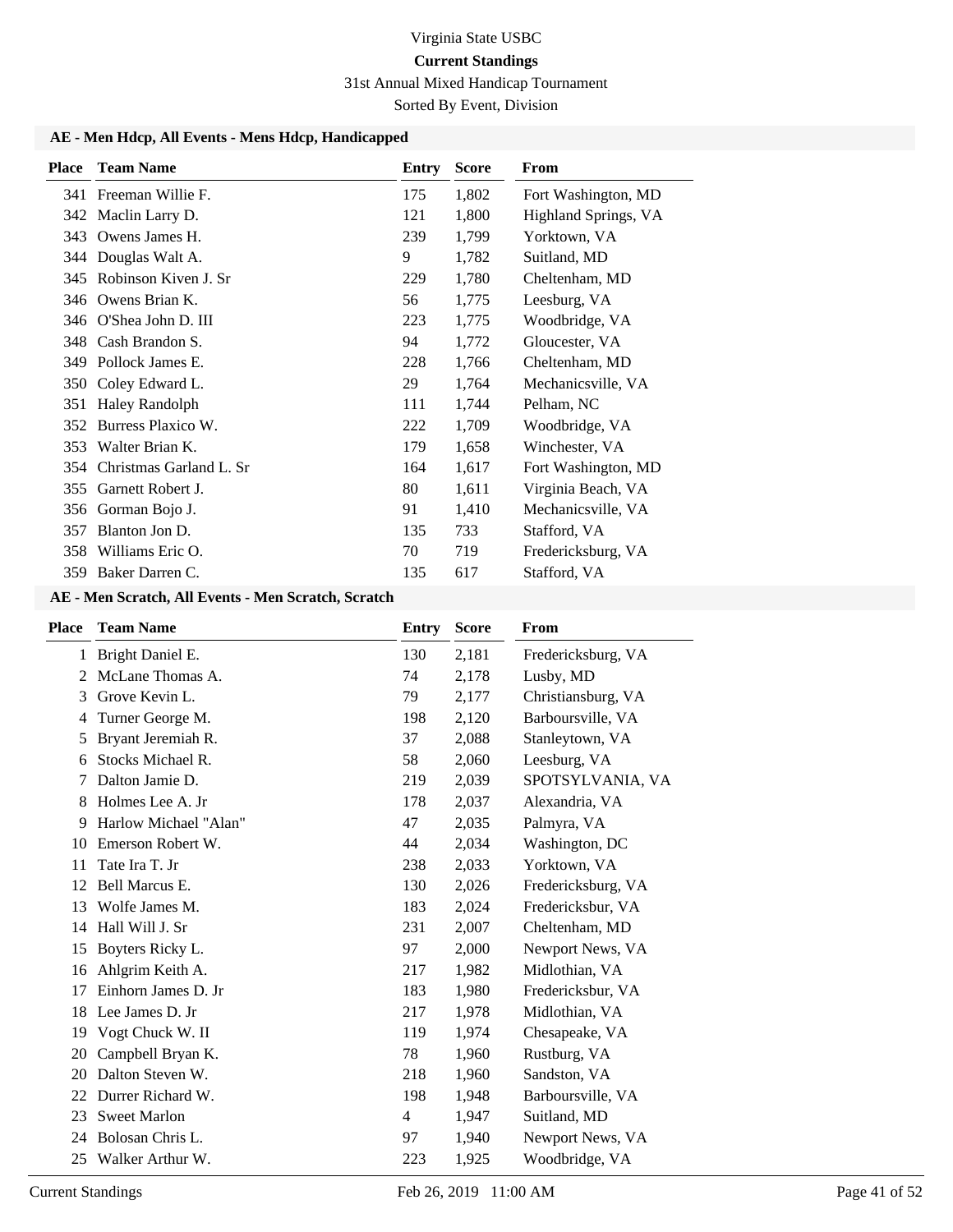31st Annual Mixed Handicap Tournament

Sorted By Event, Division

### **AE - Men Scratch, All Events - Men Scratch, Scratch**

| <b>Place</b> | <b>Team Name</b>                | <b>Entry</b> | <b>Score</b>   | From                             |
|--------------|---------------------------------|--------------|----------------|----------------------------------|
|              | 26 Wingfield Danny W. Sr        | 87           | 1,919          | Forest, VA                       |
| 27           | Blankenship Mike T.             | 21           | 1,912          | Rocky Mount, VA                  |
| 28           | Hale Gary "Tyke"                | 87           | 1,910          | Forest, VA                       |
| 29           | Lanier Jeffery A.               | 45           | 1,899          | Washington, DC                   |
| 29           | Bayes Vincent L.                | 233          | 1,899          | Monroe, VA                       |
| 31           | Fillis John R. Sr               | 71           | 1,897          | Fredericksburg, VA               |
| 32           | Craig Robbie M.                 | 233          | 1,892          | Monroe, VA                       |
| 33           | Franklin Thomas A.              | 178          | 1,888          | Alexandria, VA                   |
| 34           | Franklin Brian P.               | 238          | 1,882          | Yorktown, VA                     |
| 35           | Anderson Russell A.             | 94           | 1,874          | Gloucester, VA                   |
| 36           | Corum Douglas E.                | 86           | 1,871          | Stafford, VA                     |
| 37           | Matthews Larryl A.              | 44           | 1,866          | Washington, DC                   |
| 38           | Franks Jim M.                   | 47           | 1,855          | Palmyra, VA                      |
| 39           | Bridgett Tim M.                 | 219          | 1,838          | SPOTSYLVANIA, VA                 |
| 40           | Campbell Robert L.              | 77           | 1,832          | Rustburg, VA                     |
| 41           | Cash Benjamin L.                | 93           | 1,826          | Gloucester, VA                   |
| 42           | Bradley Scott J.                | 79           | 1,823          | Christiansburg, VA               |
| 43           | Valentin Leon                   | 119          | 1,819          | Chesapeake, VA                   |
| 43           | Woodruff Paul T.                | 218          | 1,819          | Sandston, VA                     |
| 45           | Tabor Michael D.                | 134          | 1,816          | Aulander, NC                     |
| 46           | Marshall Keith L.               | 43           | 1,810          | Washington, DC                   |
| 47           | Smith Alex C.                   | 49           | 1,802          | Washington, DC                   |
| 48           | Heard John D.                   | 181          | 1,799          | Stafford, VA                     |
| 49           | Sherman Charles E.              | 9            | 1,797          | Suitland, MD                     |
| 50           | Johnson Robert T.               | 8            | 1,784          | Suitland, MD                     |
| 51           | Kerzic Joseph M.                | 74           | 1,781          | Lusby, MD                        |
| 52           | Strowbridge Nathan H.           | 179          | 1,777          | Winchester, VA                   |
| 53           | Cash Brandon S.                 | 94           | 1,772          | Gloucester, VA                   |
|              | 54 Rizzo Michael A.             | 98           | 1,769          | Stafford, VA                     |
| 55           | Orcutt Philip M.                | 82           | 1,768          | Richmond, VA                     |
| 56           | Matthews Lowell A.              | 43           | 1,761          | Washington, DC                   |
| 57           | Hodges Frank G.                 | 17           | 1,758          | Rocky Mount, VA                  |
|              | 58 Russell Jeffrey M.           | 45           | 1,753          | Washington, DC                   |
| 59           | Walker Shawn M.                 | 8            | 1,748          | Suitland, MD                     |
| 60           | Smith Carey O. Sr               | 232          | 1,739          | Cheltenham, MD                   |
| 61<br>62     | Head Alan T.<br>Smith Melvin Jr | 227<br>230   | 1,735          | Cheltenham, MD<br>Cheltenham, MD |
| 63           | Buskey Kevin J.                 | 40           | 1,733<br>1,721 | Chester, VA                      |
| 63           | Walden Richard D. II            | 232          | 1,721          | Cheltenham, MD                   |
| 65           | Banicky John D.                 | 134          | 1,719          | Aulander, NC                     |
| 66           | Stevens Everton(Fab) E.         | 224          | 1,716          | Woodbridge, VA                   |
| 67           | Robinson Kiven J. Sr            | 229          | 1,690          | Cheltenham, MD                   |
| 68           | Furr Gregory J. Jr              | 42           | 1,651          | Washington, DC                   |
| 69           | Jackson Andrew E.               | 224          | 1,648          | Woodbridge, VA                   |
| 70           | Durant Samuel L. Jr             | 42           | 1,647          | Washington, DC                   |
| 71           | Douglas Walt A.                 | 9            | 1,629          | Suitland, MD                     |
|              |                                 |              |                |                                  |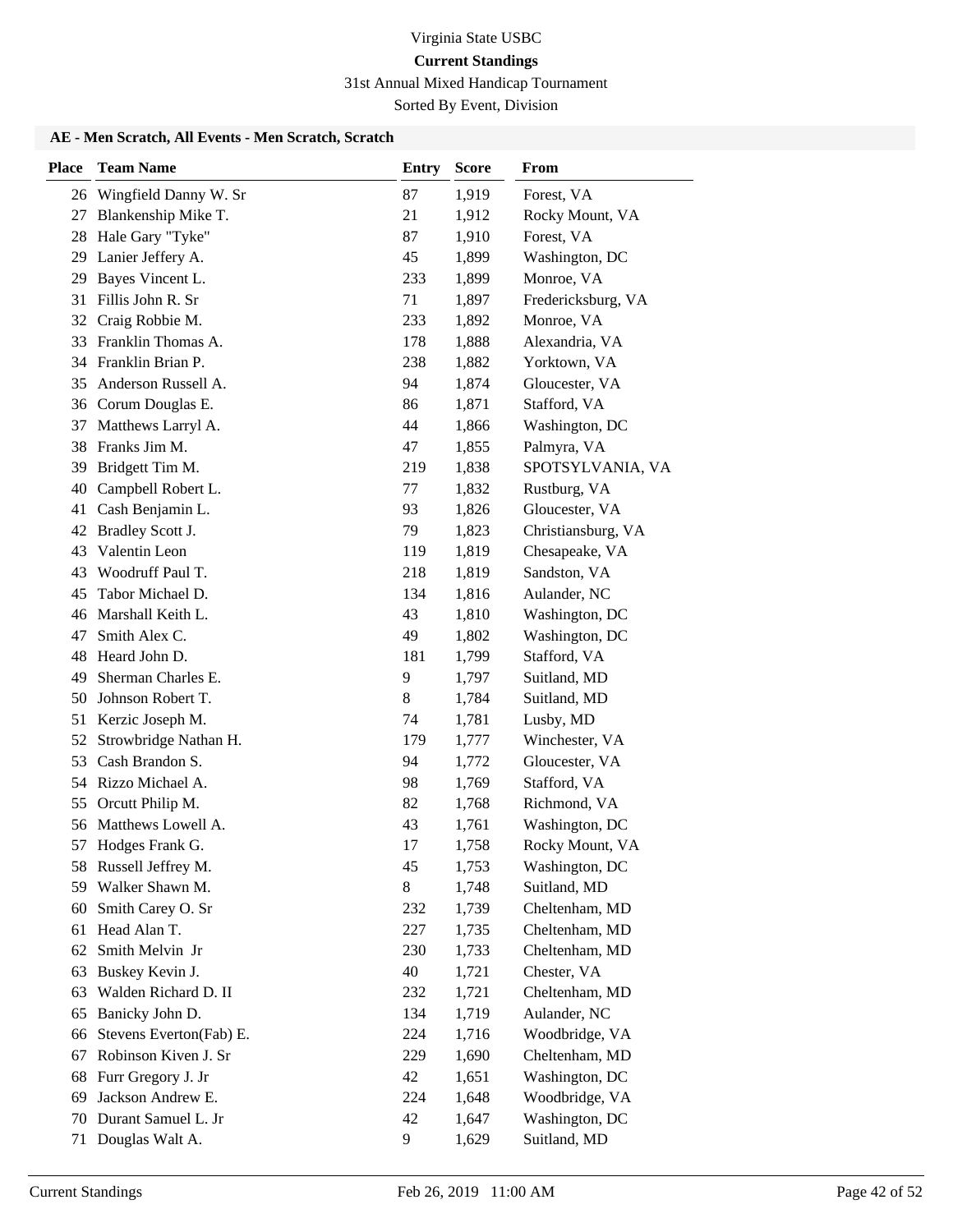31st Annual Mixed Handicap Tournament

Sorted By Event, Division

### **AE - Men Scratch, All Events - Men Scratch, Scratch**

| Place | <b>Team Name</b>        | Entry | <b>Score</b> | <b>From</b>     |
|-------|-------------------------|-------|--------------|-----------------|
|       | 72 Williams Ricky T. Jr | 49    | 1,595        | Washington, DC  |
| 73    | Clingman Frederick I.   | 229   | 1,589        | Cheltenham, MD  |
|       | 74 Kendrick Donald W.   | 37    | 1,586        | Stanleytown, VA |
|       | 74 O'Shea John D. III   | 223   | 1,586        | Woodbridge, VA  |
|       | 76 Pollock James E.     | 228   | 1,568        | Cheltenham, MD  |
| 77    | Kilpatrick Douglas A.   | 41    | 1,565        | Washington, DC  |
|       | 78 Barnette Jerry K.    | 41    | 1,562        | Washington, DC  |
| 79    | Walter Brian K.         | 179   | 1,550        | Winchester, VA  |
| 80.   | Williams Willie L       | 40    | 1,508        | Chester, VA     |
| 81    | <b>Holton Rodney</b>    | 5     | 1,472        | Suitland, MD    |
| 82    | Blanton Jon D.          | 135   | 664          | Stafford, VA    |
| 83.   | Baker Darren C.         | 135   | 617          | Stafford, VA    |
|       |                         |       |              |                 |

| Place | <b>Team Name</b>       | Entry | <b>Score</b> | From                   |
|-------|------------------------|-------|--------------|------------------------|
| 1     | Wilkerson Kimberly     | 117   | 2,445        | Pelham, NC             |
| 2     | Wilson Christy L.      | 211   | 2,306        | Chesterfield, VA       |
| 3     | Wingfield Donna K.     | 87    | 2,285        | Forest, VA             |
| 4     | Spencer Gail H.        | 37    | 2,277        | Stanleytown, VA        |
| 5     | Henningsen Deberia K.  | 35    | 2,276        | Stafford, VA           |
| 6     | Agee Lisa C.           | 3     | 2,263        | Suitland, MD           |
| 7     | Brown Stephanie C.     | 101   | 2,260        | Crystal Hill, VA       |
| 8     | Dailey Sarah H.        | 180   | 2,253        | Barboursville, VA      |
| 9     | Dodson Toeke'Shea A.   | 9     | 2,249        | Suitland, MD           |
| 10    | Franklin Terri A.      | 178   | 2,239        | Alexandria, VA         |
| 11    | Ray Anne S.            | 242   | 2,229        | Yorktown, VA           |
| 12    | Brubaker Renee L.      | 129   | 2,228        | Seaford, VA            |
| 13    | Small Sheila L.        | 162   | 2,227        | Fort Washington, MD    |
|       | 14 Preston Sheree D.   | 20    | 2,224        | Rocky Mount, VA        |
| 15    | Lomax Cynthia A.       | 213   | 2,222        | Fairmount Heights, MD  |
| 16    | Grenell Rachel         | 114   | 2,219        | Pelham, NC             |
| 17    | Brice Tina Y.          | 36    | 2,216        | Palmyra, VA            |
| 18    | Roath Peggy W.         | 24    | 2,215        | Fredericksburg, VA     |
| 19    | Watson Josie F.        | 15    | 2,213        | Fredericksburg, VA     |
| 20    | Douglas Juliet H.      | 9     | 2,209        | Suitland, MD           |
| 21    | Tomlinson Nancy L.     | 83    | 2,196        | Richmond, VA           |
| 22    | Toney Charlotte A.     | 36    | 2,195        | Palmyra, VA            |
| 23    | Brown-Jenkins Audry B. | 169   | 2,191        | Fort Washington, MD    |
| 24    | Harrison Lorraine B.   | 11    | 2,187        | Suitland, MD           |
| 25    | Blackwell Chenise C.   | 106   | 2,185        | Pelham, NC             |
| 26    | Glass Arlea K.         | 64    | 2,183        | Leesburg, VA           |
| 27    | Robinson Gwen J.       | 124   | 2,182        | North Chesterfield, VA |
| 28    | Hubbard Bonnie M.      | 16    | 2,181        | Rocky Mount, VA        |
| 28    | Tolson Adrienne N.     | 130   | 2,181        | Fredericksburg, VA     |
| 30    | Brock Lois D.          | 107   | 2,180        | Pelham, NC             |
| 31    | Christmas Clorodet L.  | 164   | 2,176        | Fort Washington, MD    |
| 32    | Kloft Deborah L.       | 21    | 2,175        | Rocky Mount, VA        |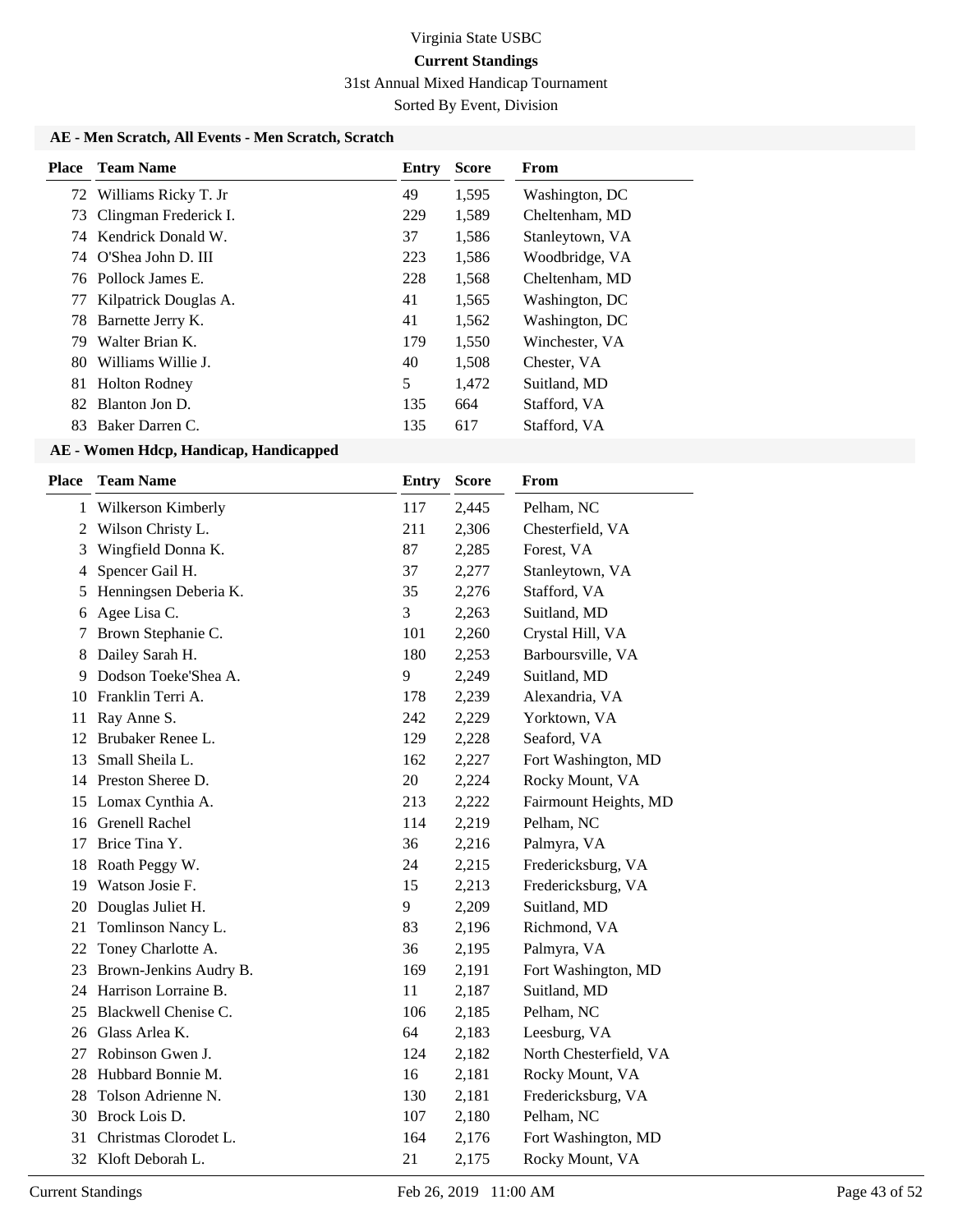31st Annual Mixed Handicap Tournament

Sorted By Event, Division

| <b>Place</b> | <b>Team Name</b>           | <b>Entry</b>   | <b>Score</b> | From                |
|--------------|----------------------------|----------------|--------------|---------------------|
|              | 33 Rogers Connie B.        | 17             | 2,172        | Rocky Mount, VA     |
| 34           | Maclin Doris G.            | 122            | 2,170        | Petersburg, VA      |
|              | 34 Adams Jacqueline D.     | 219            | 2,170        | SPOTSYLVANIA, VA    |
|              | 36 Perron Amanda M.        | 73             | 2,167        | Woodstock, VA       |
| 37           | Henderson Helen M.         | 184            | 2,165        | Fredericksburg, VA  |
| 38           | Lightfoot Mia L.           | 125            | 2,164        | Mechanicsville, VA  |
| 39           | Harden Ursula A.           | 4              | 2,161        | Suitland, MD        |
| 39           | Collick Angela D.          | 170            | 2,161        | Fort Washington, MD |
| 41           | Robinson Kiesha R.         | 56             | 2,158        | Leesburg, VA        |
| 42           | Davis-Durrer Miranda A.    | 198            | 2,155        | Barboursville, VA   |
| 43           | Gerling Denise R.          | 68             | 2,153        | Leesburg, VA        |
| 43           | Wade Cindy P.              | 104            | 2,153        | Portsmouth, VA      |
| 45           | Reynolds Chelsea L.        | 47             | 2,152        | Palmyra, VA         |
| 45           | Myers Elainea R.           | 231            | 2,152        | Cheltenham, MD      |
| 47           | Williams Maythis A.        | 7              | 2,151        | Suitland, MD        |
| 48           | Anderson Stephanie M.      | 117            | 2,150        | Pelham, NC          |
| 49           | Waller Joyce A.            | 110            | 2,149        | Pelham, NC          |
| 49           | Murphy Laurianne H.        | 216            | 2,149        | Stafford, VA        |
| 51           | Craig Rozinia E.           | 3              | 2,148        | Suitland, MD        |
| 51           | Shoemaker Deborah A.       | 89             | 2,148        | Ruther Glen, VA     |
| 53           | Alford Yvonne M.           | $\overline{c}$ | 2,147        | Suitland, MD        |
|              | 54 Richardson Kaye         | 20             | 2,146        | Rocky Mount, VA     |
| 55           | Ballard Rosa M.            | 40             | 2,142        | Chester, VA         |
| 56           | Swayze Mandi T.            | 102            | 2,139        | Portsmouth, VA      |
| 57           | Kadar Linda                | 24             | 2,138        | Fredericksburg, VA  |
| 58           | Randolph Denise L.         | 178            | 2,137        | Alexandria, VA      |
| 59           | Houchens Ginger L.         | 47             | 2,136        | Palmyra, VA         |
| 59           | Shumaker Stephanie L.      | 50             | 2,136        | Richmond, VA        |
| 61           | Williams Shanell           | 62             | 2,135        | Leesburg, VA        |
| 61           | Long Lillie Ann C.         | 200            | 2,135        | Lynchburg, VA       |
|              | 63 Davis Judith E.         | 172            | 2,134        | Fort Washington, MD |
|              | 64 Brown Carolyn A.        | 12             | 2,133        | Suitland, MD        |
|              | 64 Tate Amanda C.          | 242            | 2,133        | Yorktown, VA        |
|              | 66 Livingston La'Tonia M.  | 181            | 2,132        | Stafford, VA        |
| 67           | Thomas Dale K.             | 22             | 2,129        | Rocky Mount, VA     |
| 67           | Andrews Wanda C.           | 120            | 2,129        | Mineral, VA         |
| 69           | Jackson-Marshall Agatha V. | 31             | 2,128        | Mechanicsville, VA  |
| 69           | Keyes Gail A.              | 58             | 2,128        | Leesburg, VA        |
| 69           | Allen Suprena E.           | 165            | 2,128        | Fort Washington, MD |
| 69           | Debus Susan N.             | 216            | 2,128        | Stafford, VA        |
|              | 73 Leffler E. Marie        | 201            | 2,127        | Spotsylvania, VA    |
| 74           | Gaddis Colette G.          | 243            | 2,126        | Yorktown, VA        |
| 75           | Whitmire Juanita           | 171            | 2,123        | Fort Washington, MD |
| 75           | Ferguson Kimberly A.       | 183            | 2,123        | Fredericksbur, VA   |
| 77           | Jackson Angela N.          | 40             | 2,122        | Chester, VA         |
| 78           | <b>Brown Reverne</b>       | 70             | 2,121        | Fredericksburg, VA  |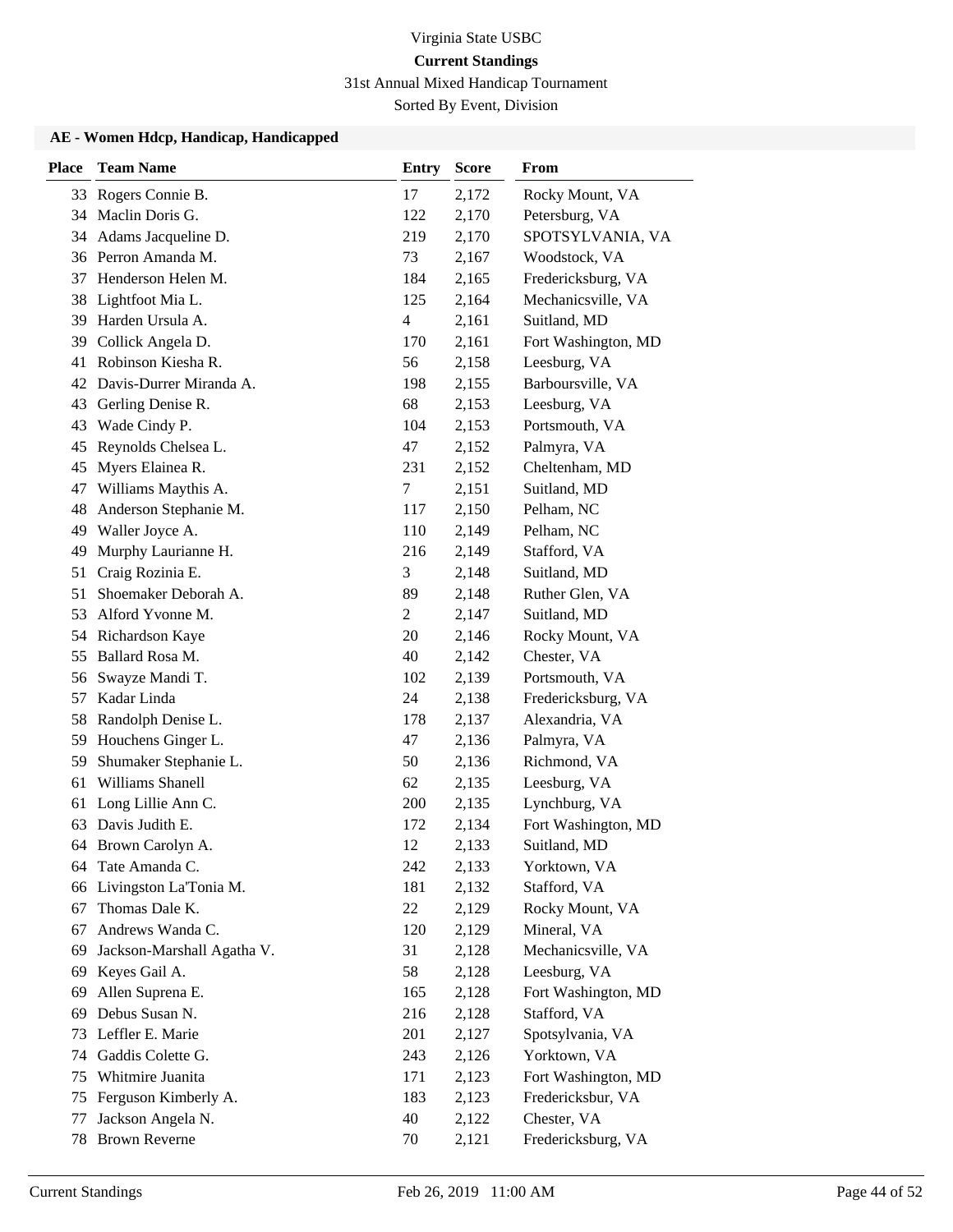31st Annual Mixed Handicap Tournament

Sorted By Event, Division

| <b>Place</b> | <b>Team Name</b>                  | <b>Entry</b> | <b>Score</b> | From                 |
|--------------|-----------------------------------|--------------|--------------|----------------------|
| 79           | Blankenship Christy M.            | 193          | 2,120        | N. Prince George, VA |
| 80           | Hollins Michelle R.               | $\tau$       | 2,118        | Suitland, MD         |
|              | 80 Russell Soledad U.             | 13           | 2,118        | Stafford, VA         |
| 82           | Jones Adele S.                    | 23           | 2,116        | Stafford, VA         |
| 82           | Green Cynthia L.                  | 91           | 2,116        | Mechanicsville, VA   |
| 82           | Kyle Nettie M.                    | 166          | 2,116        | Fort Washington, MD  |
|              | 82 O'Shea Jeannie                 | 223          | 2,116        | Woodbridge, VA       |
| 86           | Richardson Megan M.               | 207          | 2,115        | Newport News, VA     |
| 87           | Dunston Carol A.                  | 23           | 2,111        | Stafford, VA         |
| 87           | Bogucki Brenda K.                 | 202          | 2,111        | Hampton, VA          |
| 89           | Skaggs L. Jean                    | 26           | 2,110        | Norfolk, VA          |
| 89           | Corbin Michelle                   | 61           | 2,110        | Leesburg, VA         |
| 91           | Glover Diane M.                   | 51           | 2,106        | Richmond, VA         |
| 91           | Williams Lavangelene A.           | 52           | 2,106        | Fredericksburg, VA   |
|              | 93 Levy Marian L.                 | 123          | 2,105        | Richmond, VA         |
| 94           | Quinn Kimberly G.                 | 56           | 2,104        | Leesburg, VA         |
| 94           | Rogers Rita R.                    | 163          | 2,104        | Fort Washington, MD  |
| 96           | Wattier Flora R.                  | 14           | 2,102        | Stafford, VA         |
| 96           | Mitchell Shirley E.               | 67           | 2,102        | Leesburg, VA         |
| 96           | McCaskill Deidra R.               | 131          | 2,102        | Mineral, VA          |
| 99           | Via Jennifer N.                   | 180          | 2,101        | Barboursville, VA    |
| 99           | Hall Stephanie K.                 | 230          | 2,101        | Cheltenham, MD       |
|              | 101 Carter Brenda                 | 32           | 2,100        | Mechanicsville, VA   |
|              | 102 Poole Carolyn S.              | 122          | 2,098        | Petersburg, VA       |
|              | 102 Reid Manna T.                 | 162          | 2,098        | Fort Washington, MD  |
| 104          | Silas Denise I.                   | 163          | 2,096        | Fort Washington, MD  |
| 105          | Osborne Cindy A.                  | 104          | 2,095        | Portsmouth, VA       |
| 106          | Thomas Deborah H.                 | 6            | 2,094        | Suitland, MD         |
| 107          | Reid Arkeatha O.                  | 10           | 2,092        | Suitland, MD         |
| 107          | Jordan Sara A.                    | 50           | 2,092        | Richmond, VA         |
| 107          | Richerson Sheila S.               | 123          | 2,092        | Richmond, VA         |
|              | 110 Moore Sharon Y.               | 70           | 2,089        | Fredericksburg, VA   |
|              | 110 Bossie Cathie M.              | 84           | 2,089        | Potomac Falls, VA    |
|              | 112 Pryor Isabelle R.             | 71           | 2,088        | Fredericksburg, VA   |
|              | 112 Estep Denise B.               | 72           | 2,088        | Woodstock, VA        |
|              | 112 Trimarchi Kathryn M.          | 202          | 2,088        | Hampton, VA          |
| 115          | Smith Bonnie D.                   | 22           | 2,085        | Rocky Mount, VA      |
| 116          | Crews Anne E.                     | 176          | 2,084        | Fort Washington, MD  |
| 117          | Bindas Kali R.                    | 59           | 2,083        | Leesburg, VA         |
| 118          | Thomas Robbie K.                  | 193          | 2,081        | N. Prince George, VA |
| 119          | Jackson Jacquline P.              | 224          | 2,080        | Woodbridge, VA       |
| 120          | Huff Mikki D.                     | 79           | 2,079        | Christiansburg, VA   |
| 120          | Seawright Latonya J.              | 181          | 2,079        | Stafford, VA         |
|              | 120 Poe Angela F.                 | 170          | 2,079        | Fort Washington, MD  |
|              | 123 Hale Phyllis H.               | 87           | 2,078        | Forest, VA           |
|              | 124 Schlosser Christine Corrin N. | 211          | 2,077        | Chesterfield, VA     |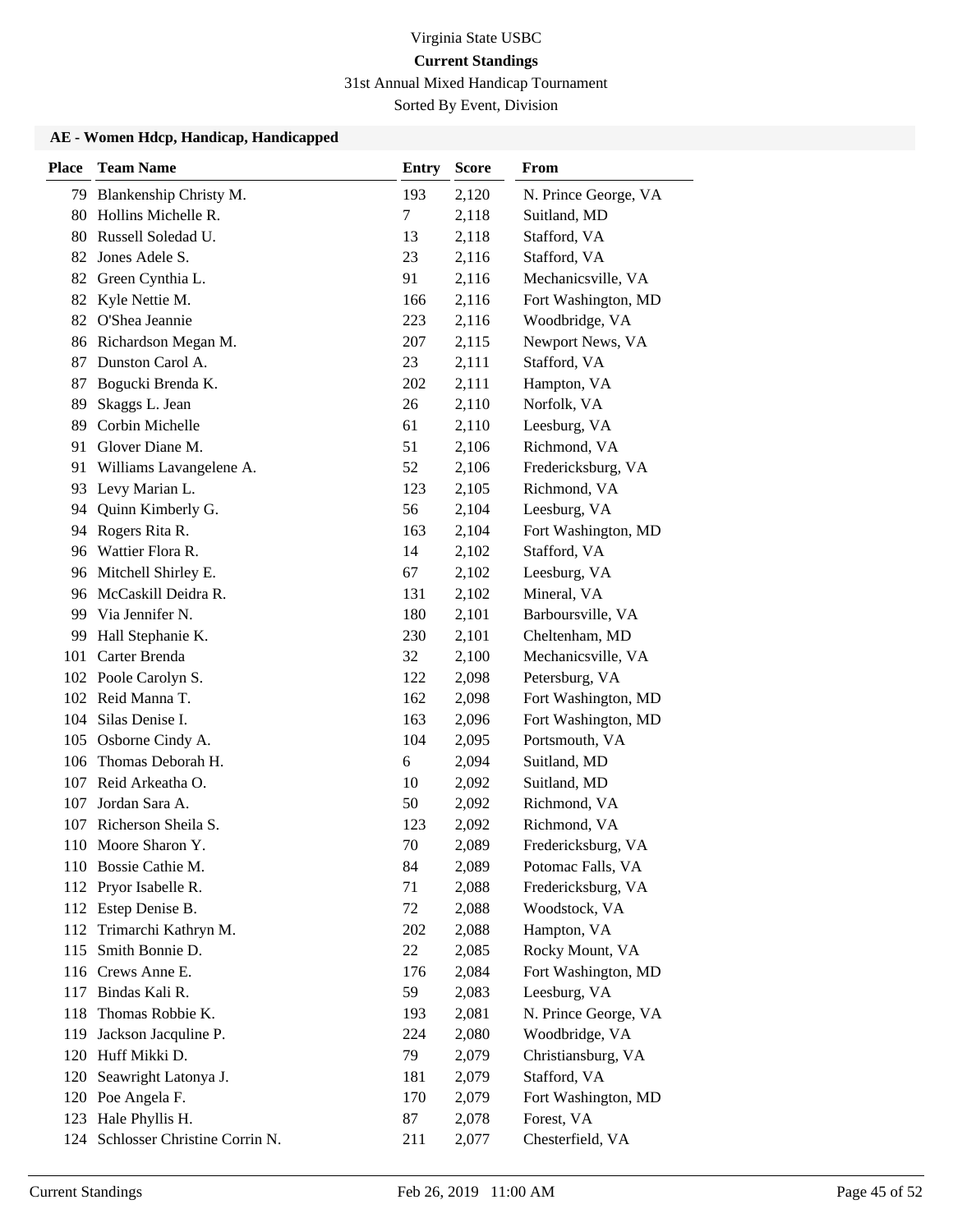31st Annual Mixed Handicap Tournament

Sorted By Event, Division

| <b>Place</b> | <b>Team Name</b>           | <b>Entry</b>   | <b>Score</b> | From                   |
|--------------|----------------------------|----------------|--------------|------------------------|
| 125          | White Kathryn L.           | 182            | 2,076        | Stafford, VA           |
| 126          | Stone Wandra E.            | 6              | 2,075        | Suitland, MD           |
|              | 126 Pettaway Joanne M.     | 12             | 2,075        | Suitland, MD           |
| 128          | Williams Loraine D.        | 111            | 2,073        | Pelham, NC             |
|              | 129 Waldeck Wendy P.       | 91             | 2,072        | Mechanicsville, VA     |
| 129          | Cavicchi Kathy             | 207            | 2,072        | Newport News, VA       |
| 131          | Lightfoot Paulette J.      | 124            | 2,071        | North Chesterfield, VA |
|              | 132 Barnes Sandy F.        | 239            | 2,069        | Yorktown, VA           |
|              | 133 Nolte Jane H.          | 34             | 2,068        | Mechanicsville, VA     |
| 133          | Garnett Vickie N.          | 89             | 2,068        | Ruther Glen, VA        |
|              | 133 Morton Ollie K.        | 31             | 2,068        | Mechanicsville, VA     |
|              | 136 Masten Patricia B.     | 51             | 2,067        | Richmond, VA           |
|              | 136 Wingers Wendy S.       | 150            | 2,067        | Woodbridge, VA         |
| 138          | Cooper Tracie T.           | 18             | 2,063        | Rocky Mount, VA        |
|              | 139 Jones Barbara L.       | 38             | 2,061        | Fredericksburg, VA     |
| 139          | Clark Angel S.             | 41             | 2,061        | Washington, DC         |
|              | 139 White Tabitha L.       | 96             | 2,061        | Gloucester, VA         |
|              | 142 Malbrough Priscilla Y. | 26             | 2,060        | Norfolk, VA            |
|              | 142 Wynn Jane B.           | 29             | 2,060        | Mechanicsville, VA     |
|              | 142 Bryant-Dowdy Deborah   | 77             | 2,060        | Rustburg, VA           |
|              | 145 Ketch Lana J.          | 92             | 2,058        | Gloucester, VA         |
|              | 145 Pigg Mackenzie G.      | 233            | 2,058        | Monroe, VA             |
|              | 147 Lewellen Hannah H.     | 96             | 2,057        | Gloucester, VA         |
|              | 148 Crawford Donna M.      | 25             | 2,055        | Virginia Beach, VA     |
|              | 149 Curtis Kellie D.       | 187            | 2,054        | Charles Town, WV       |
| 150          | Shifflett Peggy R.         | 126            | 2,052        | Charlottesville, VA    |
| 150          | Simpson Kimberly           | 167            | 2,052        | Fort Washington, MD    |
|              | 152 Fitzgerald Velma J.    | 115            | 2,051        | Pelham, NC             |
| 152          | Tate Anne C.               | 239            | 2,051        | Yorktown, VA           |
|              | 154 Barrey Rose Ann        | 84             | 2,050        | Potomac Falls, VA      |
|              | 155 Perrin Edith A.        | 82             | 2,049        | Richmond, VA           |
| 155          | Colbert-Box Sandra M.      | 172            | 2,049        | Fort Washington, MD    |
|              | 157 Young Karen P.         | 21             | 2,048        | Rocky Mount, VA        |
| 158          | Coulson Whitney B.         | 241            | 2,047        | Yorktown, VA           |
|              | 159 Vance Leti             | 78             | 2,046        | Rustburg, VA           |
| 160          | Nelson Shirley A.          | $\overline{2}$ | 2,045        | Suitland, MD           |
| 160          | Key Lutricia B.            | $\overline{4}$ | 2,045        | Suitland, MD           |
| 162          | Cobb Pong S.               | 38             | 2,044        | Fredericksburg, VA     |
| 163          | Jaco Patricia A.           | 71             | 2,042        | Fredericksburg, VA     |
| 164          | Glazier Rebecca L.         | 94             | 2,041        | Gloucester, VA         |
|              | 164 Fitzgerald Mary L.     | 109            | 2,041        | Pelham, NC             |
| 164          | McCamey Metchel H.         | 228            | 2,041        | Cheltenham, MD         |
| 167          | Murphy Wanda B.            | 116            | 2,040        | Pelham, NC             |
| 167          | Dorsey Sylvia E.           | 185            | 2,040        | Stafford, VA           |
| 169          | McNear Erica L.            | 109            | 2,039        | Pelham, NC             |
|              | 170 Rice Dana W.           | 101            | 2,038        | Crystal Hill, VA       |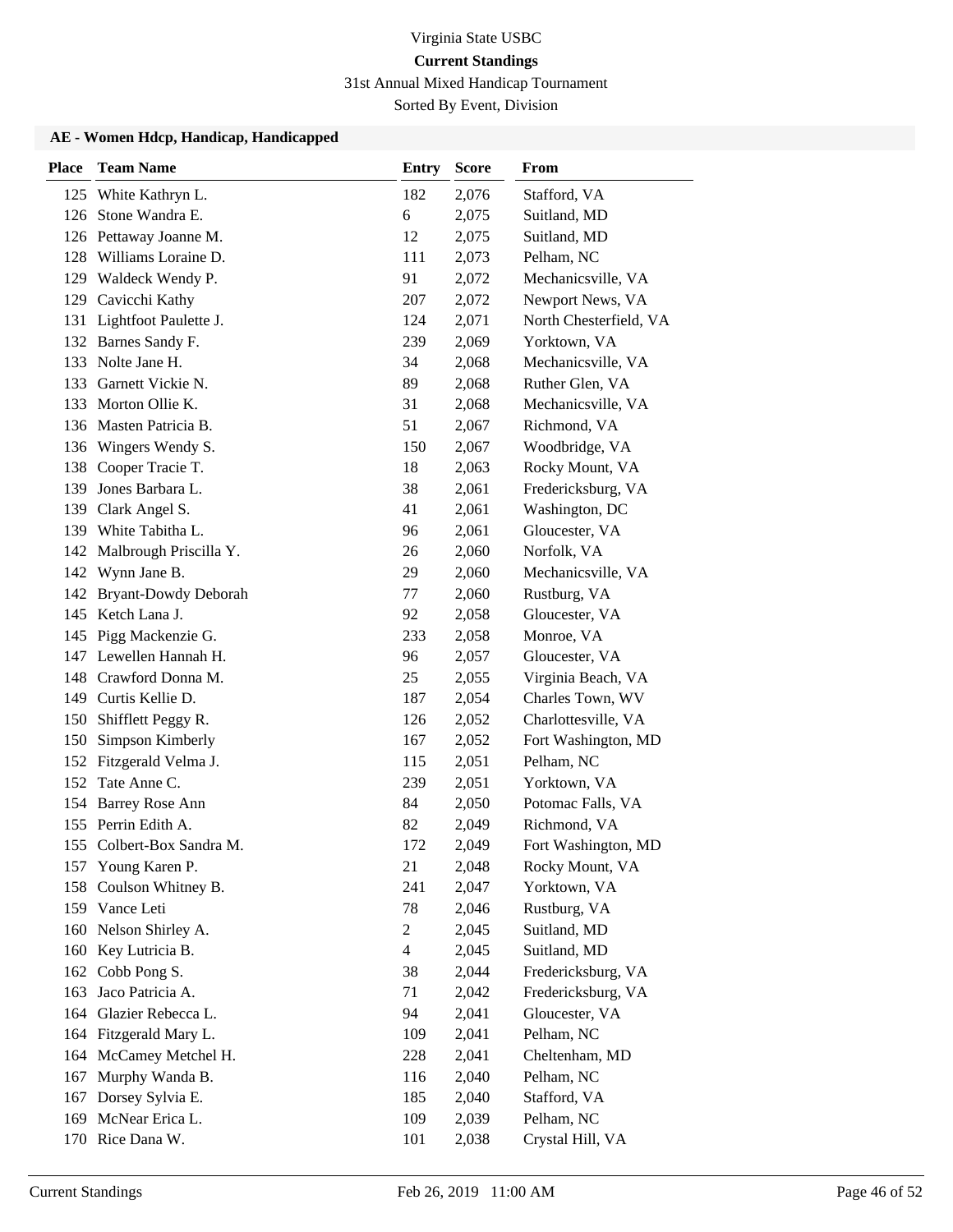31st Annual Mixed Handicap Tournament

Sorted By Event, Division

| <b>Place</b> | <b>Team Name</b>                 | <b>Entry</b> | <b>Score</b> | From                 |
|--------------|----------------------------------|--------------|--------------|----------------------|
| 171          | Cunningham Valerie L.            | 32           | 2,037        | Mechanicsville, VA   |
| 171          | Bass-Campbell Dawn N.            | 243          | 2,037        | Yorktown, VA         |
|              | 173 Parham Wanda P.              | 27           | 2,036        | Ivor, VA             |
| 173          | Clover Patricia O.               | 168          | 2,036        | Fort Washington, MD  |
| 175          | Hilliard Brenda G.               | 121          | 2,035        | Highland Springs, VA |
| 175          | Peoples Carolyn V.               | 228          | 2,035        | Cheltenham, MD       |
| 177          | Gorham Lottie C.                 | 15           | 2,033        | Fredericksburg, VA   |
| 177          | Brown Lori A.                    | 179          | 2,033        | Winchester, VA       |
| 179          | Holland Linda M.                 | 35           | 2,032        | Stafford, VA         |
| 179          | Campbell Dorothy S.              | 173          | 2,032        | Fort Washington, MD  |
| 179          | Wallace Natalie D.               | 231          | 2,032        | Cheltenham, MD       |
| 182          | Schoefield Patricia              | 116          | 2,031        | Pelham, NC           |
| 183          | Baldwin Melody G.                | 128          | 2,029        | Midlothian, VA       |
| 183          | Stevens Collet G.                | 224          | 2,029        | Woodbridge, VA       |
| 185          | Schettler Rosemarie              | 80           | 2,028        | Virginia Beach, VA   |
| 186          | Mayer Diane S.                   | 93           | 2,027        | Gloucester, VA       |
| 187          | Bentley Emily D.                 | 54           | 2,026        | Leesburg, VA         |
| 187          | Mitchem Billie S.                | 120          | 2,026        | Mineral, VA          |
| 189          | Tucker Michelle D.               | 227          | 2,025        | Cheltenham, MD       |
| 190          | Woodson Bridget L.               | 64           | 2,024        | Leesburg, VA         |
|              | 191 Patterson Paula D.           | 230          | 2,023        | Cheltenham, MD       |
|              | 192 Campion Joan J.              | 13           | 2,022        | Stafford, VA         |
|              | 192 Peterson Mary L.             | 161          | 2,022        | Fort Washington, MD  |
| 194          | Thomas Vanessa N.                | 73           | 2,021        | Woodstock, VA        |
|              | 195 Weaver Donna C.              | 19           | 2,019        | Rocky Mount, VA      |
|              | 195 Parker-Cunningham Wilhemenia | 33           | 2,019        | Mechanicsville, VA   |
|              | 197 White Teresa L.              | 93           | 2,017        | Gloucester, VA       |
| 197          | <b>Howard Nancy</b>              | 177          | 2,017        | Evington, VA         |
| 197          | Sullivan Lydia K.                | 183          | 2,017        | Fredericksbur, VA    |
| 200          | Cutshaw Christa M.               | 240          | 2,016        | Yorktown, VA         |
| 201          | Hodges Judy C.                   | 16           | 2,015        | Rocky Mount, VA      |
| 201          | Hockaday Danielle D.             | 60           | 2,015        | Leesburg, VA         |
|              | 203 Perry Iris M.                | 63           | 2,014        | Leesburg, VA         |
|              | 204 Boyters A. Nikki             | 97           | 2,013        | Newport News, VA     |
|              | 204 Wallace Kimberly A.          | 98           | 2,013        | Stafford, VA         |
|              | 206 Weaver Ashley N.             | 19           | 2,012        | Rocky Mount, VA      |
|              | 206 Danley Nikki                 | 41           | 2,012        | Washington, DC       |
| 206          | Spivey Tammy L.                  | 217          | 2,012        | Midlothian, VA       |
|              | 209 Wynn Ruth R.                 | 98           | 2,010        | Stafford, VA         |
| 210          | Canada Loretta B.                | 176          | 2,009        | Fort Washington, MD  |
|              | 211 Landon Marilyn C.            | 5            | 2,008        | Suitland, MD         |
|              | 212 Drake Brigitte E.            | 95           | 2,007        | Kilmarnock, VA       |
|              | 212 Ryan Terry M.                | 201          | 2,007        | Spotsylvania, VA     |
|              | 212 Anderson Noni N.             | 221          | 2,007        | Woodbridge, VA       |
|              | 212 Adams Elenora T.             | 174          | 2,007        | Fort Washington, MD  |
|              | 216 Walker Tanya B.              | 29           | 2,004        | Mechanicsville, VA   |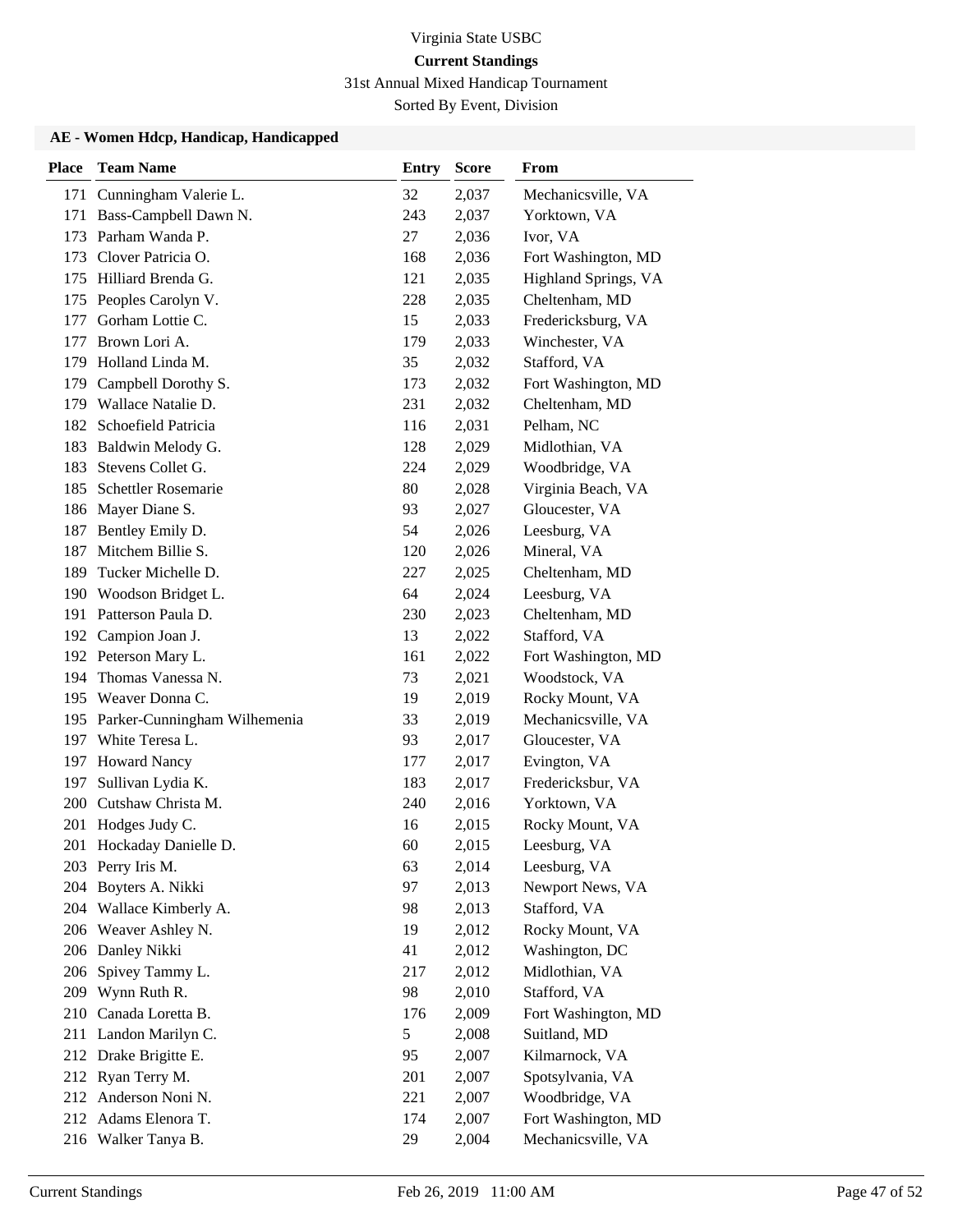31st Annual Mixed Handicap Tournament

Sorted By Event, Division

| <b>Place</b> | <b>Team Name</b>            | <b>Entry</b> | <b>Score</b> | From                |
|--------------|-----------------------------|--------------|--------------|---------------------|
| 217          | Hairston Rosa L.            | 110          | 2,001        | Pelham, NC          |
| 217          | Jones Marvis L.             | 222          | 2,001        | Woodbridge, VA      |
| 219          | Fells Phyllis L.            | 57           | 2,000        | Leesburg, VA        |
| 220          | Glass Zennie                | 111          | 1,999        | Pelham, NC          |
| 221          | Hester Paris M.             | 81           | 1,997        | Richmond, VA        |
| 221          | Nicholas Denise L.          | 103          | 1,997        | Portsmouth, VA      |
| 223          | Ducre Martha E.             | 161          | 1,995        | Fort Washington, MD |
| 223          | Smith Debra L.              | 232          | 1,995        | Cheltenham, MD      |
| 225          | Phillips Jerylyne N.        | 97           | 1,994        | Newport News, VA    |
| 226          | Ritter Lynette A.           | 72           | 1,991        | Woodstock, VA       |
| 226          | Nuss Laura A.               | 223          | 1,991        | Woodbridge, VA      |
|              | 228 Foster Petra            | 182          | 1,990        | Stafford, VA        |
| 228          | Sheetz Laurie A.            | 241          | 1,990        | Yorktown, VA        |
| 230          | Scott Helene B.             | 55           | 1,989        | Leesburg, VA        |
| 231          | Sirbaugh Rosie L.           | 1            | 1,987        | Cross Junction, VA  |
| 231          | James Beth H.               | 27           | 1,987        | Ivor, VA            |
| 231          | Watkins Monica D.           | 60           | 1,987        | Leesburg, VA        |
|              | 234 Lemon Jenny L.          | 61           | 1,986        | Leesburg, VA        |
| 234          | Turner Doreen D.            | 67           | 1,986        | Leesburg, VA        |
|              | 236 Bell Monica K.          | 65           | 1,984        | Leesburg, VA        |
|              | 236 Howard Lori N.          | 160          | 1,984        | Fort Washington, MD |
| 238          | Shiflett Christine R.       | 39           | 1,983        | Chesterfield, VA    |
|              | 238 Rush Jacklyn P.         | 152          | 1,983        | Woodbridge, VA      |
|              | 240 Corum Chunsim (Tina) C. | 86           | 1,981        | Stafford, VA        |
| 240          | Johnson-Clark Carletha O.   | 175          | 1,981        | Fort Washington, MD |
| 242          | Phillips Jessica L.         | 18           | 1,980        | Rocky Mount, VA     |
|              | 242 Poole Gladys A.         | 114          | 1,980        | Pelham, NC          |
| 244          | Thornburg Dawn C.           | 1            | 1,979        | Cross Junction, VA  |
| 244          | Allen Linda M.              | 66           | 1,979        | Leesburg, VA        |
|              | 246 Riley Kerry K.          | 68           | 1,978        | Leesburg, VA        |
| 247          | Peterson Essie M.           | 166          | 1,976        | Fort Washington, MD |
| 247          | <b>Battle Captoria</b>      | 8            | 1,976        | Suitland, MD        |
|              | 249 Robinson Brenda M.      | 30           | 1,974        | Mechanicsville, VA  |
| 249          | Bethel Paulette J.          | 174          | 1,974        | Fort Washington, MD |
|              | 249 Bell Trina-Renee M.     | 229          | 1,974        | Cheltenham, MD      |
|              | 252 Farnor Christine J.     | 85           | 1,972        | Richmond, VA        |
|              | 252 Lomax Marie B.          | 175          | 1,972        | Fort Washington, MD |
| 254          | Taylor-Jones Sandra E.      | 10           | 1,971        | Suitland, MD        |
| 254          | Ryhanych Gloria A.          | 80           | 1,971        | Virginia Beach, VA  |
| 256          | Toliver Lucinda A.          | 11           | 1,970        | Suitland, MD        |
| 257          | Holton Pamela G.            | 5            | 1,969        | Suitland, MD        |
| 258          | Hodges Connie T.            | 17           | 1,968        | Rocky Mount, VA     |
|              | 258 Pierce Betsy E.         | 39           | 1,968        | Chesterfield, VA    |
|              | 258 Rast Teresa A.          | 217          | 1,968        | Midlothian, VA      |
| 261          | Smith Judy L.               | 66           | 1,967        | Leesburg, VA        |
| 262          | Walker Lindsey H.           | 37           | 1,964        | Stanleytown, VA     |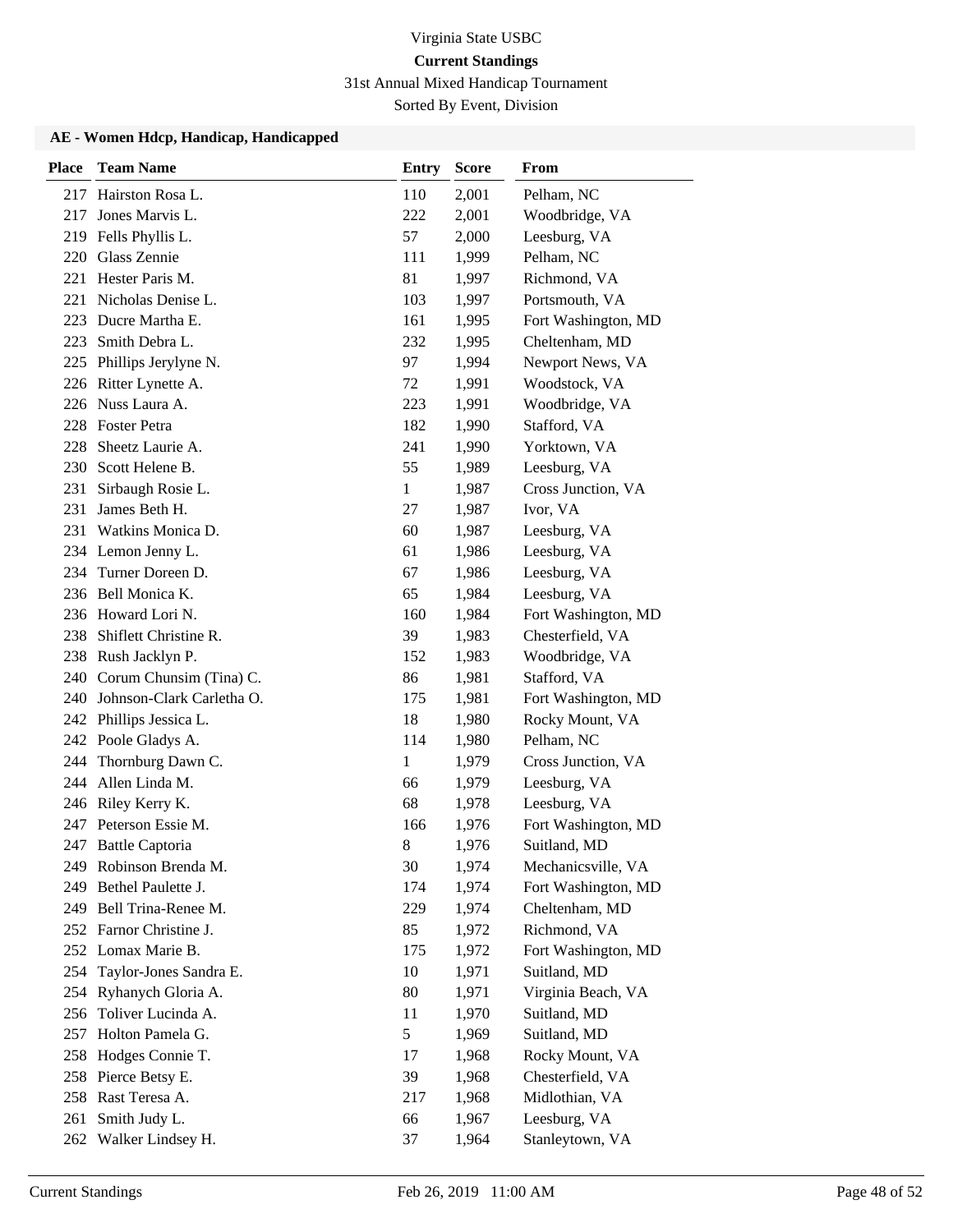31st Annual Mixed Handicap Tournament

Sorted By Event, Division

| Place | <b>Team Name</b>               | <b>Entry</b> | <b>Score</b> | From                  |
|-------|--------------------------------|--------------|--------------|-----------------------|
|       | 262 Rowlett Kristin L.         | 83           | 1,964        | Richmond, VA          |
|       | 264 Ambrose Patsy D.           | 102          | 1,962        | Portsmouth, VA        |
| 265   | <b>Stocks Lisa</b>             | 58           | 1,959        | Leesburg, VA          |
| 265   | Coles Helen D.                 | 112          | 1,959        | Pelham, NC            |
| 265   | Bellinger Vivian J.            | 185          | 1,959        | Stafford, VA          |
| 268   | Gilbert Patricia E.            | 127          | 1,958        | Midlothian, VA        |
| 268   | Baptiste Tracy C.              | 152          | 1,958        | Woodbridge, VA        |
| 270   | Grenell Krista A.              | 115          | 1,957        | Pelham, NC            |
| 271   | Cline Elisa P.                 | 75           | 1,956        | Virginia Beach, VA    |
| 271   | Hale Angela                    | 160          | 1,956        | Fort Washington, MD   |
| 271   | Hatfield Tammy L.              | 219          | 1,956        | SPOTSYLVANIA, VA      |
|       | 274 Callen Angela T.           | 42           | 1,955        | Washington, DC        |
|       | 274 Bell Tiffany A.            | 130          | 1,955        | Fredericksburg, VA    |
|       | 276 Daniel Melody A.           | 92           | 1,954        | Gloucester, VA        |
|       | 276 Jenkins Sharon             | 213          | 1,954        | Fairmount Heights, MD |
|       | 278 Curtis Janice E.           | 187          | 1,953        | Charles Town, WV      |
| 279   | James Barbara A.               | 165          | 1,952        | Fort Washington, MD   |
| 279   | James Patricia C.              | 167          | 1,952        | Fort Washington, MD   |
| 281   | McLane Laurie M.               | 74           | 1,951        | Lusby, MD             |
|       | 282 Vaughters Alice F.         | 113          | 1,950        | Pelham, NC            |
| 282   | Sharp Mabel G.                 | 227          | 1,950        | Cheltenham, MD        |
|       | 284 Pezzella Anna M.           | 25           | 1,949        | Virginia Beach, VA    |
|       | 284 Poore Angelique P.         | 53           | 1,949        | Leesburg, VA          |
|       | 286 Strowbridge April E.       | 179          | 1,948        | Winchester, VA        |
| 287   | Little Tracey C.               | 69           | 1,946        | Leesburg, VA          |
| 288   | Grenell Kay R.                 | 127          | 1,944        | Midlothian, VA        |
| 288   | Hackney Sandra M.              | 177          | 1,944        | Evington, VA          |
| 290   | Taylor Doris S.                | 121          | 1,943        | Highland Springs, VA  |
| 290   | Tate Algeria K.                | 173          | 1,943        | Fort Washington, MD   |
| 292   | Bowling Angela F.              | 57           | 1,941        | Leesburg, VA          |
|       | 292 Kidd Patricia B.           | 78           | 1,941        | Rustburg, VA          |
|       | 292 Swann Ann                  | 164          | 1,941        | Fort Washington, MD   |
|       | 295 Burns Maxine W.            | 106          | 1,940        | Pelham, NC            |
| 295   | Wade Barbara M.                | 30           | 1,940        | Mechanicsville, VA    |
|       | 297 Edwards Denise Y.          | 44           | 1,939        | Washington, DC        |
|       | 298 Moss Debbie V.             | 125          | 1,937        | Mechanicsville, VA    |
|       | 299 Russell Shellene D.        | 45           | 1,936        | Washington, DC        |
| 299   | Bayless Claudia R.             | 184          | 1,936        | Fredericksburg, VA    |
| 301   | Gragg Karla K.                 | 79           | 1,935        | Christiansburg, VA    |
| 301   | Beck Margo L.                  | 218          | 1,935        | Sandston, VA          |
| 303   | Colbert Stephanie D.           | 62           | 1,933        | Leesburg, VA          |
|       | 303 Ferrer Jessica L.          | 119          | 1,933        | Chesapeake, VA        |
|       | 305 Baez Rebecca L.            | 103          | 1,932        | Portsmouth, VA        |
|       | 306 Chichester-Lanier Adrienne | 45           | 1,931        | Washington, DC        |
|       | 307 Hazel Cristita C.          | 131          | 1,929        | Mineral, VA           |
| 308   | Granderson Samantha D.         | 43           | 1,923        | Washington, DC        |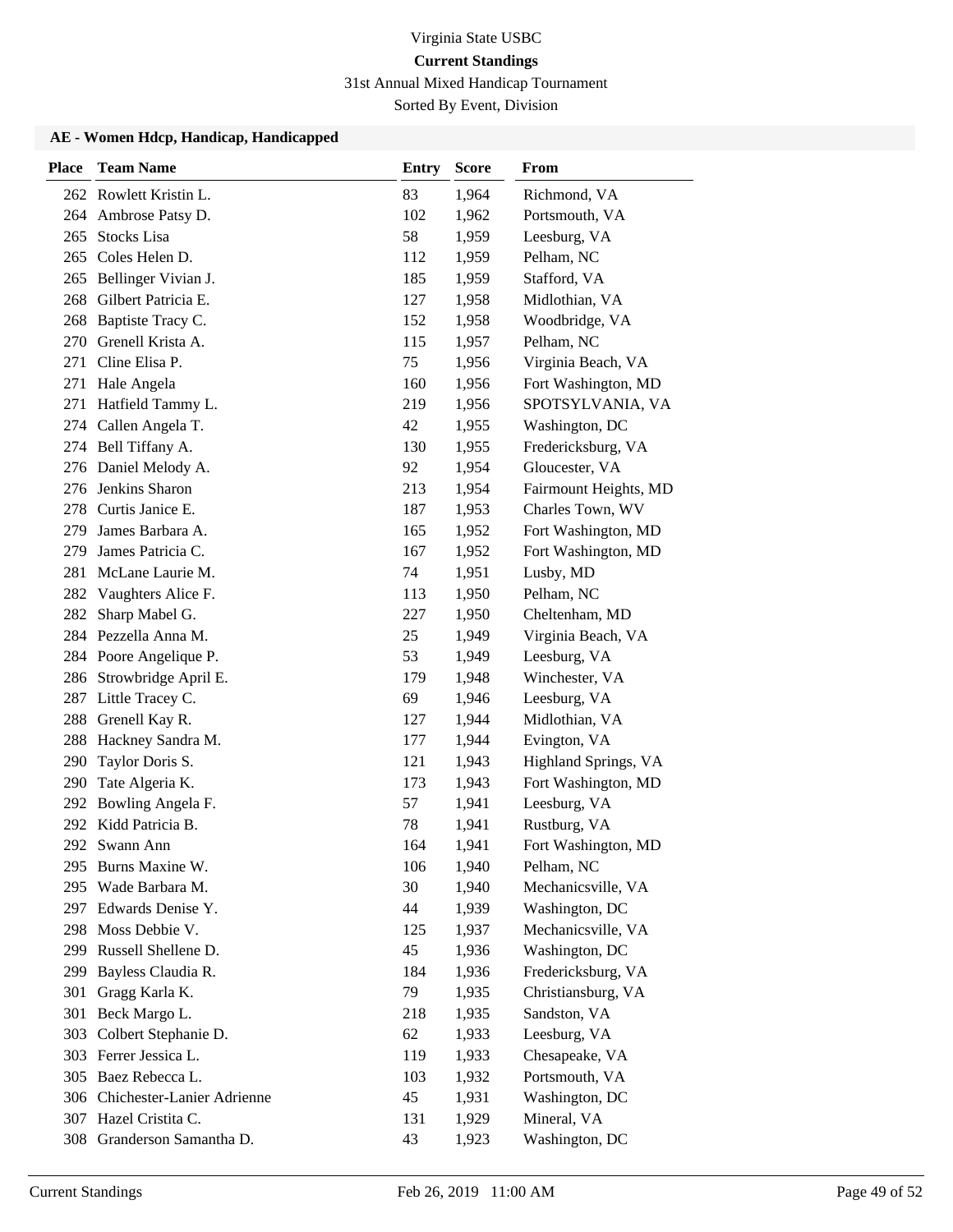31st Annual Mixed Handicap Tournament

Sorted By Event, Division

| <b>Place</b> | <b>Team Name</b>            | <b>Entry</b> | <b>Score</b> | From                |
|--------------|-----------------------------|--------------|--------------|---------------------|
| 308          | Yeatts Nancy S.             | 52           | 1,923        | Fredericksburg, VA  |
| 310          | Jackson Cornell M.          | 95           | 1,922        | Kilmarnock, VA      |
|              | 311 Lee Lana M.             | 85           | 1,921        | Richmond, VA        |
| 311          | Bayes Vanessa A.            | 233          | 1,921        | Monroe, VA          |
|              | 313 Dean Brittany M.        | 44           | 1,919        | Washington, DC      |
|              | 314 Harkless Dorcia N.      | 171          | 1,915        | Fort Washington, MD |
| 315          | Lassiter Johnette L.        | 34           | 1,914        | Mechanicsville, VA  |
| 315          | Gray Crystal M.             | 63           | 1,914        | Leesburg, VA        |
| 317          | Garneski Catherine A.       | 48           | 1,913        | Stafford, VA        |
| 318          | Banicky Melany A.           | 134          | 1,910        | Aulander, NC        |
| 319          | Green Rebecca A.            | 33           | 1,906        | Mechanicsville, VA  |
|              | 320 Blackshear Anjanette D. | 42           | 1,905        | Washington, DC      |
| 321          | Webb Denise B.              | 81           | 1,901        | Richmond, VA        |
| 321          | Watt Mary B.                | 107          | 1,901        | Pelham, NC          |
| 323          | Cash Grace D.               | 94           | 1,900        | Gloucester, VA      |
| 323          | Thomas Doris J.             | 169          | 1,900        | Fort Washington, MD |
| 325          | McDonald Eugenia A.         | 49           | 1,898        | Washington, DC      |
| 326          | Coleman Makeba A.           | 49           | 1,895        | Washington, DC      |
| 327          | Hock Sara A.                | 128          | 1,894        | Midlothian, VA      |
| 328          | Tabor Lora E.               | 134          | 1,893        | Aulander, NC        |
| 329          | Chappell Joylene L.         | 129          | 1,884        | Seaford, VA         |
|              | 330 Hester Tonya M.         | 82           | 1,882        | Richmond, VA        |
| 331          | Kitts Jeno D.               | 77           | 1,873        | Rustburg, VA        |
|              | 332 Cooper Windy            | 240          | 1,870        | Yorktown, VA        |
|              | 333 Walters Natalie L.      | 112          | 1,862        | Pelham, NC          |
|              | 334 Mason Kimberly D.       | 65           | 1,859        | Leesburg, VA        |
| 334          | Clingman Corina J.          | 229          | 1,859        | Cheltenham, MD      |
|              | 336 Vogt Elaine C.          | 119          | 1,858        | Chesapeake, VA      |
| 337          | Gunn Rosemary R.            | 113          | 1,856        | Pelham, NC          |
| 338          | Huggins Suzanne P.          | 69           | 1,854        | Leesburg, VA        |
| 339          | Johnston Tina A.            | 200          | 1,852        | Lynchburg, VA       |
| 340          | Thompson Frankie S.         | 53           | 1,848        | Leesburg, VA        |
|              | 341 Whitehead Karen J.      | 43           | 1,843        | Washington, DC      |
| 342          | Ashton Carolyn E.           | 54           | 1,840        | Leesburg, VA        |
|              | 343 Kerzic Lorna E.         | 74           | 1,836        | Lusby, MD           |
|              | 344 Fierro Carmen M.        | 48           | 1,832        | Stafford, VA        |
| 345          | Rengers Vickie B.           | 218          | 1,819        | Sandston, VA        |
| 346          | Yourse Casandra             | 108          | 1,814        | Pelham, NC          |
| 347          | Jones Jillian M.            | 108          | 1,813        | Pelham, NC          |
| 348          | Burress Jackie L.           | 222          | 1,789        | Woodbridge, VA      |
|              | 349 Wiggins Susan E.        | 55           | 1,779        | Leesburg, VA        |
| 350          | Clay Kristan S.             | 14           | 1,754        | Stafford, VA        |
| 351          | Culbreth-Franklin Candi P.  | 238          | 1,722        | Yorktown, VA        |
|              | 352 Dugan Willa A.          | 75           | 1,721        | Virginia Beach, VA  |
|              | 353 Discioscia Sara R.      | 238          | 1,699        | Yorktown, VA        |
|              | 354 Walden Tammy A.         | 232          | 1,479        | Cheltenham, MD      |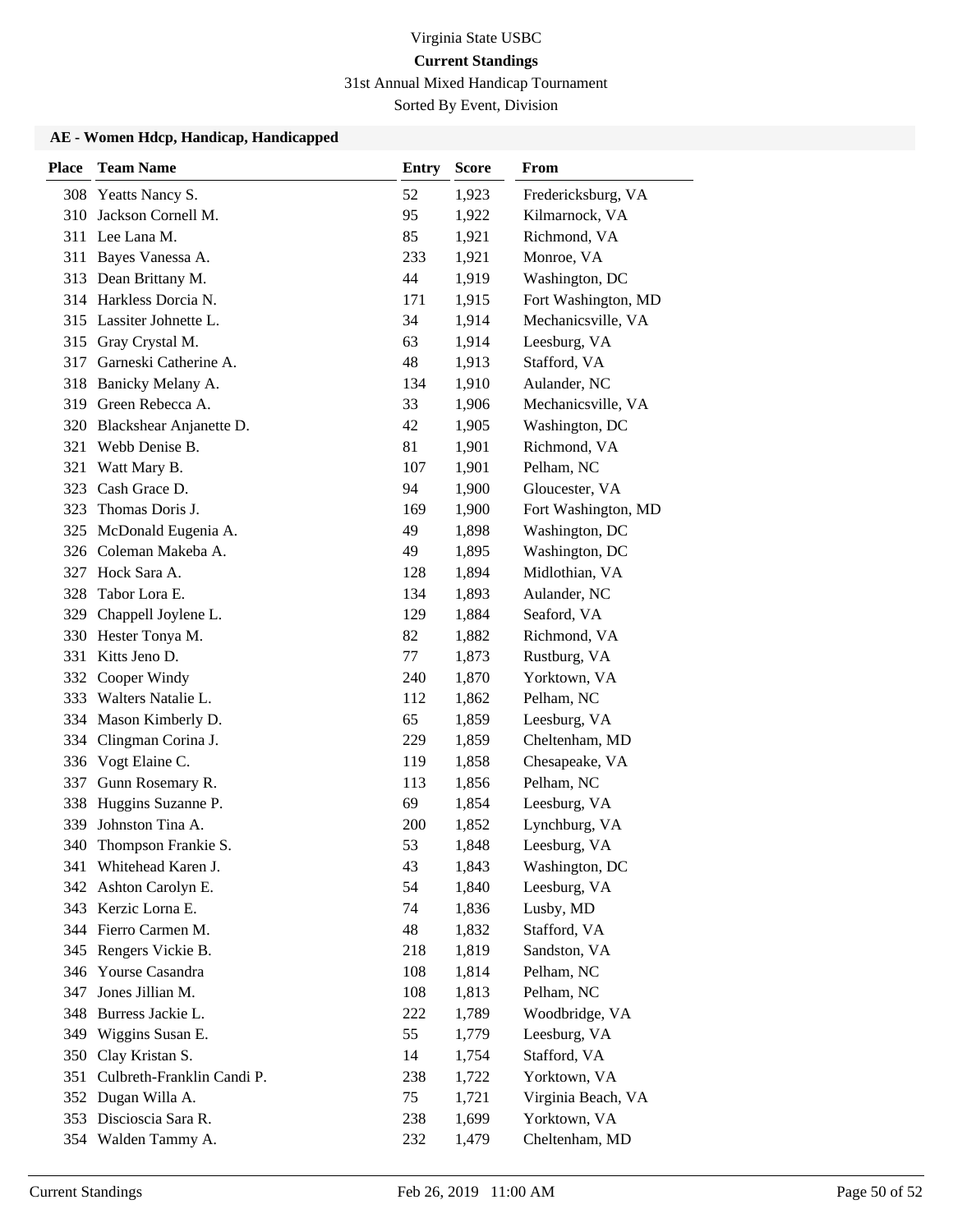31st Annual Mixed Handicap Tournament

Sorted By Event, Division

### **AE - Women Hdcp, Handicap, Handicapped**

| <b>Place</b> Team Name   | <b>Entry Score</b> |       | From                |
|--------------------------|--------------------|-------|---------------------|
| 355 Watson Regina L.     | 59.                | 1.240 | Leesburg, VA        |
| 356 Sharp Andrea         | 135                | 756   | Stafford, VA        |
| 357 Wimmer Kathy M.      | 126                | 717   | Charlottesville, VA |
| 358 Richardson Anna-Lisa | 135                | 600   | Stafford, VA        |

### **AE - Women Scratch, All Events - Women Scratch, Scratch**

| <b>Place</b> | <b>Team Name</b>           | <b>Entry</b> | <b>Score</b> | From               |
|--------------|----------------------------|--------------|--------------|--------------------|
| 1            | Franklin Terri A.          | 178          | 1,960        | Alexandria, VA     |
| 2            | Glazier Rebecca L.         | 94           | 1,942        | Gloucester, VA     |
| 3            | Tolson Adrienne N.         | 130          | 1,929        | Fredericksburg, VA |
| 4            | Reynolds Chelsea L.        | 47           | 1,927        | Palmyra, VA        |
| 5            | Bell Tiffany A.            | 130          | 1,910        | Fredericksburg, VA |
| 6            | Randolph Denise L.         | 178          | 1,876        | Alexandria, VA     |
| 7            | Bass-Campbell Dawn N.      | 243          | 1,839        | Yorktown, VA       |
| 8            | Banicky Melany A.          | 134          | 1,838        | Aulander, NC       |
| 9.           | Ferguson Kimberly A.       | 183          | 1,835        | Fredericksbur, VA  |
| 10           | Spivey Tammy L.            | 217          | 1,832        | Midlothian, VA     |
| 11           | Chichester-Lanier Adrienne | 45           | 1,805        | Washington, DC     |
| 12           | Walker Lindsey H.          | 37           | 1,802        | Stanleytown, VA    |
| 13           | Edwards Denise Y.          | 44           | 1,795        | Washington, DC     |
| 14           | Houchens Ginger L.         | 47           | 1,794        | Palmyra, VA        |
| 15           | Jackson Jacquline P.       | 224          | 1,792        | Woodbridge, VA     |
| 16           | Huff Mikki D.              | 79           | 1,791        | Christiansburg, VA |
| 17           | Baptiste Tracy C.          | 152          | 1,742        | Woodbridge, VA     |
| 18           | Hatfield Tammy L.          | 219          | 1,740        | SPOTSYLVANIA, VA   |
| 19           | Stevens Collet G.          | 224          | 1,723        | Woodbridge, VA     |
| 20           | Rengers Vickie B.          | 218          | 1,702        | Sandston, VA       |
| 21           | Spencer Gail H.            | 37           | 1,692        | Stanleytown, VA    |
| 22           | Culbreth-Franklin Candi P. | 238          | 1,686        | Yorktown, VA       |
| 23           | Sullivan Lydia K.          | 183          | 1,684        | Fredericksbur, VA  |
| 24           | Key Lutricia B.            | 4            | 1,676        | Suitland, MD       |
| 25           | McLane Laurie M.           | 74           | 1,672        | Lusby, MD          |
| 26           | Rast Teresa A.             | 217          | 1,671        | Midlothian, VA     |
| 27           | Strowbridge April E.       | 179          | 1,669        | Winchester, VA     |
| 28           | Clark Angel S.             | 41           | 1,665        | Washington, DC     |
| 29           | Dean Brittany M.           | 44           | 1,640        | Washington, DC     |
| 30           | Russell Shellene D.        | 45           | 1,612        | Washington, DC     |
| 31           | Phillips Jerylyne N.       | 97           | 1,607        | Newport News, VA   |
| 32           | Whitehead Karen J.         | 43           | 1,600        | Washington, DC     |
| 33           | Smith Debra L.             | 232          | 1,590        | Cheltenham, MD     |
| 34           | Discioscia Sara R.         | 238          | 1,573        | Yorktown, VA       |
| 35           | Tabor Lora E.              | 134          | 1,560        | Aulander, NC       |
| 36           | Blackshear Anjanette D.    | 42           | 1,554        | Washington, DC     |
| 36           | Boyters A. Nikki           | 97           | 1,554        | Newport News, VA   |
| 38           | Granderson Samantha D.     | 43           | 1,527        | Washington, DC     |
| 39           | Beck Margo L.              | 218          | 1,521        | Sandston, VA       |
| 40           | McDonald Eugenia A.        | 49           | 1,520        | Washington, DC     |